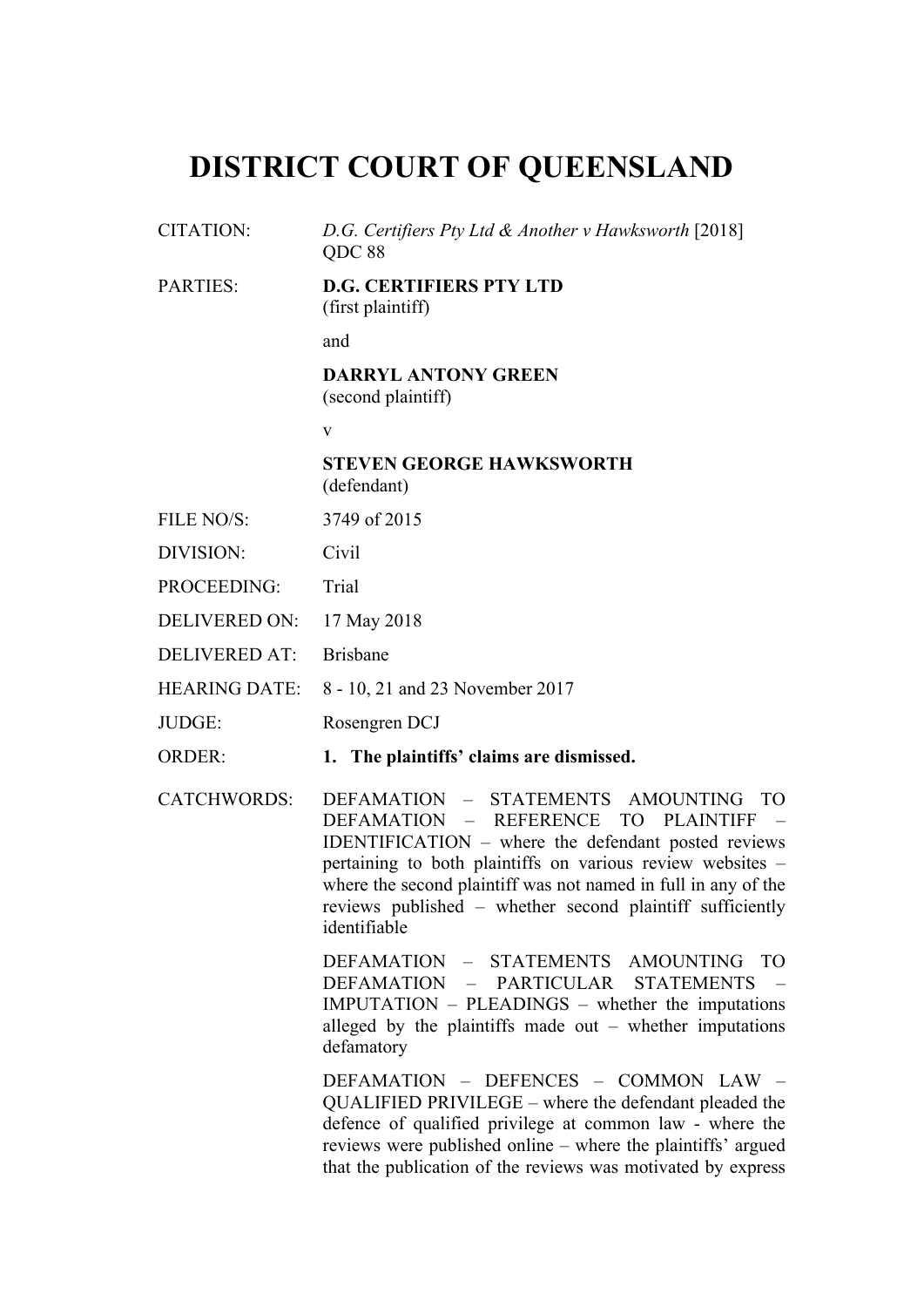malice – whether the reviews were published to the world at large - whether publication occurred on a privileged occasion – whether community of interest – whether defendant motivated by express malice

DEFAMATION – DEFENCES – STATUTORY – QUALIFIED PRIVILEGE - where the defendant pleaded the defence of statutory qualified privilege – whether the defendant's conduct in publishing the reviews was reasonable in all the circumstances

DEFAMATION – DEFENCES – STATUTORY – HONEST OPINION – where the defendant pleaded the defence of honest opinion – whether an ordinary, reasonable reader would consider the reviews to be statements of opinion – whether the reviews addressed a matter of public interest – whether views honestly held

DEFAMATION – DEFENCES – TRIVIALITY – where the defendant sought to rely on the defence of triviality – whether defendant discharged onus to show that the plaintiffs were unlikely to suffer harm from the publications

DEFAMATION – DAMAGES – GENERAL DAMAGES – ASSESSMENT – GRAPEVINE EFFECT – where the plaintiffs sought to rely on the grapevine effect in the assessment of damages – where reviews were posted online – whether readers of the reviews were likely to tell other people about them

DEFAMATION – DAMAGES - AGGRAVATED DAMAGES – ASSESSMENT – where the plaintiffs claimed aggravated damages – defendant's conduct of litigation – lack of apology – publication for improper purpose - whether plaintiffs entitled to aggravated damages

*Defamation Act* 2005 (Qld) ss 9(1), 9(2)(b), 30, 31, 33, 34, 39 *Uniform Civil Procedure Rules 1999* r 149(1)(e), r 150(1)(k) *Gardener v Nationwide News Pty Limited* [2007] NSWCA 10, cited *Steele v Mirror Newspapers* [1974] 2 NSWLR 348, cited *McManus v Beckham* [2002] 1 WLR 2932, cited *Kilpatrick v Vam Staveren* [2003] QCA 303, cited *Queensland Newspapers Propriety Limited v Palmer* [2012] 2 Qd R 139, cited *Woolcott v Seeger* [2010] WASC 19, cited *Lewis v Daily Telegraph* [1964] AC 234, cited *Chapman v Australian Broadcasting Corporation* (2000) 77 SASR 181, cited *Amalgamated Television Services Pty Limited v Marsden* (1998) 43 NSWLR 158, cited *Favell v Queensland Newspapers Pty Ltd* (2005) 221 ALR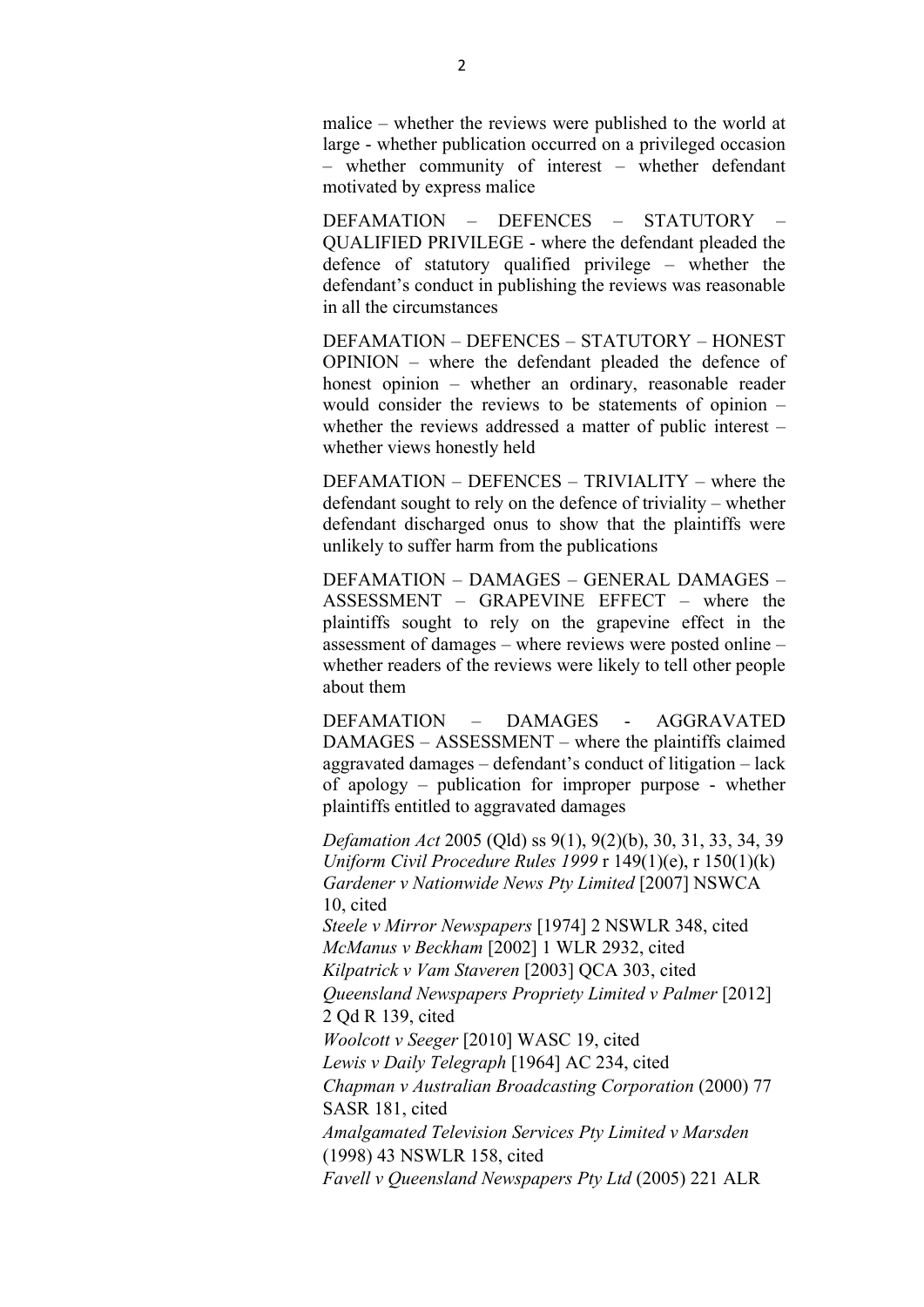186, cited *Watney v Kencian & Anor* [2017] QCA 116, cited *Nationwide News Pty Ltd v Warton* [2002] NSWCA 377, cited *Hallam v Ross* [2012] QSC 274, cited *Higgins & Ors v Sinclair* [2011] NSWSC 163, cited *Radio 2UE Sydney Pty Ltd v Chesterton* (2009) 238 CLR 460, cited *John Fairfax Publications Pty Ltd v Rivkin* (2003) 201 ALR 77, cited *Mirror Newspapers Ltd v World Hosts Pty Ltd* (1979) 141 CLR 632, cited *Haddon v Forsyth* [2011] NSWSC 123, cited *Stephens v West Australian Newspapers Ltd* (1994) CLR 211, cited *Papaconstumtinos v Holmes a Court* (2012) 249 CLR 534, cited *Adam v Ward* [1917] AC 309, cited *Howe McColough v Lees* (1910) 11 CLR 361, cited *Australian Broadcasting Corporation v Comalco Ltd* (1986) 12 FCR 510, cited *Telegraph Newspaper Co Ltd v Bedford* (1934) 50 CLR 632, cited *Guise v Kouvelis* (1947) 74 CLR 102, cited *Baird v Wallace James* (1916) 85 LJPC 193, cited *Watt v Longdon* [1930] 1 KB, cited *Horrocks v Lowe* [1975] AC 135, cited *Roberts v Bass* (2002) 212 CLR 1, cited *Calwell v Ipec Australia Ltd* (1975) 135 CLR 321, cited *Channel Seven Adelaide Pty Ltd v Manock* (2007) 232 CLR 245, cited *London Artists Ltd v Littler* [1969] 2 All ER 193, cited *Bellino v Australian Broadcasting Corporation* (1996) CLR 183, cited *McEloney v Massey* [2015] WADC 126, cited *Broadway Approvals Ltd v Odhams Press Ltd (No 2)* [1965] 1 WLR 805, cited *Smith –v- Lucht* [2016] QCA 267, cited *Jones -v- Sutton* (2004) 61 NSWLR 614, cited *Cerutti and Another v Crestside Proprietary Limited and Another* [2016] 1 Qd R 89, cited *Feo v Pioneer Concrete (Vic) Pty Ltd* [1999] VSVA 83, cited *Kay v Chesser* [1999] VSCA 83, cited *Carson v John Fairfax & Sons Ltd* (1993) 178 CLR 44, cited *Clark v Ainsworth* (1996) 40 NSWLR 463, cited *Powell v Gelston* [1916] 2 KB 615, cited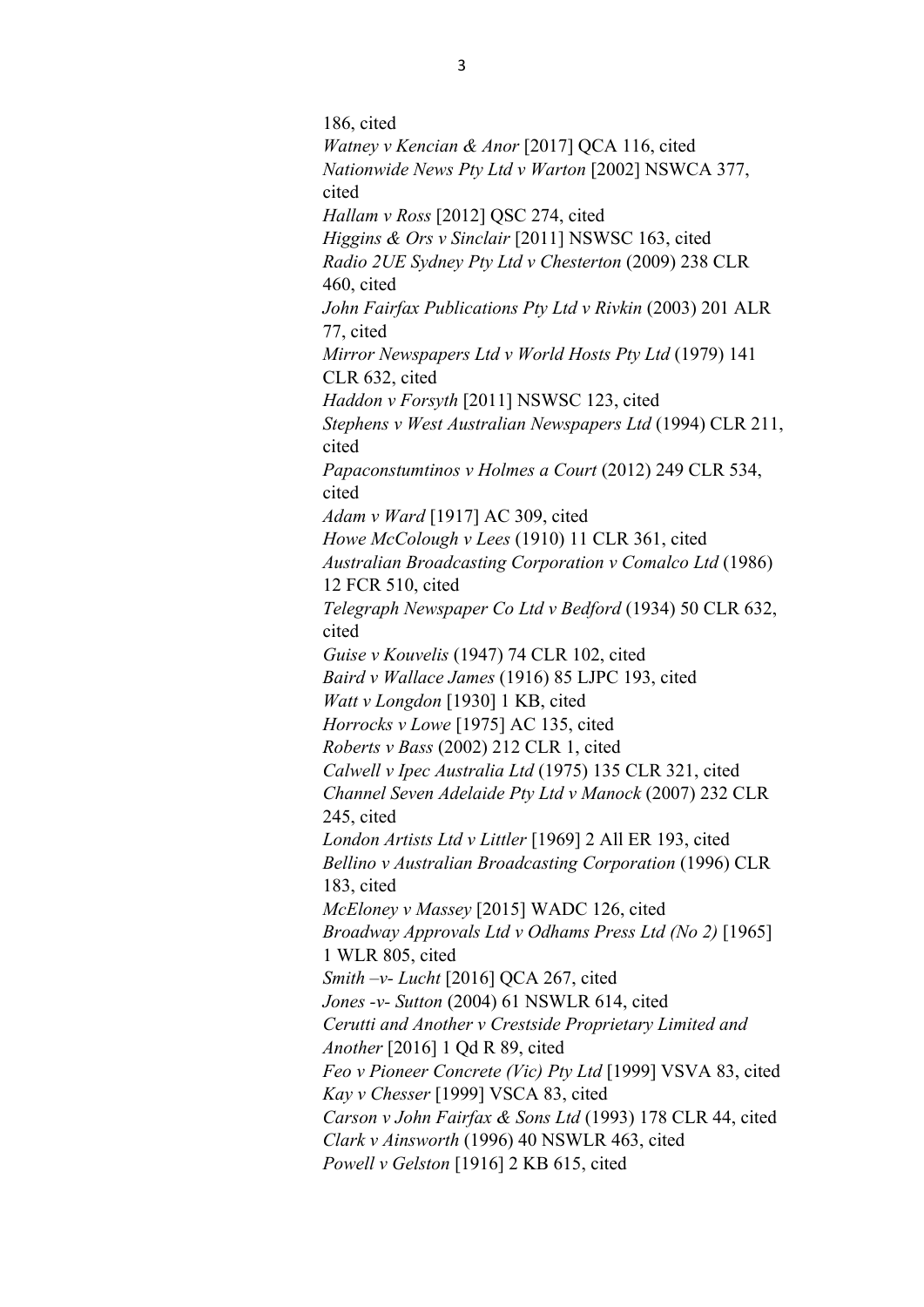|                    | <i>Broome v Cassel &amp; Co Ltd</i> [1972] AC 1027, cited<br><i>Roberts v Prendergast</i> [2014] 1 Qd R 357, cited<br>Palmer Bruyn & Parker Pty Ltd v Parsons (2001) 208 CLR<br>388, cited<br>Allen v Lloyd-Jones (No 6) [2014] NSWDC 40, cited<br>Steel v Mirror Newspapers Ltd [1974] 2 NSWLR 348, cited<br>Zaia v Eshow [2017] NSWSC 1540, cited<br>Graham v Powell (No 4) [2014] NSWSC 1319, cited<br>Hallam v Ross [2012] QSC 407, cited |
|--------------------|-----------------------------------------------------------------------------------------------------------------------------------------------------------------------------------------------------------------------------------------------------------------------------------------------------------------------------------------------------------------------------------------------------------------------------------------------|
| <b>COUNSEL:</b>    | A Newman for the plaintiffs<br>The defendant appeared on his own behalf                                                                                                                                                                                                                                                                                                                                                                       |
| <b>SOLICITORS:</b> | Goldsmiths Lawyers for the plaintiffs<br>The defendant appeared on his own behalf                                                                                                                                                                                                                                                                                                                                                             |

- [1] The first plaintiff is owned and operated by the second plaintiff. He is the sole director and principal of the first plaintiff and is an accredited building surveyor and a licensed building certifier. The first plaintiff's business is one of building certification, inspections and approvals. It has been in operation for some 12 years. The defendant was a client who engaged the first plaintiff to perform some certification services for him in relation to a residential block of land at Narangba.
- [2] The claim by the plaintiffs is primarily for compensatory damages in the amount of \$150,000, and aggravated damages in the amount of \$30,000, for defamation. These damages are claimed in relation to three reviews written by the defendant which first appeared on four different websites on 6 August 2015. The plaintiffs also seek a permanent injunction restraining the defendant from making further defamatory allegations.
- [3] The defendant denies that each review conveyed the meanings alleged by the plaintiffs and that any such meanings were defamatory. He also denies the reviews identified the second plaintiff. In addition, he pleads a number of defences, namely the common law and statutory defences of qualified privilege and the statutory defence of honest opinion. He also appears to rely on the defence of triviality.
- [4] The trial was by judge alone. It proceeded before me on 8, 9, 10, 21 and 23 November 2017. The defendant had legal representation until 17 October 2017, but was not represented at the hearing and appeared in person. The second plaintiff and his supporting witnesses gave evidence, as did the defendant.

#### **First plaintiff's cause of action**

[5] In the defence, the defendant challenged the right of the first plaintiff as a corporation to bring the proceedings. Under s 9(1) of the *Defamation Act* 2005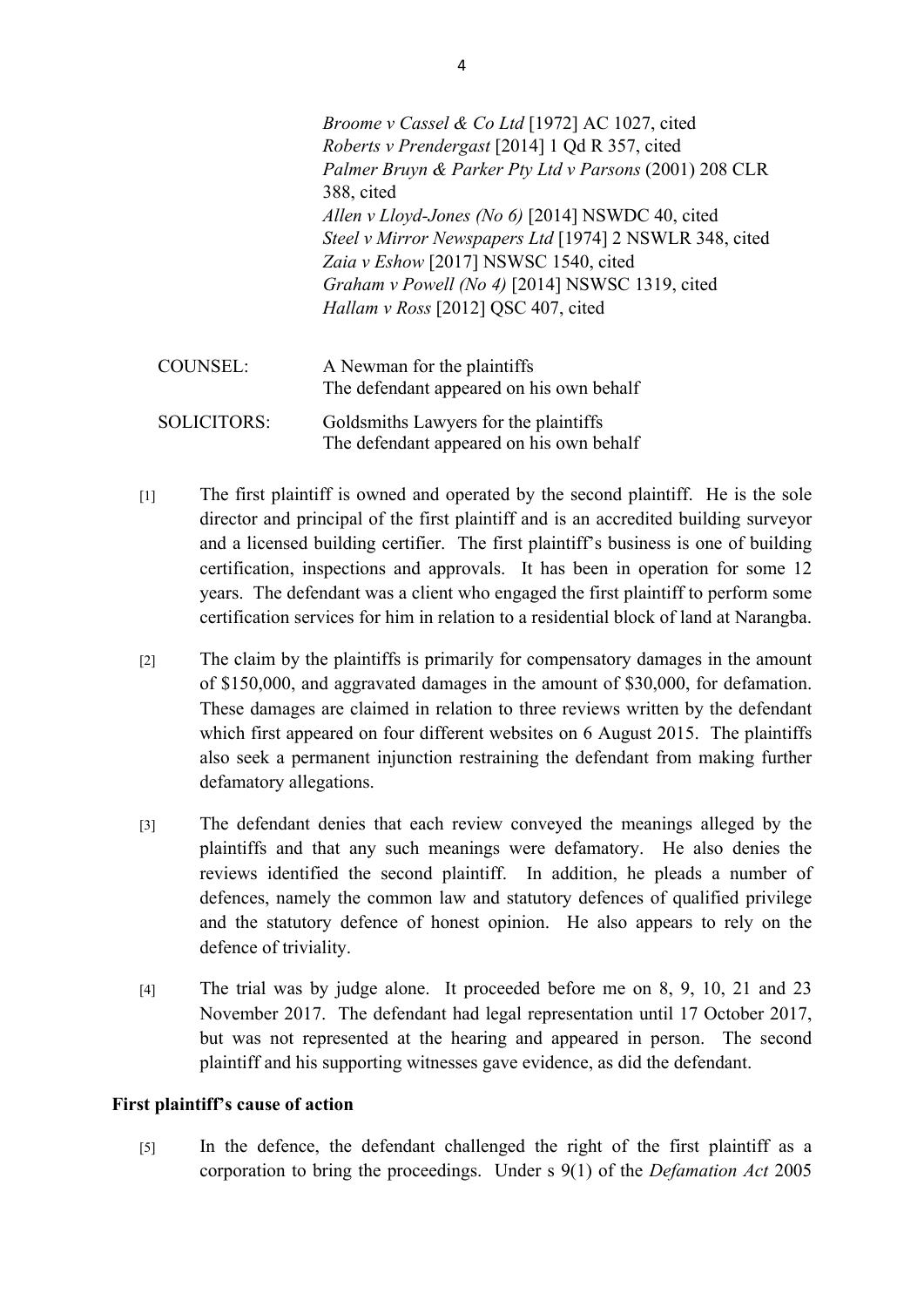(Qld) *('*the Act'), a corporation is prohibited from bringing proceedings. However, subsection 2 provides an exception in relation to an 'excluded corporation'. This is defined as covering two classes of corporations which are not public bodies. It is contended for on behalf of the first plaintiff that it is an excluded corporation under s 9(2)(b) of the Act, in circumstances where it employs fewer than 10 persons and is not related to another corporation. The unchallenged evidence of the second plaintiff conclusively established this and I find the first plaintiff is entitled to bring the proceedings.

## **Uncontentious background facts**

- [6] In December 2013, the defendant contacted the first plaintiff with the view to engaging their certification services in relation to building a two storey house on a vacant block of land that he owned at 76-88 Maine Street, Narangba ('the vacant block'). The original plans for the two storey house were changed to incorporate a three car garage. This change in the plans resulted in an increase in the number of required inspections from two to three and a price increase of \$250. The fee estimate for the services to be provided by the first plaintiff was \$3,164.<sup>1</sup>
- [7] By an Engagement Agreement dated 18 March 2014, the defendant engaged the first plaintiff to perform the certification services in relation to the revised plan and paid an upfront fee in accordance with the fee estimate.  $2$  This comprised lump sum figures for completing and lodging energy efficiency and plumbing applications, and obtaining a development approval. It also included a number of itemised disbursements. Incorporated in the lump sum fee for the development approval, were the three inspections.
- [8] The second plaintiff attended to the matters necessary to obtain an energy efficiency assessment and report and a plumbing compliance permit. In relation to the development approval, on 21 May 2015, the Moreton Bay Regional Council ('the Council') advised the second plaintiff that a code assessable application would need to be lodged in light of "overlays" affecting the vacant block and that it could take a couple of weeks to process it. The defendant agreed to engage the second plaintiff's business to undertake the necessary work in relation to this additional application and paid the second plaintiff's business an additional upfront fee of \$480, plus GST. The application was lodged with the Council on 31 May 2014.
- [9] A few weeks later, the second plaintiff was informed by the Council that the defendant had cancelled his bin services to the vacant block and this had triggered the need for a material change of use application to be lodged and processed. The

<sup>1</sup> Exhibit 4.

<sup>2</sup> Exhibit 6.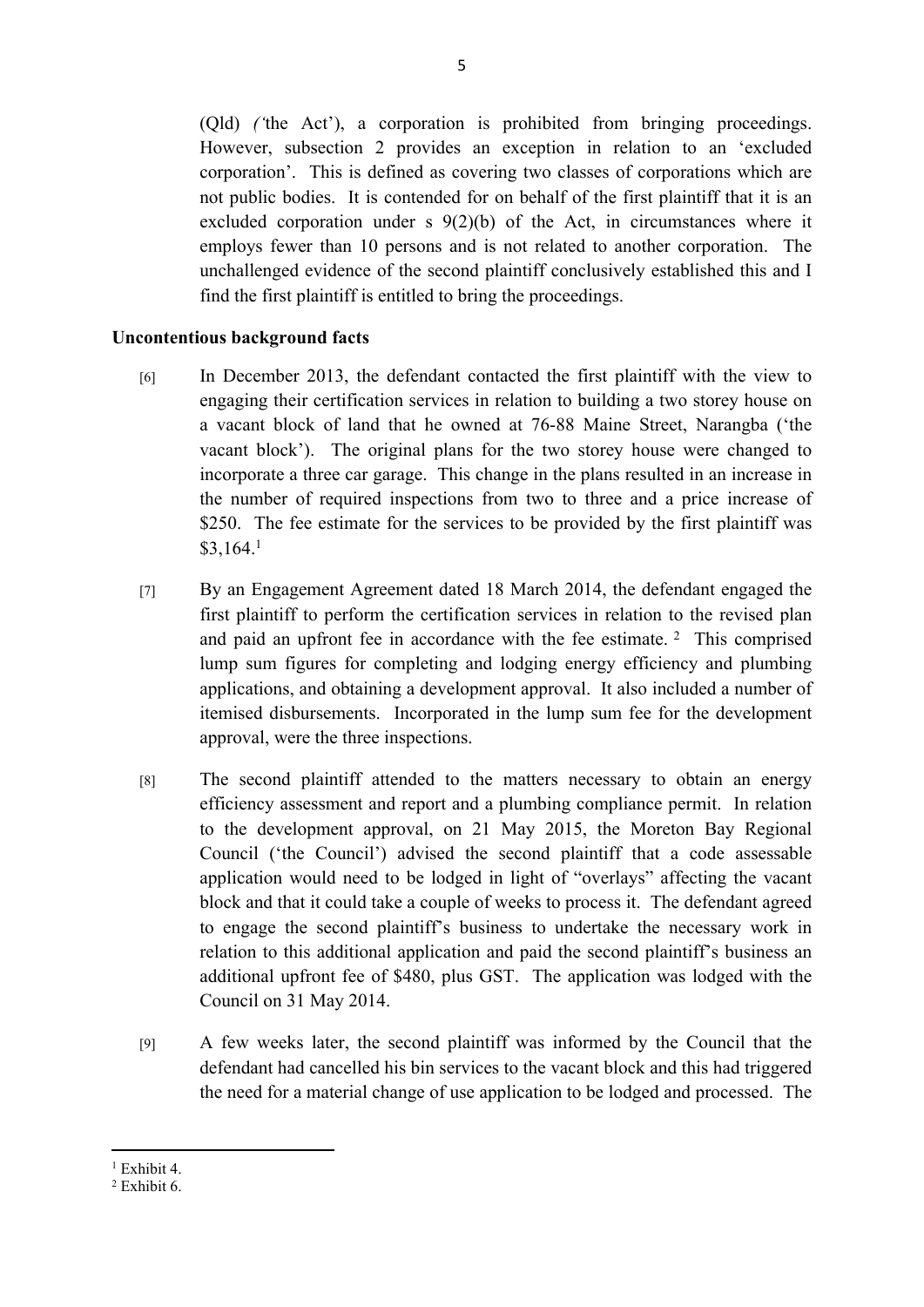second plaintiff completed and lodged this further application on behalf of the defendant at no cost to the defendant. It was approved on 22 July 2014.

- [10] The first plaintiff's office manager, Debbie Yarrow, emailed the defendant on 13 August 2014 to inform him that the second plaintiff had completed the assessment process and issued the building approval. This enabled the defendant to commence construction on the vacant block. The three inspections which had been incorporated in the development approval lump sum fee, were to be undertaken by the second plaintiff at various stages after construction commenced.
- [11] In late 2014, the defendant learnt that there had been changes to the town planning laws with the consequence that town houses could be built on land in the vicinity of his vacant block. He decided that he no longer wanted to build a two storey house where there was the potential for it to be surrounded by town houses.
- [12] There were no further communications between the parties for some five months, until 6 January 2015. On this date the defendant forwarded an email to the first plaintiff, addressed to Ms Yarrow. The defendant informed her that he was no longer looking at building the two storey house on the vacant block. He enquired as to whether he could just build the first floor of the approved plan or alternatively, look at a new demountable plan. The defendant was informed by Ms Yarrow that both of these options would require a new building approval and may trigger the need for an amended development approval.
- [13] In early March 2015, the defendant again emailed Ms Yarrow. He told her that he had purchased a relocatable home to put on the vacant block and that he had engaged a draftsperson to draw the plans and an engineer to advise on the necessary structures. The following day, he enquired as to whether any unused portion of the \$3,164 in fees that he had paid could be put towards the new approval. Ms Yarrow responded in an email dated 11 March 2015, which included the following:

"*The only unused portion of fees are for the three inspections not yet performed which we [sic] at a very reduced rate for you, as your property is only minutes of [sic]our office. Usually, we do not refund any fees, as all are absorbed in administration, disengagement lodgement to Council etc. However, we would be happy to transfer those inspection fees over to the new approval for yo*u."<sup>3</sup>

[14] The second plaintiff followed this email up with a further email confirming that the defendant would be required to go through a new building approval process which would involve lodging another development application. The defendant

<sup>3</sup> Exhibit 23.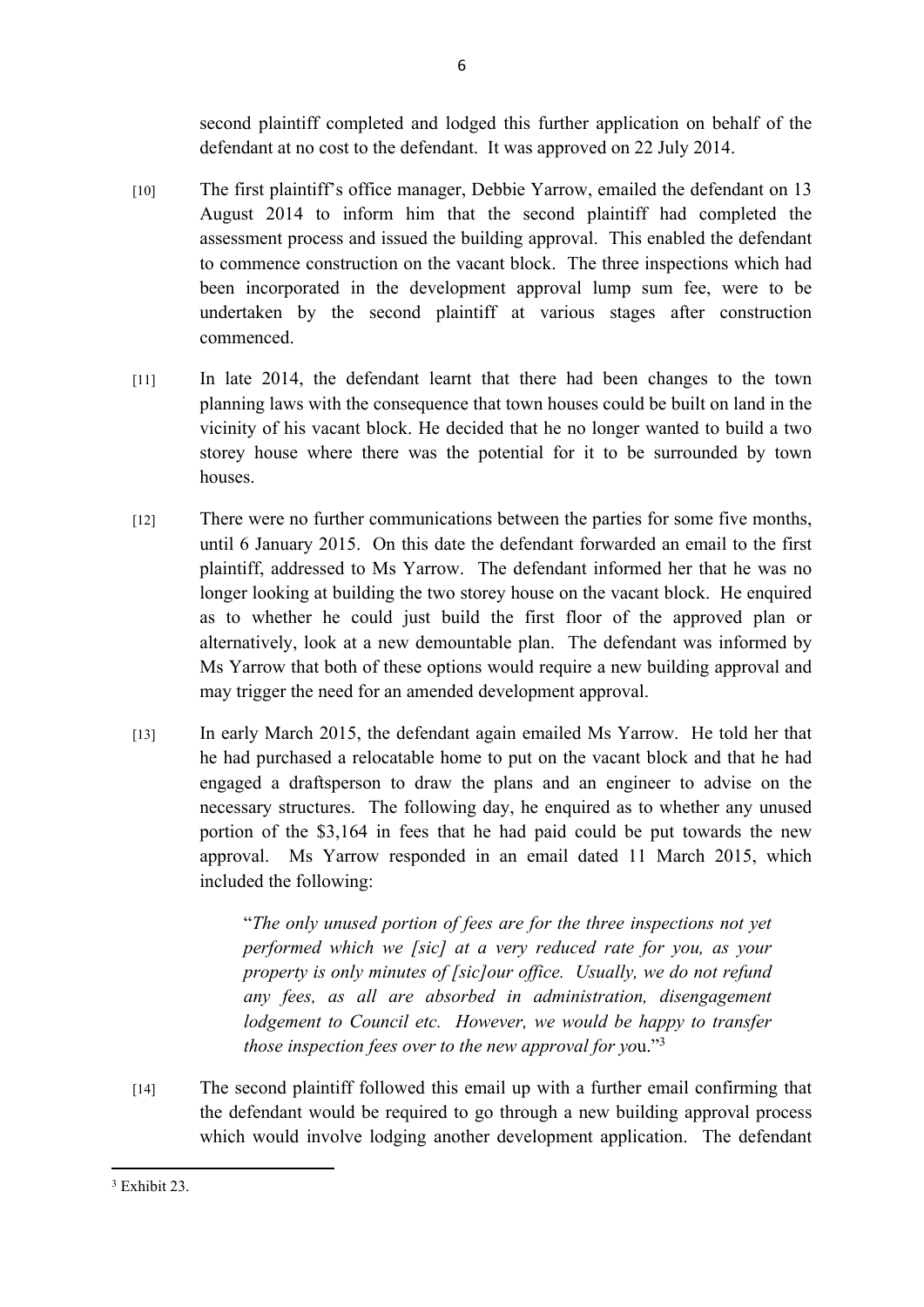responded informing the second plaintiff that he had attended a pre-lodgement meeting and had been informed that all that would be required would be an amendment to the existing approval which had been obtained for him by the second plaintiff. In his email in reply, in reiterating the need for a new building approval, the second plaintiff commenced his email in the following way:

"*Thanks so much for your email.*

*After I pick myself up off the floor from laughing so much. The b/s you have been told is a classic. …*" 4

- [15] The builder engaged by the defendant in relation to the relocatable home contacted the first plaintiff and requested that a quotation be provided for the provision of their certification services. The quotation referred to the three inspections but noted that they had already been paid for by the defendant. The plaintiffs did not hear anything further in relation to the relocatable home.
- [16] A few months later, the second plaintiff was driving past the vacant block and observed the relocatable house. By email to the defendant dated 12 June 2015, the second plaintiff indicated that it was apparent that he was not proceeding with the building approval. Enclosed with the letter was a Form 22 Notice of Discontinuance of Engagement. The defendant responded by requesting details of the amount refundable for work not done, which he considered was at least the costs associated with the three inspections.<sup>5</sup> A few weeks later the defendant forwarded an email to the second plaintiff accusing him of trying to cause the defendant issues with the Council. In evidence, the second plaintiff denied having done this and I accept his evidence in this regard. The defendant stated in the email that if he was not refunded the money owing to him for work not completed, being the three inspections, that he would report the plaintiffs to '*Fair Trading Australia and if necessary issue a claim through QCAT to [sic] including costs*".<sup>6</sup>
- [17] By email dated 29 June 2015, Ms Yarrow explained to the defendant that a certifier has a discretion whether to refund any money and that a refund would not be provided to him. This is because he had not been charged for additional attendances by the second plaintiff when dealing with the Council regarding the material change of use application.<sup>7</sup>
- [18] On the same date, the defendant lodged a complaint with the Queensland Office of Fair Trading ('the OFT'). He explained that his contract for certification services had been cancelled due to the defendant's decision to alter his plans for his vacant block. The substance of the complaint was that the second plaintiff

<sup>4</sup> Exhibit 23.

<sup>5</sup> Exhibit 26.

<sup>6</sup> Exhibit 27.

<sup>7</sup> Exhibit 31.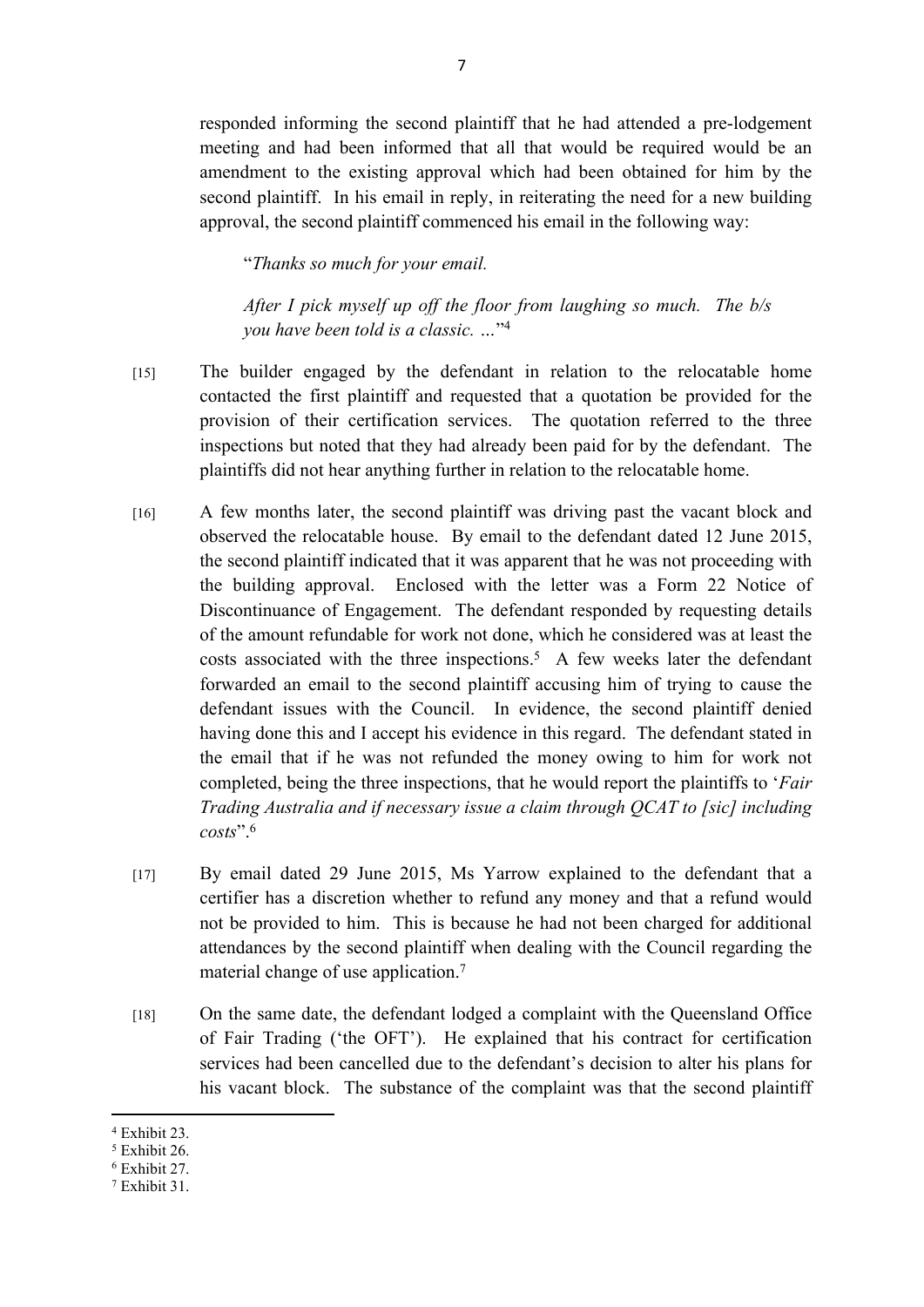had not carried out the three inspections that he had paid for, on the basis that they were no longer required. The defendant was seeking a refund of \$750, on the basis that each inspection would have cost \$250.

- [19] On 27 July 2015, the OFT advised the defendant that the enquiry into his complaint did not provide sufficient evidence to substantiate a breach of legislation administered by the OFT, for which enforcement action could be taken. He was advised that he could consider lodging a claim in QCAT or alternatively, seek independent legal advice about the options available to him.<sup>8</sup>
- [20] Around this time, the first plaintiff had entered into an advertising package with Sensis Pty Ltd. The products purchased included Yellow Pages On Line ('YPOL'), TrueLocal and Sensis Network. There was an arrangement whereby Yelp could republish a user's comments on its website to another website, including YPOL. The websites invited clients of the first plaintiff to write reviews to help others by sharing their experiences with the plaintiffs. The reviews could be responded to by the plaintiffs.
- [21] On 6 August 2015, the defendant's reviews were uploaded by the defendant to the Yelp, TrueLocal and Service Seeking websites. The review on the Yelp website was republished on the YPOL website.
- [22] Ms Yarrow first became aware of the defendant's reviews on the YPOL, True Local and Service Seeking websites on 9 August 2015. She brought them to the second plaintiff's attention. She became aware of the defendant's review on the Yelp website approximately one week later and similarly directed the second plaintiff's attention to it. Ms Yarrow made attempts to have the defendant's reviews removed from the YPOL and TrueLocal websites. She did not make a request for the defendant's review to be removed from the Service Seeking website. Her evidence as to the reason for this, was that she was focussed on having the defendant's other reviews removed from the other websites.
- [23] On 10 August 2015, the plaintiffs wrote to the defendant stating the reviews were defamatory and requiring their removal and an apology by the following day. These suggested steps were not taken and on 26 August 2015, the defendant was served with a Concerns Notices pursuant to the Act. By email dated 9 October 2015, the then solicitors for the defendant informed the plaintiffs that there would be no offer to make amends and that the defendant would defend any defamation proceedings. This was on the basis that even if there were defamatory imputations in the reviews, the common law defences of qualified privilege and fair comment and the statutory defence of honest opinion were available to the defendant.

<sup>8</sup> Exhibit 54.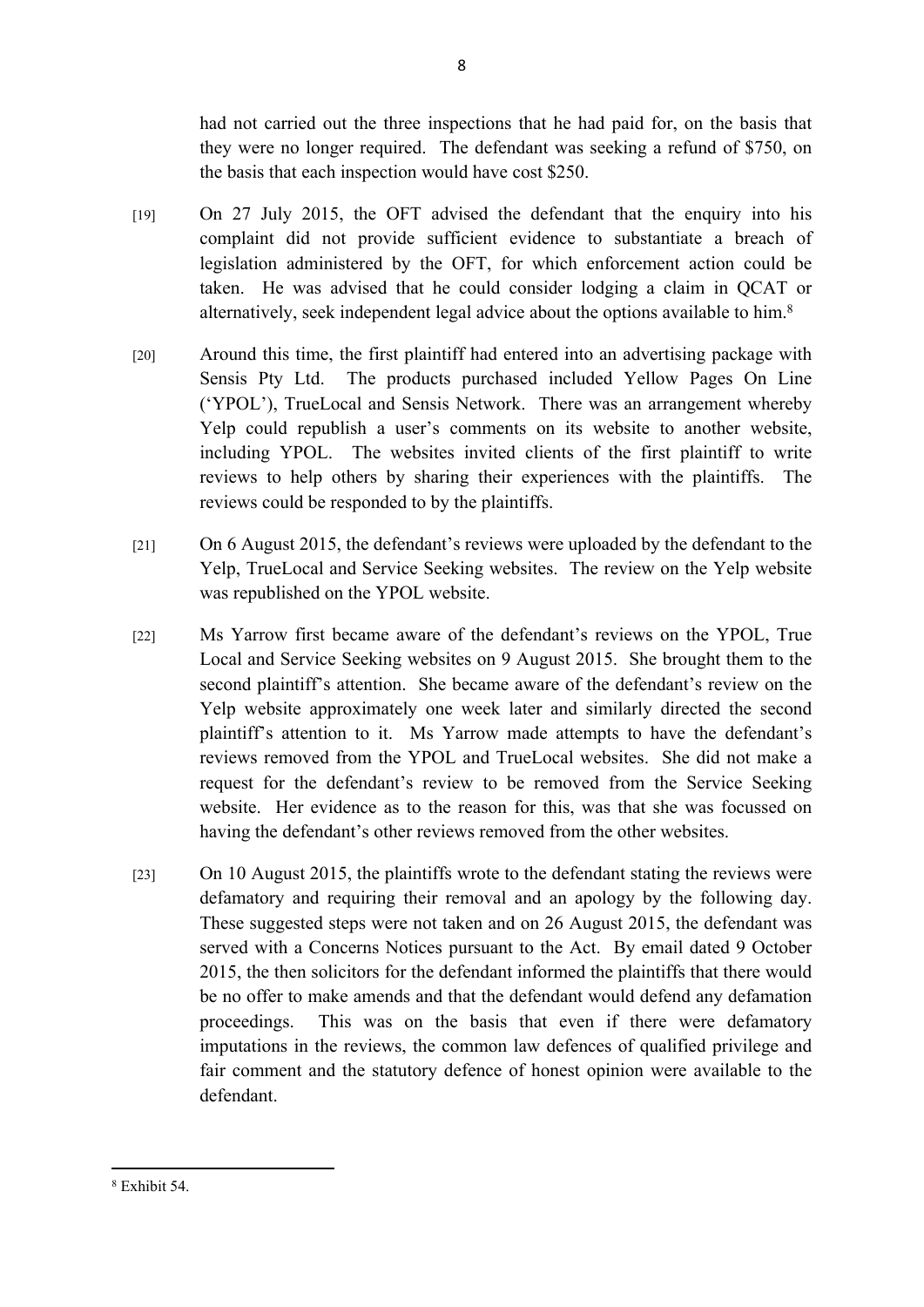- [24] The defendant made attempts to remove the TrueLocal review in October 2015. He could not recall when he requested the Yelp review to be removed. The last occasion Ms Yarrow saw the Yelp and TrueLocal online reviews was in early October 2015. The last occasion she saw the YPOL review online was in December 2015. The Service Seeking review was removed at the request of the defendant on 8 June 2016. His then solicitor recommended to him that it be removed.
- [25] These proceedings were commenced by the filing of the Claim and Statement of Claim on 24 September 2015. Amendments to the pleadings of both sides have been made. The defendant relies on his Defence to the Amended Statement of Claim filed 12 July 2016. At the time this pleading was filed, the defendant was legally represented. On 26 May 2017, the plaintiffs filed a Second Further Amended Statement of Claim. No defence was filed in response to that pleading and therefore the defendant continues to rely on his defence filed on 12 July 2016. The plaintiffs were given leave to file an Amended Reply at the commencement of the trial on 8 November 2017.

## **Reviews and alleged imputations**

- [26] The four reviews complained of are reproduced in Schedules A-D of the Second Further Amended Statement of Claim. They were all published on 6 August 2015. The reviews in Schedule A and D are identical. The review appeared on both the YPOL and Yelp websites. It was initially posted on the Yelp website, and then was reposted on the YPOL website.<sup>9</sup> The second review appeared on the True Local website, and the third review appeared on the Service Seeking website.
- [27] It is not in dispute that the defendant was the author of each of the reviews and that he uploaded them onto the Yelp, True Local and Service Seeking websites.
- [28] There is a significant degree of overlap and similarity between the language and content of the imputations in the various reviews.

## *Yelp and YPOL reviews*

[29] As explained above, these two reviews are identical and read as follows:

*"this outfit are a nightmare. they are rude and obnoxious if you do not agree with Daryl. they also will not refund any money even for work they do not do. The council refund when an application is cancelled but not DG. they still have \$750 of my money for 3 site visits they never did. Use another certifier, give these a miss, you will regret it if you use them!!!*" 10

<sup>9</sup> Exhibit 48.

<sup>10</sup> Exhibit 39.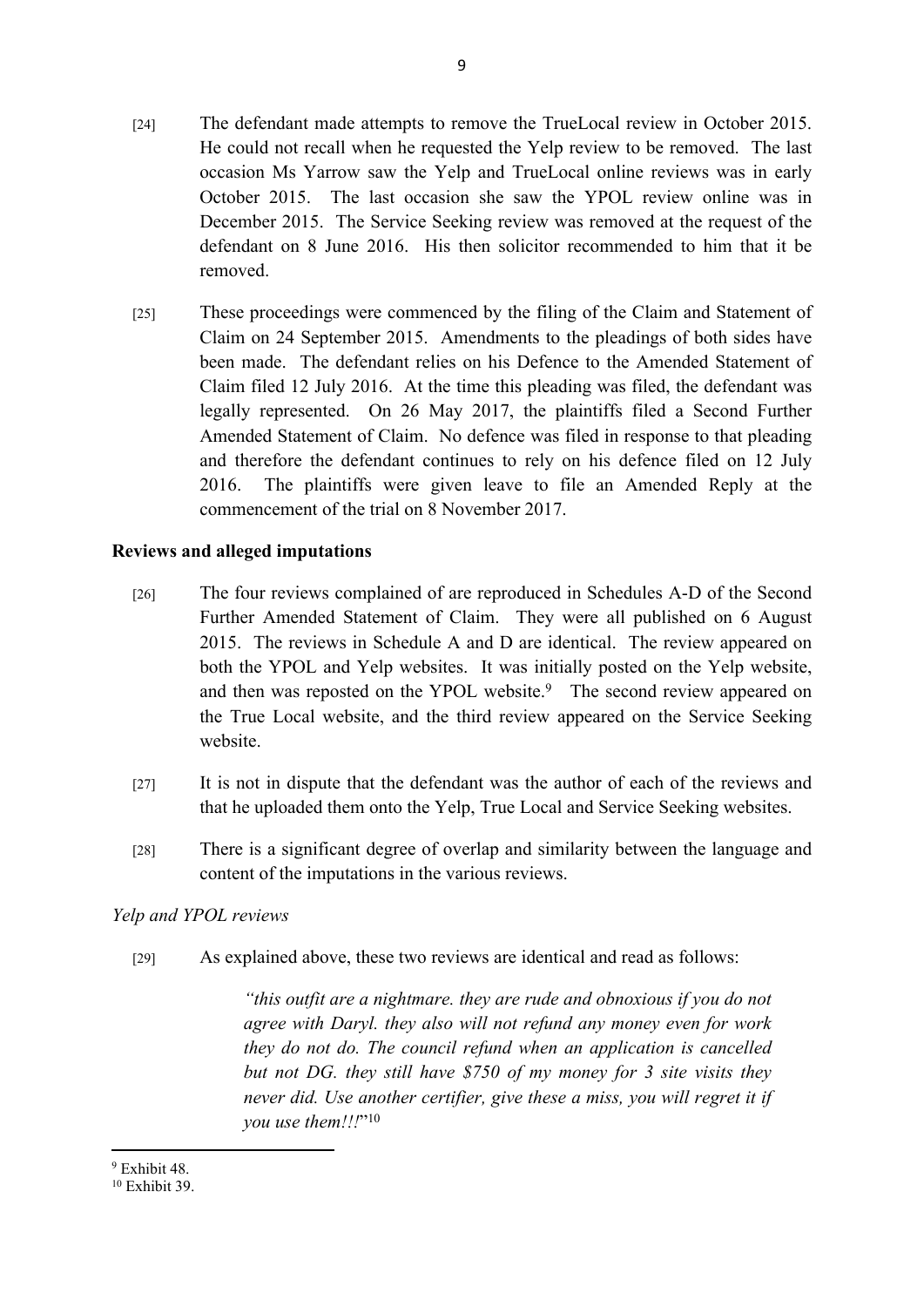|        | The alleged imputations in relation to each plaintiff are: |  |  |
|--------|------------------------------------------------------------|--|--|
| $[30]$ |                                                            |  |  |
|        |                                                            |  |  |

| <b>First Plaintiff</b>                                                         | <b>Second Plaintiff</b>                                                                               |  |
|--------------------------------------------------------------------------------|-------------------------------------------------------------------------------------------------------|--|
| The first plaintiff, as a provider of<br>building certification services:      | The second plaintiff, as the<br>principal of a business providing<br>building certification services: |  |
| A. Is rude.                                                                    | A. Is rude.                                                                                           |  |
| B. Is obnoxious.                                                               | B. Is obnoxious.                                                                                      |  |
| C. Wrongly refuses to refund<br>money when it properly should.                 | C. Wrongly refuses to refund<br>money when it properly should.                                        |  |
| D. Rips off clients.                                                           | D. Rips off clients.                                                                                  |  |
| E. Charges fees for their services<br>without being entitled to those<br>fees. | E. Charges fees for services<br>without being entitled to those<br>fees.                              |  |
| F. Is so bad that it should not be<br>retained                                 | F. That it is so bad, it should not<br>be retained to provide building<br>certification services.     |  |

# *TrueLocal review*

[31] This review reads as follows:

"*0.5/5 These make everything a nightmare, they blame the council for their delays. If Daryl disagrees with you is very rude and demeaning. If you cancel them they keep your money even for work they never did. DO NOT TOUCH THIS COMPANY. I am still waiting for a refund due of \$750 which they refuse to issue. The council have refunded their part but not DG.*" 11

[32] The alleged imputations in relation to each plaintiff are:

| <b>First plaintiff</b>                                                     | <b>Second plaintiff</b>           |
|----------------------------------------------------------------------------|-----------------------------------|
| The first plaintiff, as a provider of $\vert$ The second plaintiff, as the | principal of a business providing |
| building certification services:                                           | building certification services:  |

 $11$  Exhibit 38.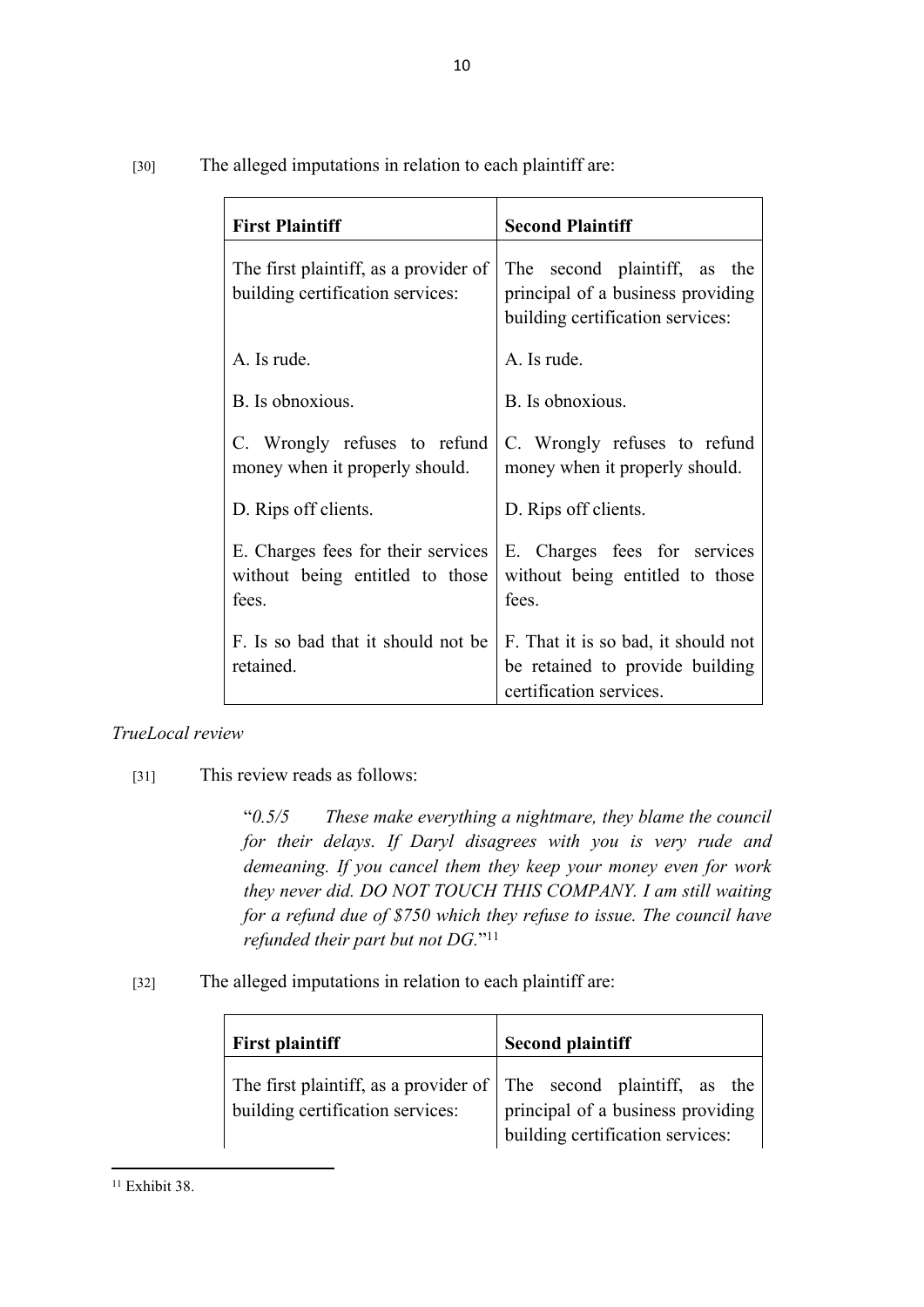| A. Creates major problems for its $\vert$ A. Creates major problems for<br>clients. | clients of the business.                                                                              |
|-------------------------------------------------------------------------------------|-------------------------------------------------------------------------------------------------------|
| B. Blames the Council for its own<br>inadequacies.                                  | <b>B</b> .<br>Blames others for<br>any<br>inadequacies of the business.                               |
| C. Wrongly retains its clients'<br>money.                                           | C. Wrongly retains<br>money<br>properly belonging to clients of<br>the business.                      |
| D. Is so bad that it should not be<br>retained.                                     | D. That it is so bad that it should<br>not be retained to provide<br>building certification services. |
| E. Wrongly refuses to refund<br>money to clients when it properly<br>should.        | E. Wrongly refuses to refund<br>money to clients of the business<br>when it properly should.          |

*Service Seeking review*

- [33] This review reads as follows: *"This company delay everything and blame the council. If you disagree with Daryl he will be rude and send unprofessional emails with comments like "Ha, ha that makes me laugh the typical council'."<sup>12</sup>*
- [34] The alleged imputations in relation to each plaintiff are:

| <b>First plaintiff</b>                                                    | <b>Second plaintiff</b>                                                                               |  |
|---------------------------------------------------------------------------|-------------------------------------------------------------------------------------------------------|--|
| The first plaintiff, as a provider of<br>building certification services: | The second plaintiff, as the<br>principal of a business providing<br>building certification services: |  |
| A. Blames others for its own<br>inadequacies.                             | A. Blames the Council for any<br>inadequacies of the business.                                        |  |
| B. Is guilty of delaying all of its<br>clients' work.                     | B. Is rude.                                                                                           |  |
|                                                                           | C. Is unprofessional.                                                                                 |  |

<sup>12</sup> Exhibit 40.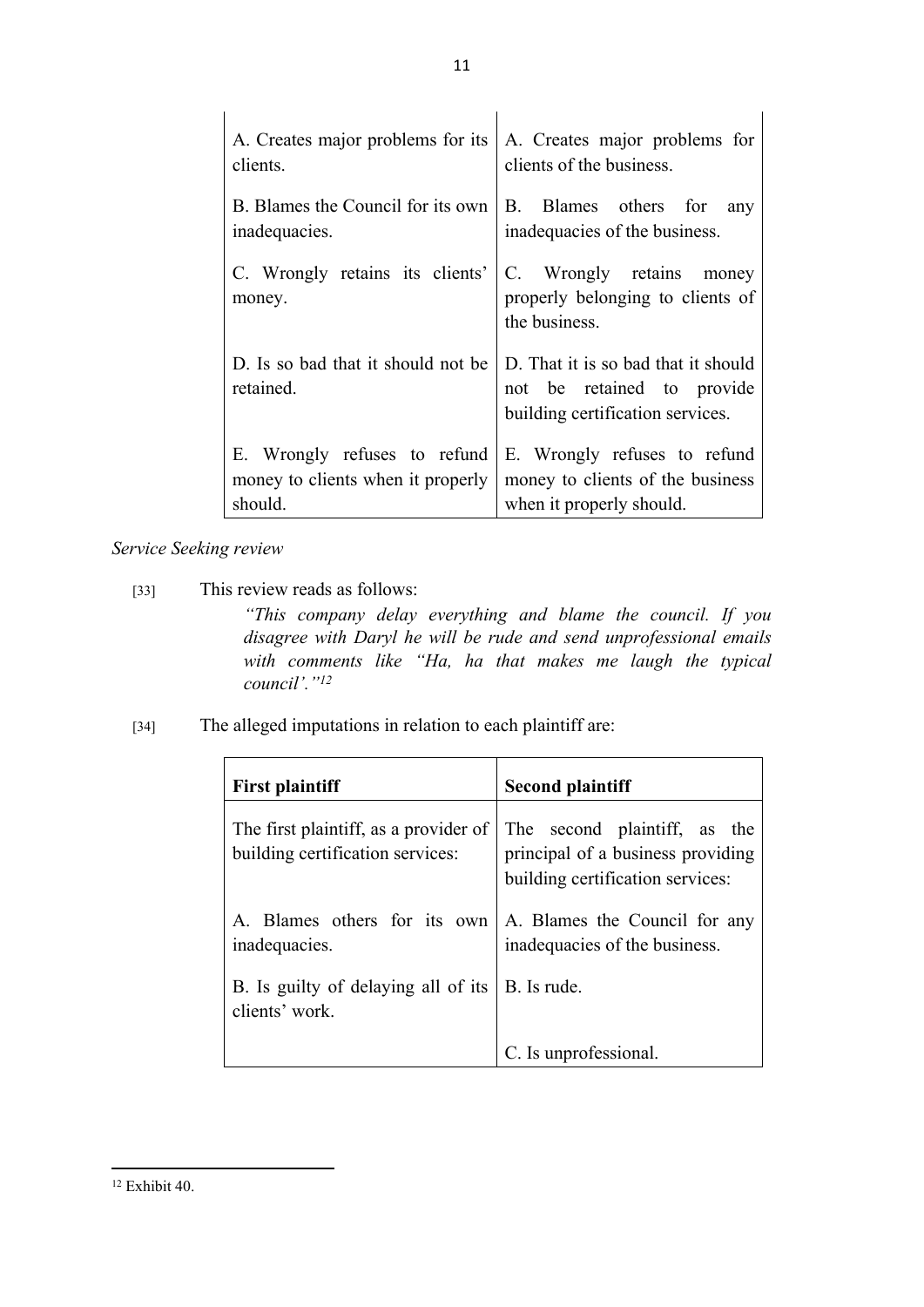#### **The defendant's credibility**

- [35] The plaintiffs invite the court to draw adverse inferences as to the defendant's credit as a witness. A basis for this is that he maintains that he did not publish a comment about the plaintiffs on a website called 'Start Local' on 6 August 2015. I am not persuaded that the defendant's evidence on this matter necessarily calls into question his credibility.
- [36] The comment appears to have been authored by the defendant. However, I am not satisfied that he uploaded it to this site. A similar situation may have occurred with this review, as occurred with the review on the YPOL website, namely that the defendant did not in fact post it on the Start Local website, but rather it was reposted from another website. Further, even if the defendant did upload the comment on the Start Local website, the fact that he cannot recall doing so is perhaps understandable. There are a few reasons for this. First, he published at least three other reviews on that date. Second, even though the plaintiffs refer to this comment and attach a copy of it to their correspondence dated 10 August 2015, the quality of the copy is such that I have been unable to read it. There is no evidence that the quality of the copy provided to the defendant was any clearer. Third, this is the only occasion prior to the cross-examination of the defendant, that the plaintiffs made reference to this website, in circumstances where they have subsequently pursued the litigation in relation to four unrelated websites. Fourth, at the time the defendant was cross-examined about this, he was being asked to recall events that had occurred some two and a quarter years earlier.
- [37] While I would not accept that everything said to me by the defendant was entirely accurate, as would be the case with the vast majority of factual witnesses who come before the courts, in general I thought his evidence was reliable. Where I state something as a fact below, I accept the evidence of the defendant that supports that fact.

#### **The defendant's evidence**

[38] The plaintiffs correctly submit that the defendant's pleadings do not raise truth or justification as a defence. However, the accuracy or otherwise of the contents of the reviews is relevant to understanding the circumstances surrounding the publications and the interest, if any, of the readers of the reviews. It is also relevant to the contentions by the plaintiffs to the effect that the defendant was motivated by malice or that he did not honestly hold the opinions he expressed in the reviews. Further, these matters are relevant to the question of damages.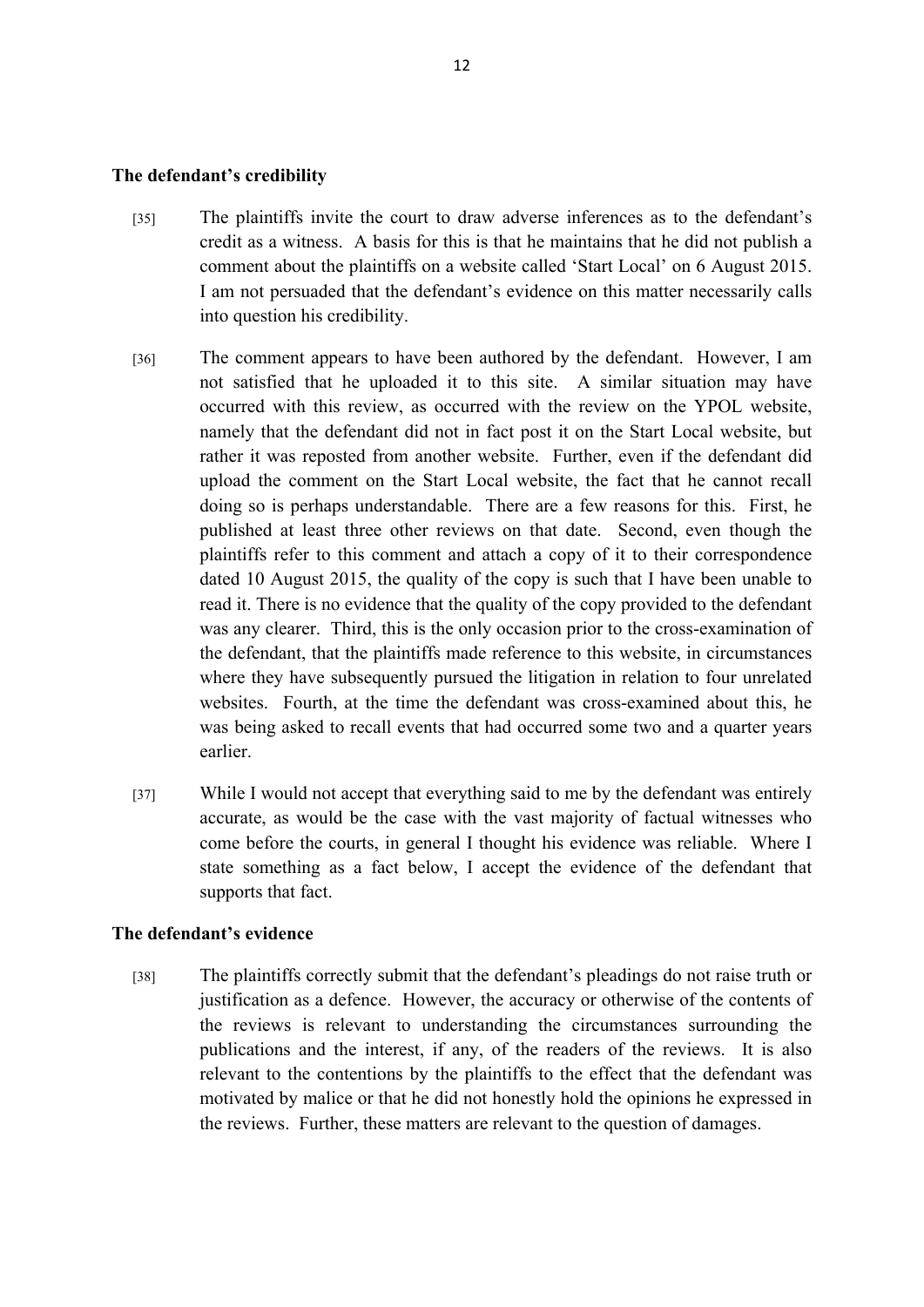- [39] There was much focus in the cross-examination of the defendant to the reference to the \$750 in each of the reviews. The defendant explained that this amount reflected the three inspections which had not been performed by the second plaintiff, but had been incorporated into the fees which he had paid to the first plaintiff.
- [40] The second plaintiff gave evidence that when allowing for these inspections in the fee estimates provided to potential clients, the figure attributed to them would depend on the travel time involved and the time it would take to carry out the inspection. He explained that because there was minimal travel time involved given that the defendant's vacant block was only a short drive from his offices, he would have allowed approximately \$75 for each of the three inspections. No specific sum was itemised for these inspections in the fee estimate or in any other document forwarded to the defendant.
- [41] The defendant's evidence was that he had assumed he was being charged \$250 per inspection. The reason for this is that there was a price increase of \$250 between the original and subsequent fee estimates provided to him by the second plaintiff. He understood that this increase reflected the additional inspection that was required, on account of the change in the plans to add a three car garage. His assumptions in this regard, were understandable in the circumstances.
- [42] In an answer to an interrogatory, the defendant said that prior to authoring the reviews on the Yelp and TrueLocal websites, he was aware of the reason given by the second plaintiff for not having refunded the \$750. This was that the only unused portion of the fees were for three inspections which had not yet been performed and which had been allowed for at a reduced rate on account of the close proximity between the office of the second plaintiff's business and the subject block of land. Further, it was not normal practice to refund fees to clients.
- [43] Although it was the position of the plaintiffs that it was in their discretion as to whether to refund money to the defendant for work not undertaken, the defendant remained of the view that he was entitled to have the \$750 refunded to him.<sup>13</sup> This was as a matter of principle. Further, in an email from Ms Yarrow dated 11 March 2015, she stated *'We would be happy to transfer those inspections over to your new approval.<sup>14</sup>* The defendant thought this meant that the money relating to the outstanding inspections would be transferred to any new approval he applied for, irrespective of whether the plaintiffs were involved with the approval process.<sup>15</sup> His views in this regard were somewhat reinforced when he was advised by the OFT that he could consider lodging a claim in QCAT or

<sup>13</sup> Transcript, p.3-44, ln 43-47.

<sup>14</sup> Transcript, p.3-43, ln 9-39.

<sup>15</sup> Transcript, p.3-44, ln 1-11.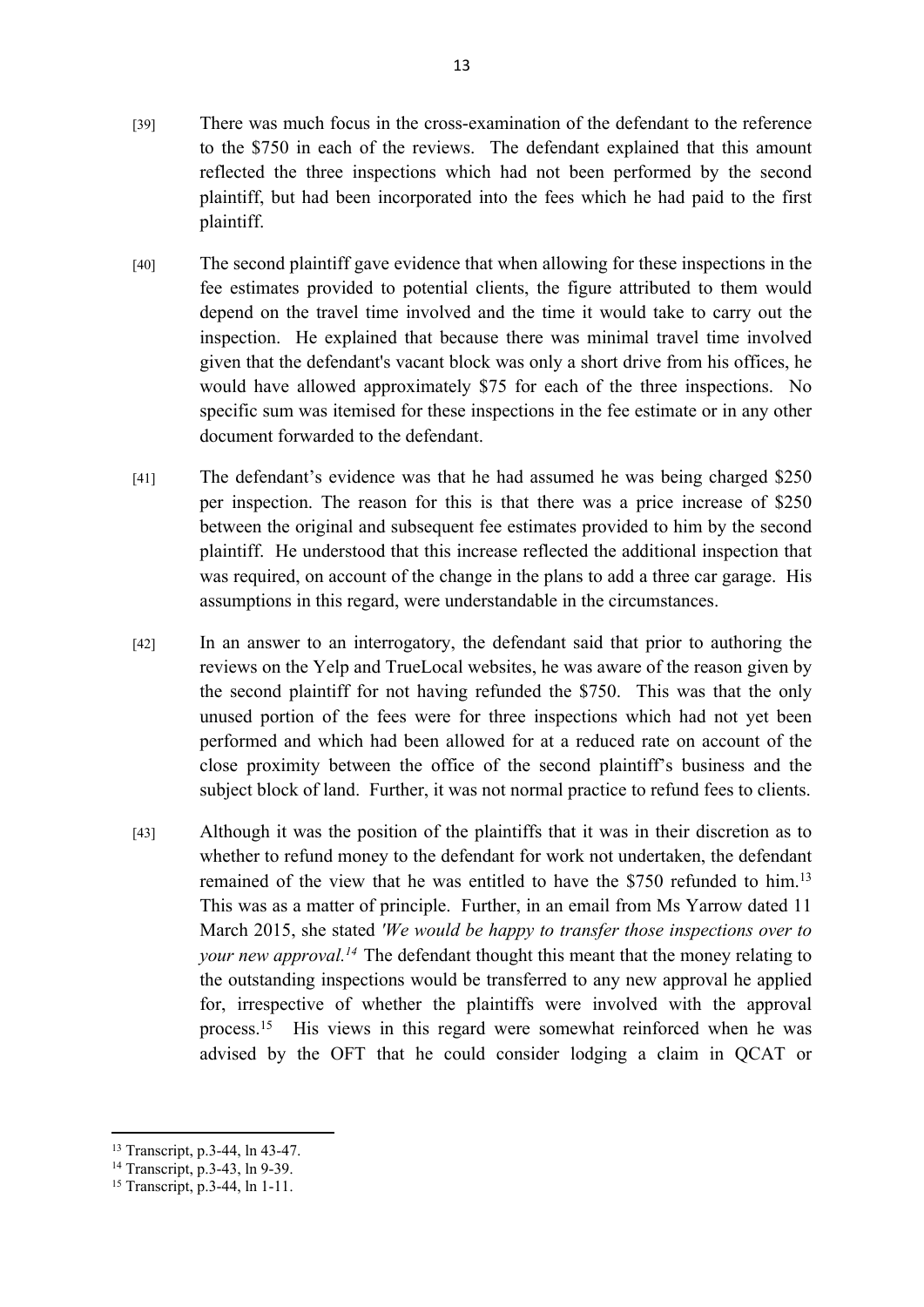alternatively, seek independent legal advice about the options available to him for recovering the \$750.<sup>16</sup>

[44] There is references in both the TrueLocal and Service Seeking reviews regarding the plaintiffs blaming the Council for delays in the approval process. The defendant gave evidence that on 19 November 2014, he attended a meeting with two representatives from the Council to explore other building options for his vacant block. His evidence was that one of the representatives told him at the meeting that his application, which had been lodged by the second plaintiff on his behalf, had been processed within three to four weeks. The defendant inferred from this that the plaintiffs had misled him in earlier correspondence in attributing blame for delays to the Council.<sup>17</sup> The earlier correspondence was an email from the defendant to Ms Yarrow dated 23 June 2014, in which he states:

*"Is there any news on our approval.*

*I would like Daryl to provide a weekly update as this does seem to be taking a very long time to deal with. I think we originally were told 2- 3 weeks.* 

*The land already had approval for a single dwelling CaTA. and [sic] we are building in the same place as the previous house."*<sup>18</sup>

- [45] Ms Yarrow responded to this email a few hours later. It included an email from the second plaintiff that had been forwarded to the defendant on the previous day which explained the delays. It included the fact that the Council was still insisting on material change of use documents. Ms Yarrow agreed that it had taken some time to get the approval progressed.<sup>19</sup>
- [46] In the various reviews, there are references to the plaintiffs being rude, obnoxious and demeaning if there was a disagreement with him. The defendant's evidence was that he was intending to convey that the plaintiffs did not provide any customer service.<sup>20</sup> His views in this regard arose out of two emails from the second plaintiff. One of these is dated 11 March 2015, and was forwarded to the defendant at 7.48 am. It was after the defendant had informed the second plaintiff that he was considering replacing the two storey house with a relocatable home. In the email, the second plaintiff expressed his disappointment that the defendant had '*decided to go down this trac*k'. The defendant's evidence was that he felt that this was an obnoxious and demeaning comment and he took it to mean that the second plaintiff was inferring that he was pursuing the '*cheap*' solution.<sup>21</sup> The

<sup>16</sup> Transcript, p.4-5, ln 20-23.

<sup>17</sup> Transcript, p. 3-39; p.3-49, ln 32-46.

<sup>18</sup> Exhibit 12.

<sup>19</sup> Exhibit 12.

<sup>20</sup> Transcript, p.3-46, ln 1-25.

<sup>21</sup> Transcript, p.3-42, ln 23-39.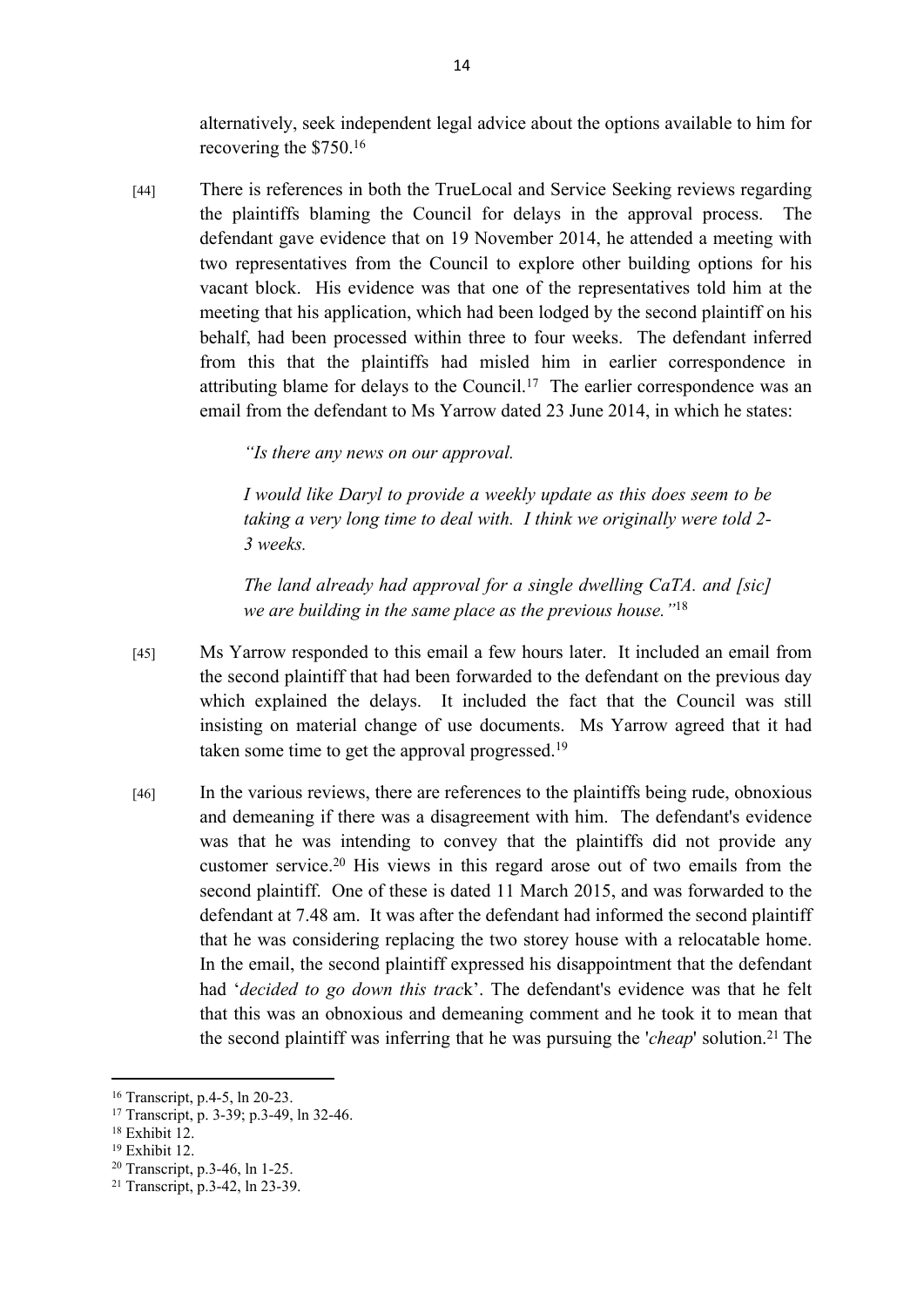second email he considered demonstrated such conduct was the one forwarded to him approximately two and a half hours later where the second plaintiff stated '*After I pick myself up off the floor from laughing so much. The b/s you have been told is a classic.* ..."<sup>22</sup> Perhaps not surprisingly, he considered this email to be unprofessional. He also considered the contents of it to be obnoxious, demeaning and rude.

- [47] The defendant's evidence was that he did not seek to have the reviews removed earlier as he considered their contents to be true and that it was an '*attack on free speech*' to require a review to be removed simply on the basis that it contained information which reflected negatively on the plaintiffs.<sup>23</sup>
- [48] It is common ground that the defendant has not provided an apology. He said the reason for this is that the reviews simply expressed his honest opinion as to his experience with the customer service provided by the plaintiffs and that he has nothing to apologise for.<sup>24</sup> He categorically denied the suggestion put to him in cross-examination that he wrote and uploaded the reviews to deliberately punish the plaintiffs or as an act of revenge.<sup>25</sup> He explained that he did not end up making a claim through QCAT as suggested in the letter from the OFT dated 27 July 2015. This is because he subsequently phoned the OFT and was told by the person who took his call, that making such a claim could cost more than the \$750 he was seeking to have refunded from the plaintiffs. His motivation for making the reviews was to protect other potential customers from a having a similar experience with the plaintiffs, to that which he had encountered.<sup>26</sup> He hoped his reviews might prompt the plaintiffs to provide better customer service to other clients.<sup>27</sup>

#### **Was the second plaintiff identifiable**

- [49] For the reviews to be actionable, both plaintiffs must be identified. There is no issue of identification in relation to the first plaintiff. The second plaintiff is not named in full. The question becomes whether he has discharged his onus of proof in establishing that he is identifiable to the readers of the reviews, by the reference to '*Darryl*' in each of the reviews. The court needs to be satisfied that such identification is reasonable in the circumstances.<sup>28</sup>
- [50] It is the second plaintiff's case that certain readers of the reviews had knowledge of extrinsic facts that would enable them to identify him. These extrinsic facts are that he was the sole director and principal of the first plaintiff and was the

<sup>22</sup> Transcript, p.4-24, ln 23-32, Exhibit 23.

<sup>23</sup> Transcript, p.3-55, ln 3-21.

<sup>24</sup> Transcript, p.3-52, ln 30-44.

<sup>25</sup> Transcript, p.3-54, ln 18-27.

<sup>26</sup> Transcript, p.3-54, ln 11-16; p.4-6, ln 43-47.

<sup>27</sup> Transcript, p.3-55, ln 33-45.

<sup>&</sup>lt;sup>28</sup> Gardener v Nationwide News Pty Limited [2007] NSWCA 10 at [43]-[46].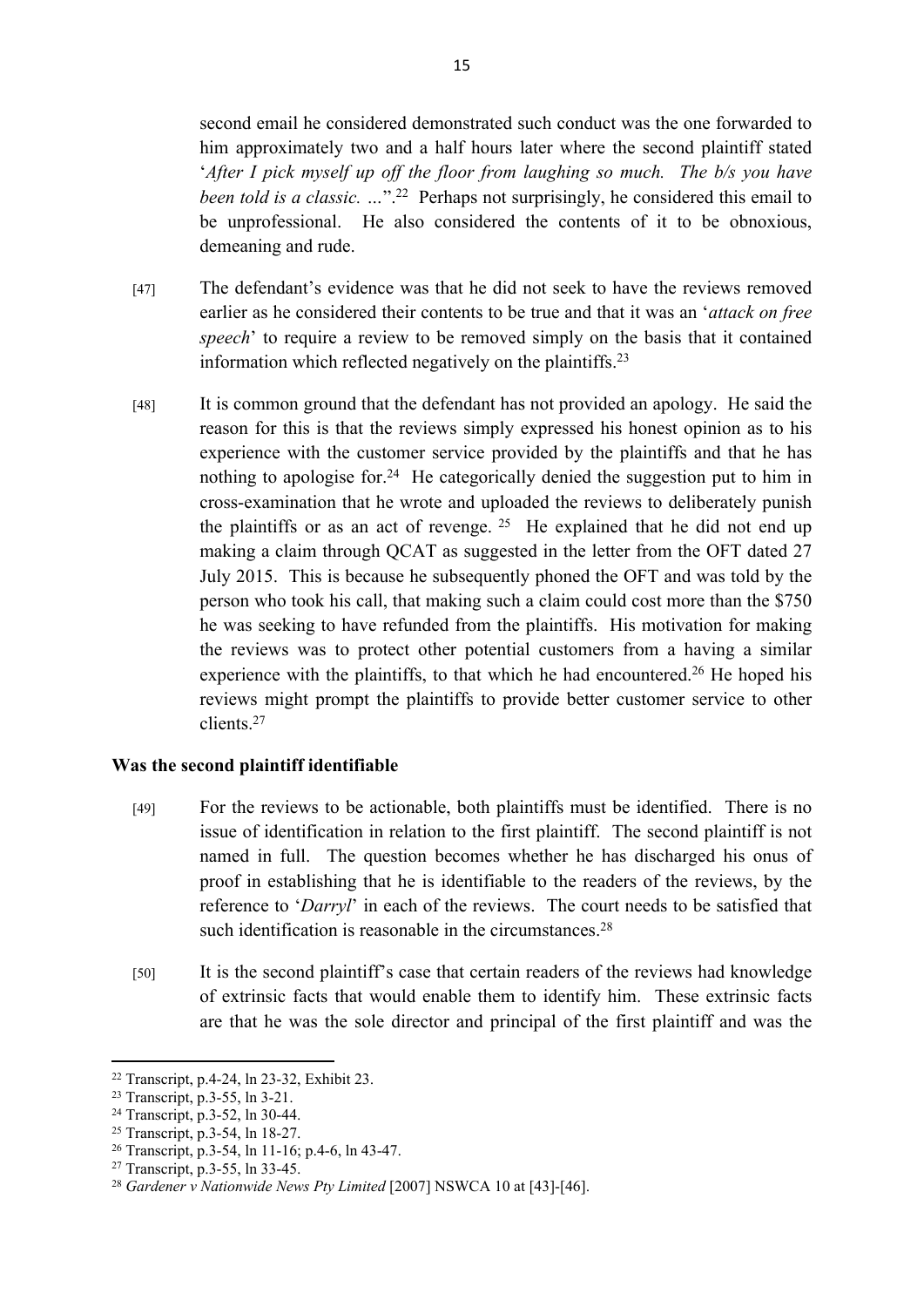only person employed by or working for the first plaintiff with the name 'Darryl'. I am satisfied that an ordinary, reasonable person with knowledge of those extrinsic facts, would have reasonably understood each of the reviews to refer to the second plaintiff.

[51] There is direct evidence from Mr Dunn and Mr Nielson that they read all four reviews, and evidence from Mr Clignet that he read the YPOL and Service Seeking reviews. They all identified the second plaintiff in these reviews. While this evidence is not determinative of whether the ordinary, reasonable reader, with knowledge of those extrinsic facts would have identified the second plaintiff, it can be relevant as to how the ordinary, reasonable reader would have reacted to the matter.<sup>29</sup> I am satisfied that as a matter of law, the ordinary, reasonable reader, with knowledge of those extrinsic facts, could reasonably have identified the second plaintiff. I am also satisfied that it is reasonable in the circumstances for readers to have identified the second plaintiff as the person referred to in each of the reviews. Further, the second plaintiff's full name appeared on the TrueLocal website. It also appeared in other reviews above the defendant's review on the Service Seeking website.<sup>30</sup>

## **Republication of the Yelp review on YPOL**

- [52] It is the case of the plaintiffs that even though the defendant did not upload the review to the YPOL website, that he is liable for it, to the extent that it contains defamatory material. I find in favour of the plaintiffs with respect to this issue.
- [53] At common law, any republication of defamatory material is itself a publication. There are a number of categories of case where an original publisher will be held liable for republication of defamatory matter. One such category is where the original publisher authorised the republication. Another category is where the third party's republication was the probable and natural consequence of the original publisher's initial publication of the defamatory material.<sup>31</sup>
- [54] Both of these categories of case are relevant here. The defendant accepts that he uploaded the subject review to the Yelp website. In order to upload the review on the website, the defendant was required to create a user account and agree to terms of service. This gave Yelp extraordinarily broad powers to use the content published by a user on the website. These powers included the right to republish a user's comments on another website.<sup>32</sup> It was against this background that the defendant's review which he uploaded onto the Yelp website, was reposted on the YPOL website.<sup>33</sup>

<sup>29</sup> *Steele v Mirror Newspapers* [1974] 2 NSWLR 348 at 365 per Hutley J.

<sup>30</sup> Exhibits 38, 40.

<sup>31</sup> *McManus v Beckham* [2002] 1 WLR 2932 per Waller LJ; *Kilpatrick v Vam Staveren* [2003] QCA 303.

<sup>32</sup> Exhibit 49.

<sup>33</sup> Exhibit 49.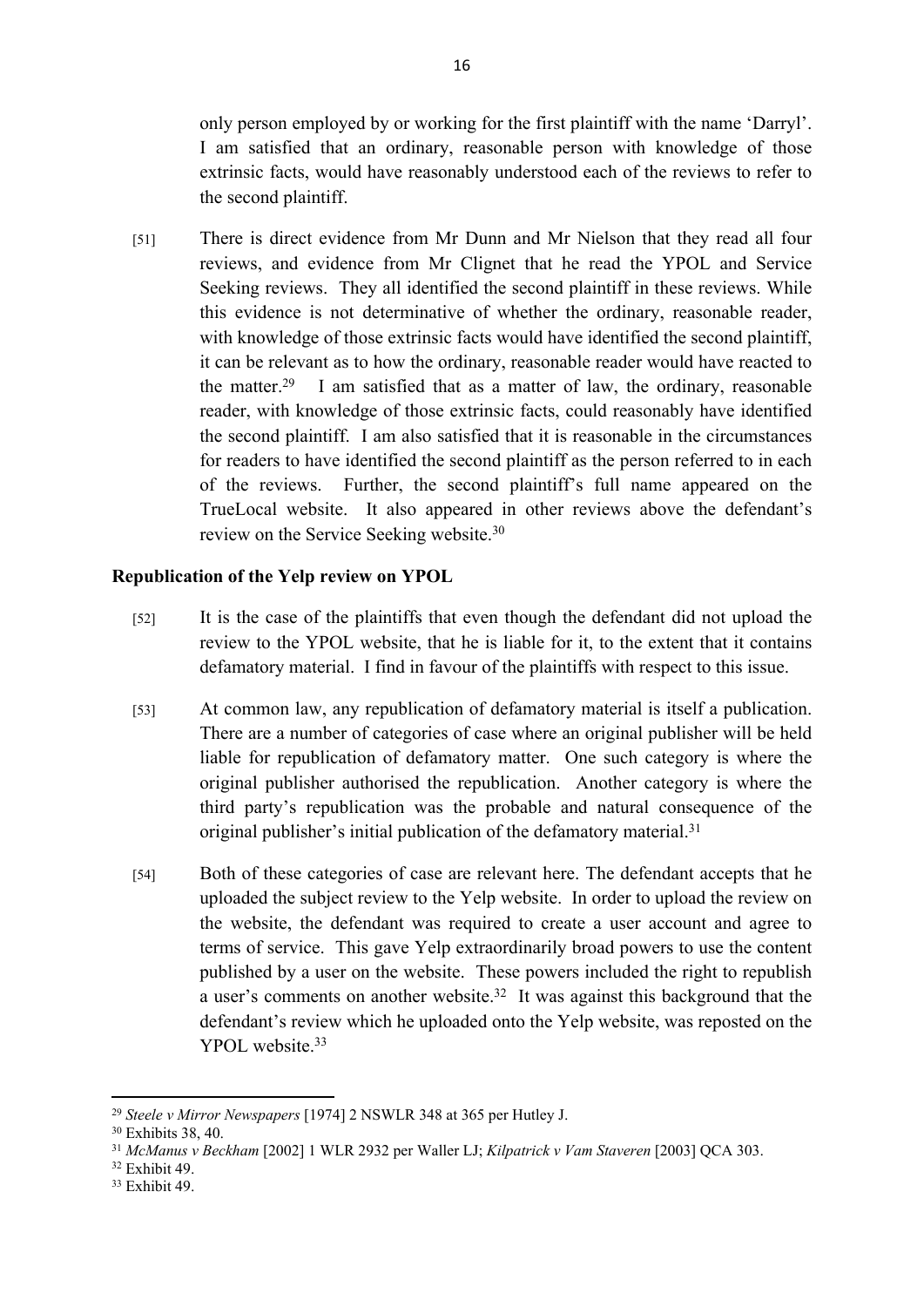[55] I note the defendant's evidence that at the time of uploading this review to the Yelp website he did not consider the possibility that it would be likely to be produced on any other website.<sup>34</sup> However, it might reasonably have been expected that it could have received wider dissemination. This is because technological advances have been such that reviews are by their nature susceptible to being republished.

#### **Proven imputations**

- [56] The plaintiffs carry the burden of proof as to the alleged imputations as set out in the tables above and whether they have been defamatory.
- [57] It is a question of law as to whether each of the reviews are capable of bearing the imputations pleaded by the plaintiffs to the ordinary, reasonable reader.<sup>35</sup> It is then a question of fact as to whether the imputations are conveyed by the reviews to the ordinary, reasonable reader.
- [58] The defamatory meaning need not be conveyed directly by the words themselves. It can arise from inferences drawn or by implication which is reasonably capable of arising from the words published.<sup>36</sup> It is ultimately a matter of impression.<sup>37</sup> Given the requirement to apply the reasonableness test, the intention of the defendant is not relevant.<sup>38</sup>
- [59] The ordinary, reasonable reader is a person of unvarying attributes. They are said to be of fair average intelligence, fair-minded, not overly suspicious, not *'avid for scandal'*, not searching for forced meanings and not naïve. One approaches the interpretation of the subject publication in an objective and fair manner.<sup>39</sup> It involves a consideration of the publication as a whole, including the forum and context in which it is published and the mode or manner of the publication.<sup>40</sup>
- [60] The plaintiffs have pleaded the imputations in general terms. A determination of whether statements about a particular incident, for example one involving untruthfulness, is capable of supporting a general imputation to the effect that a plaintiff is generally untruthful, is dependent on a careful analysis of the specific circumstances including the wording of the statements.<sup>41</sup> The subject websites allowed for and in fact invited clients of the plaintiffs to write reviews about their experiences with the plaintiffs. They were clearly forums allowing clients of the

<sup>&</sup>lt;sup>34</sup> Exhibit 53.

<sup>35</sup> *Queensland Newspapers Propriety Limited v Palmer* [2012] 2 Qd R 139 at 19; see also *Woolcott v Seeger*  $[2010]$  WASC 19 at  $[10]$ .

<sup>36</sup> *Mirror Newspapers Ltd v World Hosts Pty Ltd* [1979] 141 CLR 632 at 641 per Mason and Jacobs JJ.

<sup>37</sup> *Lewis v Daily Telegraph* [1964] AC 234 at 260 per Lord Reid.

<sup>38</sup> *Chapman v Australian Broadcasting Corporation* (2000) 77 SASR 181 at 189 per Lander J.

<sup>39</sup> *Amalgamated Television Services Pty Limited v Marsden* (1998) 43 NSWLR 158 at 165; *John Fairfax Publications Pty Ltd v Rivkin* (2003) 201 ALR 77 [23]-[26].

<sup>40</sup> *Favell v Queensland Newspapers Pty Ltd* (2005) 221 ALR 186 at [17]; *Amalgamated Television Services Pty Limited* at 165; *Watney v Kencian & Anor* [2017] QCA 116.

<sup>41</sup> *Nationwide News Pty Ltd v Warton* [2002] NSWCA 377 at 56.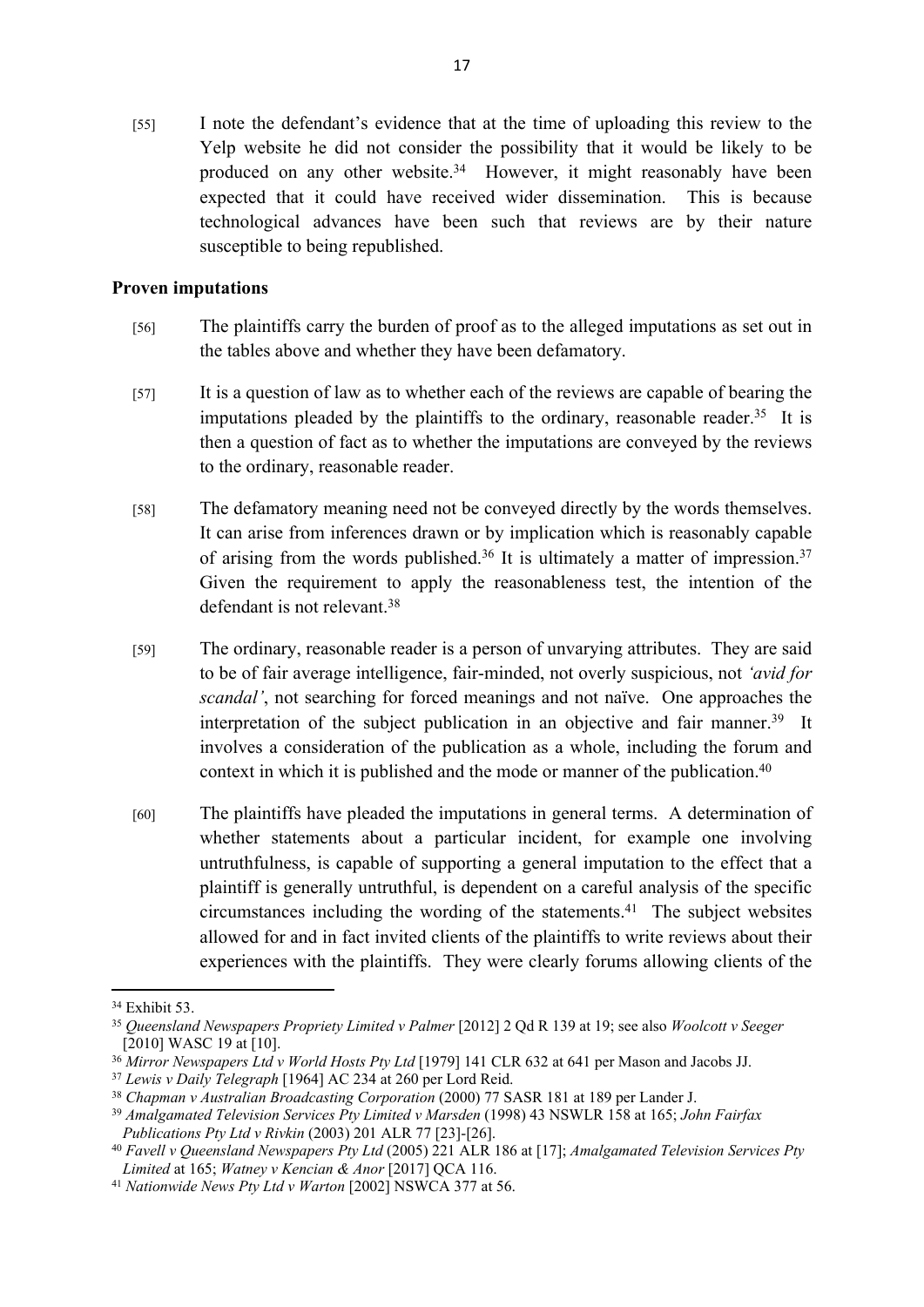first plaintiff to provide to other potential clients their accounts of their respective personal experiences of aspects of the services provided by the plaintiffs. By virtue of these matters, I consider the contents of the defendant's reviews regarding his experiences with the plaintiffs, are not capable of supporting the more general imputations pleaded.

## *YPOL and Yelp reviews*

- [61] I am not persuaded that the pleaded imputations in A and B with respect to both plaintiffs are made out. The imputations are that they are rude and obnoxious generally. However, I consider that any ordinary reasonable reader would have understood from the reviews that the circumstances in which the plaintiffs would be rude and obnoxious were limited to where there was a disagreement with the second plaintiff.
- [62] In relation to the pleaded imputations in C, I am not satisfied that an ordinary person in the general community would have implied from the reviews that the plaintiffs wrongly refuse to refund money when they properly should. The use of the word 'wrongly' implies that it is conduct contrary to a legal obligation. The review does not state or imply that the plaintiffs were legally obliged to refund the money. Rather, it states that the plaintiffs will not refund money for work which is not undertaken. In these circumstances, I consider the imputation goes too far.
- [63] The pleaded imputations in D are not made out. This is because according to the Oxford English Dictionary, the expression '*rips off clients*' relevantly implies an element of fraud or intention in charging someone more than the service was worth. An ordinary reasonable reader would not have implied this from the contents of the reviews.
- [64] I am also not satisfied that the pleaded imputations in E are made out. The defendant's complaint is not about the plaintiffs charging fees without being entitled to those fees. It is more about the retaining of fees paid for work that was ultimately not undertaken. Further, reference to the word '*entitled*' implies a legal right to charge, which an ordinary reasonable reader would not have understood to be the case from reading the reviews.
- [65] The pleaded imputations in F are made out. The defendant states that '*this outfit are a nightmare'* and *'use another certifier, give these a miss, you will regret it if you use them!!!'*

# *TrueLocal review*

[66] I consider the pleaded imputation in A is not made out. This is because while there is the statement that the plaintiffs '*make everything a nightmare*', the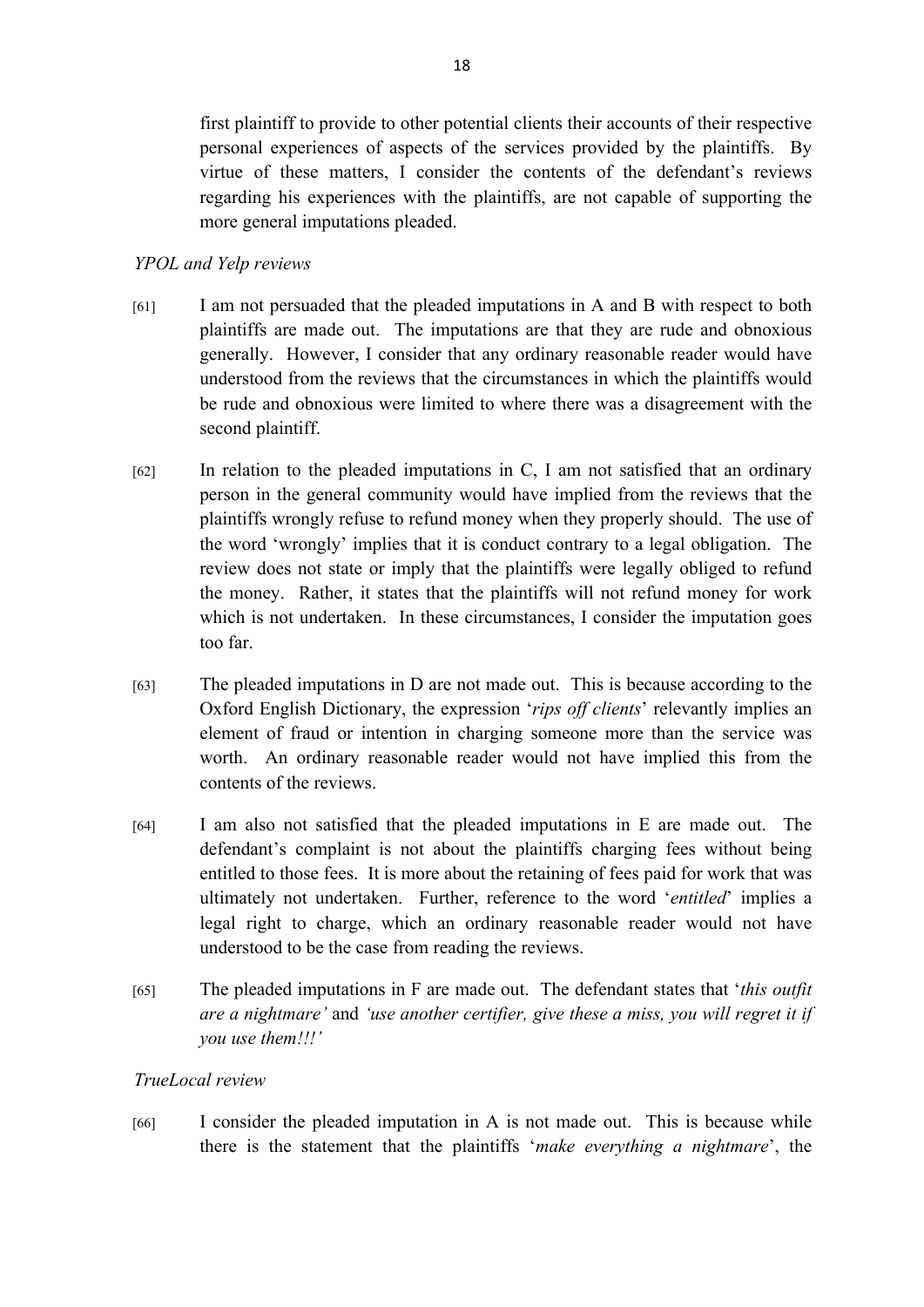defendant then goes on to limit his concerns to them blaming Council for their delays, refusing to refund money and being rude and demeaning.

- [67] The pleaded imputations in paragraph B are made out. Any ordinary, reasonable reader would have realised that the defendant's complaint in this regard was limited to the plaintiffs blaming the Council for their own delays. In short, the imputations go too far.
- [68] In relation to the pleaded imputations in C and E, I am not satisfied that an ordinary person in the general community would have implied from the reviews that the plaintiffs wrongly refuse to refund money when they properly should, or that they wrongly retain their clients' money. The use of the word 'wrongly' implies that it is conduct contrary to a legal obligation. The review does not state or imply that the plaintiffs were legally obliged to refund the money. Rather, it states that the plaintiffs will not refund money for work which is not undertaken. In these circumstances, I consider the imputations go too far.
- $\mu$  In my view, the pleaded imputations in D are made out, given that the review states '*DO NOT TOUCH THIS COMPANY*'.

*Service Seeking review*

- [70] I am not persuaded the pleaded imputations in A are made out. This is because the references to *'blames others'* and *'own inadequacies'* are general and ambiguous. Rather, I consider an ordinary, reasonable reader would have implied from the statements made, that when the plaintiffs are responsible for a delay, they do not accept responsibility for it and instead blame the Council.
- [71] The pleaded imputation in B with respect to the first plaintiff is made out. Support for this can be found in the statement '*the company delay everything*'.
- [72] I am not persuaded that the pleaded imputation in B with respect to the second plaintiff is made out. The imputation is that he is rude generally. However, I consider that any ordinary reasonable reader would have understood from the reviews that the circumstances in which the second plaintiff would be rude was limited to where there was a disagreement with him.
- [73] In my view, the pleaded imputations in C with respect to the second plaintiff go too far and are not made out. An ordinary reasonable person in the community would have understood from the reviews that the second plaintiff's unprofessionalism was in the context of his email communications.

#### **Whether each proven imputation is defamatory**

[74] Defamatory matter is not defined in the Act and therefore the common law test applies. Material which has a tendency to lower a plaintiff's reputation in the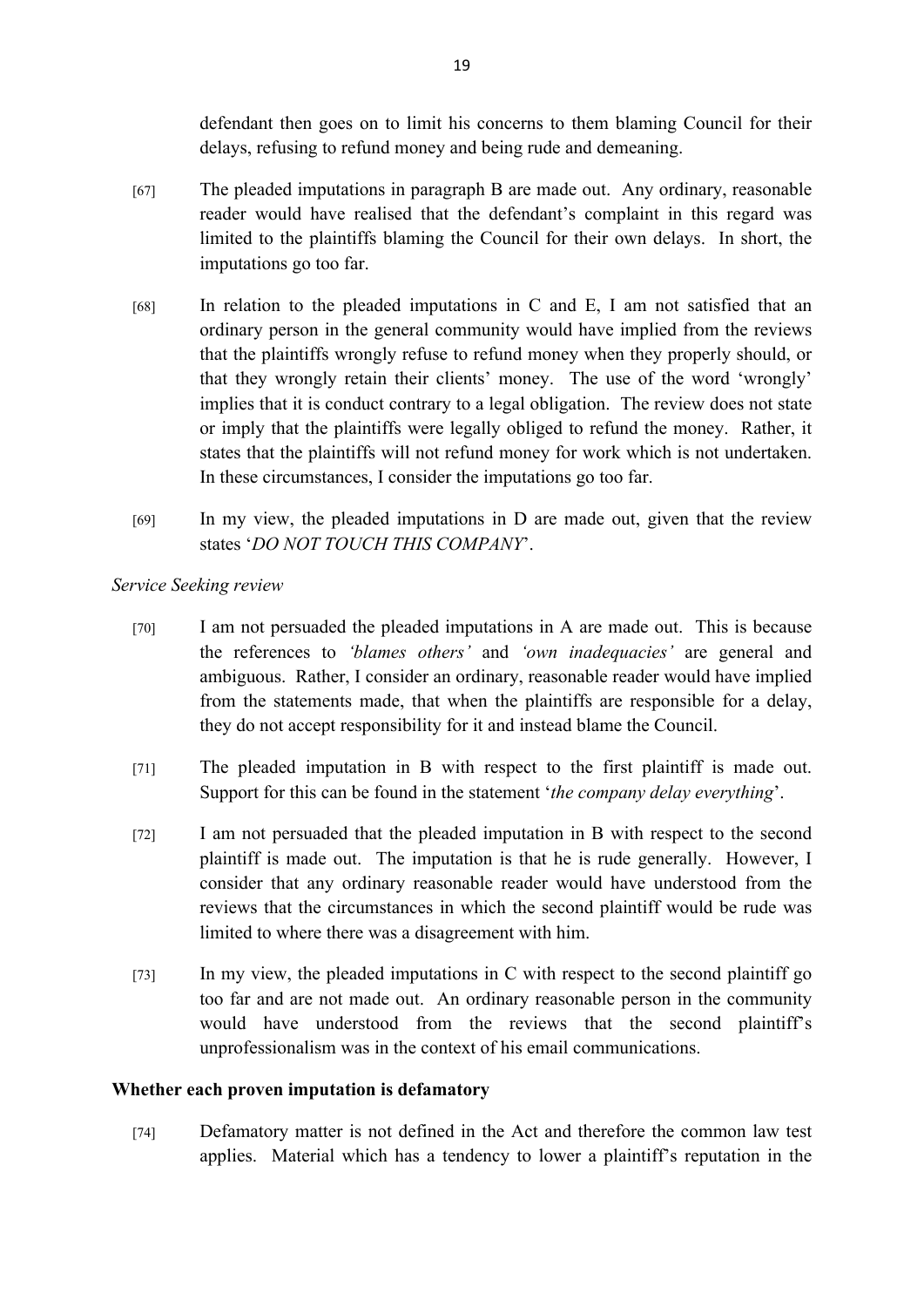estimation of right-thinking members of the community is defamatory.<sup>42</sup> The reputation of a person means the esteem in which they are held in respect of their personal qualities. It also obviously encompasses their professional qualities, competence or dealings.<sup>43</sup> The reasonableness test once again applies in determining whether the imputations are in fact defamatory of a plaintiff.<sup>44</sup> It is the broad impression conveyed by the publication as a whole which must be considered<sup>45</sup>

[75] I am satisfied that each of the proven imputations are defamatory in that they would have a tendency to lower the plaintiffs' reputations in the estimation of right-thinking members of the community.

## **Defences**

[76] The defendant relies on the common law defence of qualified privilege and the statutory defences under the Act of qualified privilege, honest opinion and triviality.

## *Common law qualified privilege*

- [77] The defence will be successfully made out if the defendant can establish that the publication of defamatory matter occurred on a privileged occasion, where the defendant had a duty or interest in publishing, and the recipients had a corresponding interest in receiving the matter.<sup>46</sup> This is frequently referred to as a reciprocity of interest. Having said this, a 'community of interest' has been considered to be a more accurate phrase as it does not suggest as necessary, a perfect correspondence of interest.<sup>47</sup>
- [78] The mutuality of interest of duty, whether it be legal, social or moral, is essential.<sup>48</sup> It must be capable of being identified and refers to an interest in the subject matter relevant to the communication.<sup>49</sup> It does not arise simply because the defendant is desirous of publishing matter that recipients will or may be interested in. It is necessary for the recipient to have a particular interest that the law will recognise.<sup>50</sup> Gossip, news or other information which is purely of interest or of curiosity is not sufficient. The interest must be something tangible in form, such as a real and direct business, trade, social or personal concern which

<sup>42</sup> *Hallam v Ross* [2012] QSC 274; *Higgins & Ors v Sinclair* [2011] NSWSC 163.

<sup>43</sup> *Radio 2UE Sydney Pty Ltd v Chesterton* (2009) 238 CLR 460.

<sup>44</sup> *John Fairfax Publications Pty Ltd v Rivkin* (2003) 201 ALR 77.

<sup>45</sup> *Mirror Newspapers Ltd v World Hosts Pty Ltd* (1979) 141 CLR 632.

<sup>46</sup> *Haddon v Forsyth* [2011] NSWSC 123 at [298]; *Stephens v West Australian Newspapers Ltd* (1994) CLR 211 at 250 per Brennan J.

<sup>47</sup> *Papaconstumtinos v Holmes a Court* (2012) 249 CLR 534 at [8] per French CJ, Crennan, Kiefel and Bell JJ.

<sup>48</sup> *Adam v Ward* [1917] AC 309 at 334 per Lord Atkinson.

<sup>49</sup> *Howe v McColough v Lees* (1910) 11 CKR 361 at 377.

<sup>50</sup> *Australian Broadcasting Corporation v Comalco Ltd* (1986) 12 FCR 510 at 541 per Smithers J.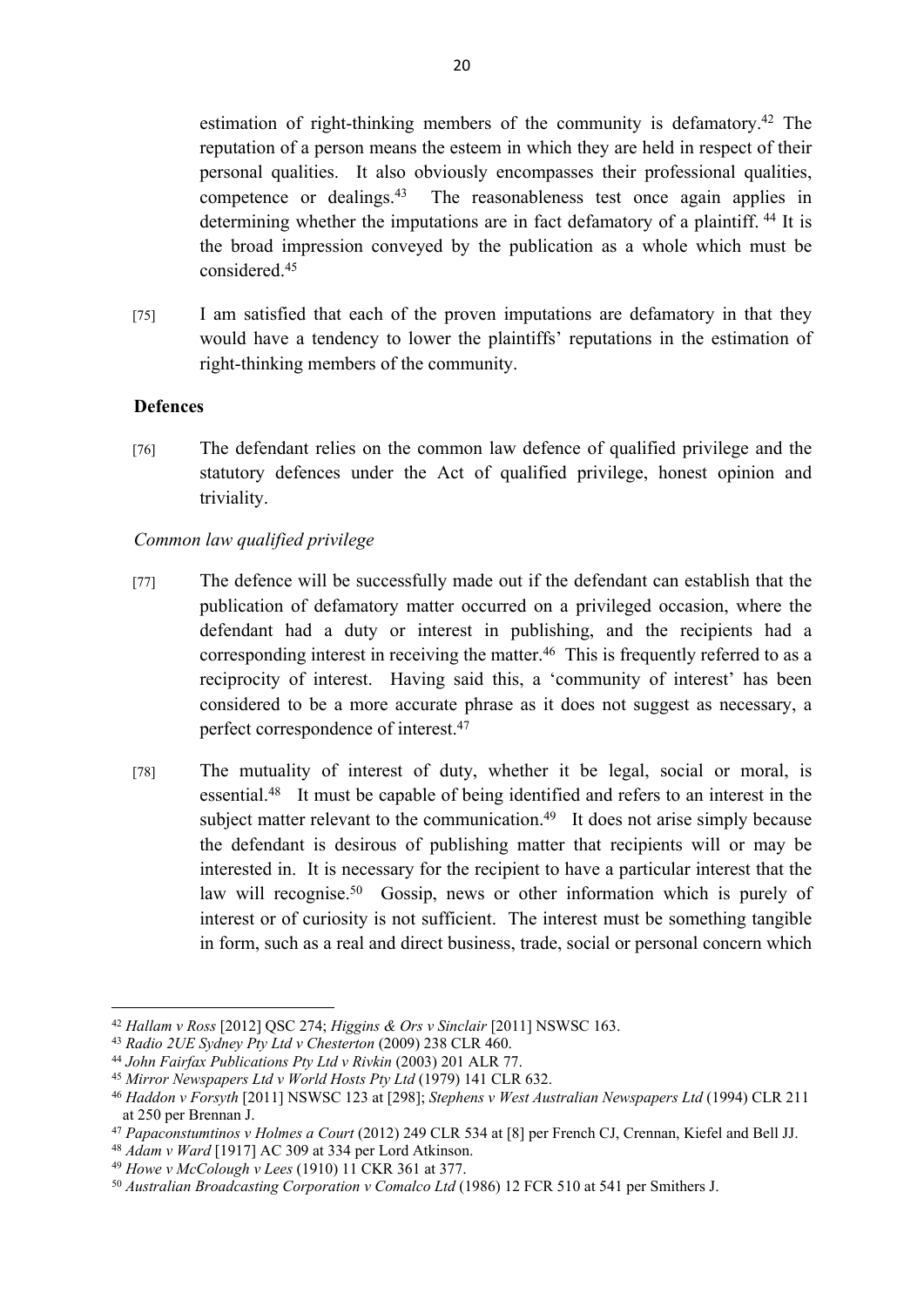would assist in the making of an important decision or determine a particular course of action <sup>51</sup>

- [79] The defendant's subjective belief of a duty or interest is not relevant if it does not in fact exist. The objective test is whether the occasion was one where a person who desired to do his or her duty to a neighbour, would reasonably believe that he or she ought to make that publication.<sup>52</sup>
- [80] The relevant circumstances in determining whether an occasion is privileged, include by whom it was published, the circumstances in which it was published and to whom it was published.<sup>53</sup> Excessive or extreme language may preclude the finding of a privileged occasion.
- [81] The plaintiffs contend that the necessary element of reciprocity of interest does not exist. This is because the reviews were placed on the internet, and therefore to all intents and purposes, published to the world at large.<sup>54</sup> While I accept that many internet publications can be categorised in this way, I am not persuaded that the facts of this particular case, including the forum and other circumstances in which the reviews were published, lead to this conclusion. The reasons for this are detailed below.
- [82] The evidence establishes that in relation the YPOL listing, which remained online until December 2015, people clicked on it to find reviews about the first plaintiff on 62 occasions in August 2015. It is not known how many of these occurred prior to the defendant's review appearing on the website. There were a further 17 occasions in September 2015, 41 occasions in October 2015 and there is no evidence in relation to November 2015. There were seven occasions in December 2015 and it is not known how many of these occurred prior to the review being removed.<sup>55</sup> These numbers do not prove that the defendant's review was read on each of these occasions or that each time the listing was clicked on, that it was by a person who had not previously seen the review. Indeed, it was Ms Yarrow's evidence that once she became aware of the reviews, she frequently checked all of the websites to ascertain whether the respective reviews had been removed.<sup>56</sup> The second plaintiff also went onto the websites to read the reviews. Further, while the review was on the Service Seeking website for some 10 months, the reviews were only on the Yelp and TrueLocal websites for some two months, and on the YPOL website for some four months.
- [83] Unlike a talk back radio broadcast, newspaper article, or an online restaurant review to the public at large, the defendant chose the recipients of his reviews.

<sup>51</sup> *Telegraph Newspaper Co Ltd v Bedford* (1934) 50 CLR 632 at 662.

<sup>52</sup> *Guise v Kouvelis* (1947) 74 CLR 102 at 114.

<sup>53</sup> *Baird v Wallace James* (1916) 85 LJPC 193 per Earl Loreburn.

<sup>54</sup> Amended Reply, paragraph 4N; Plaintiffs' written submissions, paragraph 130.

<sup>55</sup> Exhibit 51.

<sup>56</sup> Transcript, p.3-3 ln 20-25; p.3-4, ln 9.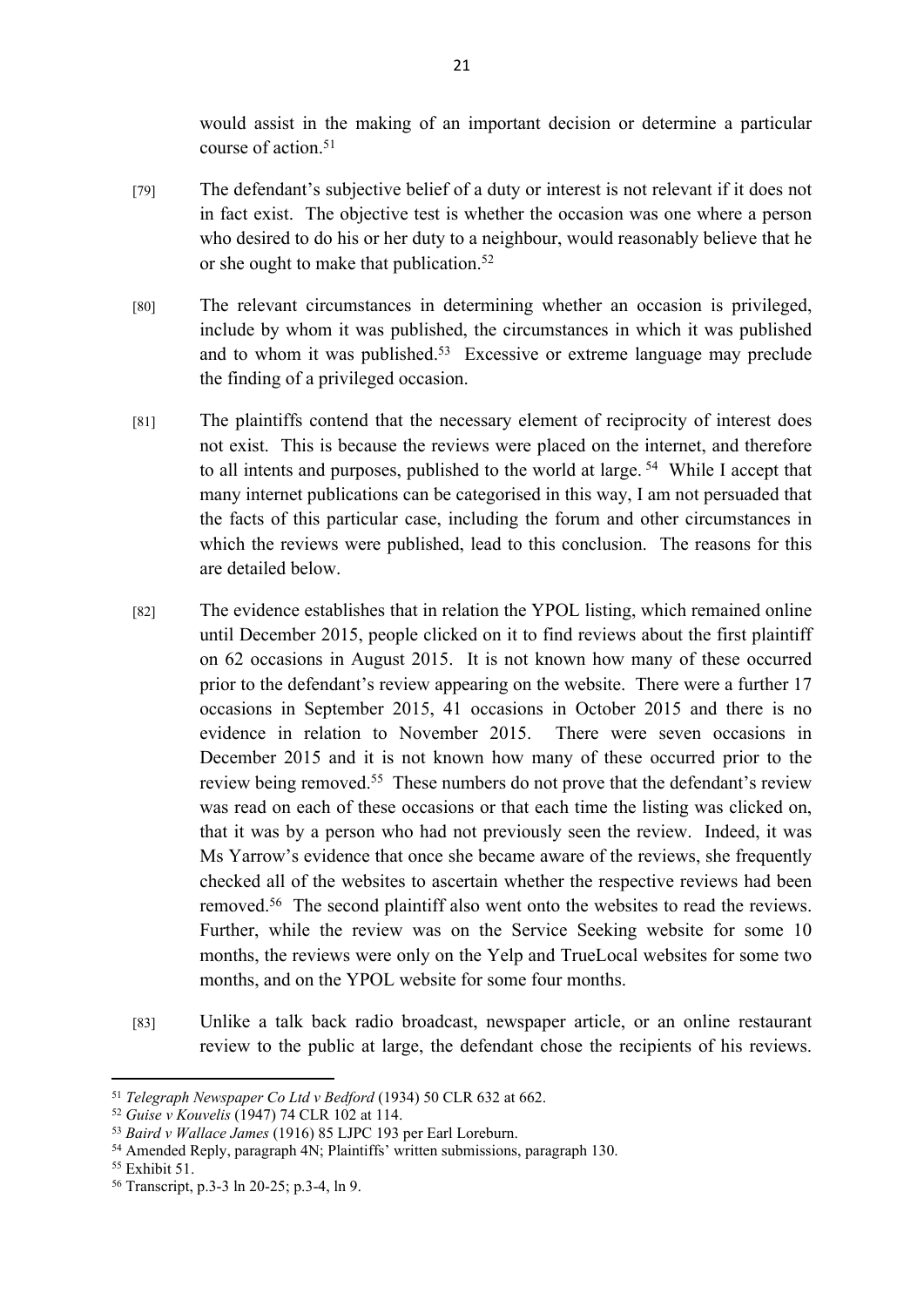They were directed and intended at persons who may be interested in engaging the building certification services of the plaintiffs. They were on websites where the plaintiffs allowed and in fact invited clients to write reviews of their experiences with the plaintiffs for this intended purpose.

- [84] The defendant had a real interest in publishing the reviews. This is because he desired to make known his concerns regarding his personal experiences of the services provided by the plaintiffs, to assist potential clients in their decision as to whether to engage the plaintiffs. In other words, he was publishing to potential clients of the plaintiffs who had an interest in knowing whether other clients had been happy. They had a legitimate interest in information concerning the defendant's experience with the building certification services provided by the plaintiffs, and the defendant genuinely believed that to be the case. Therefore, the existing relationship between the defendant as the maker and the readers as the receivers of the communications, was such that there was an interest to make and receive the information giving rise to a privileged occasion. They were made for a purpose or motive which was associated with the duty or interest protecting it. Accordingly, the publication of the defamatory imputations in the reviews attract protection from liability under the defence of qualified privilege at common law.
- [85] The privilege can be can be defeated where a defamatory publication is actuated by malice or some other improper extraneous motive, or if the defamatory matter has 'gone beyond the limits of the duty or interest'.<sup>57</sup> It is the plaintiffs' case that the publication of the reviews was accentuated by express malice.<sup>58</sup>
- [86] Where defamatory statements are published on a privileged occasion, a court should not be quick to find evidence of malice. This is because to do so would considerably restrict, and perhaps even defeat the legal protection conferred on privileged communications.<sup>59</sup> Malice must be the dominant motive for the defamatory publication.
- [87] The question is whether there is any evidence upon which a reasonable finding could be made that the defendant was actuated by malice. It must be proven by the evidence. It is usually inferred from a defendant's conduct and what he knew and did.<sup>60</sup>
- [88] The particulars of express malice on which the plaintiffs rely are:
	- (i) the fact that the only complaint which had been made by the defendant prior to the publication of the reviews was in relation to the refund of the \$750;
	- (ii) the reviews were to punish and/or publically humiliate the plaintiffs and as an act of vengeance after the OFT dismissed the defendant's complaint;

<sup>57</sup> *Watt v Longdon* [1930] 1 KB at 142 per Scrutton LJ; *Horrocks v Lowe* [1975] AC 135 at 150 per Lord Diplock; *Roberts v Bass* (2002) 212 CLR 1.

<sup>58</sup> Amended Reply, paragraph 5.

<sup>59</sup> *Calwell v Ipec Australia Ltd* (1975) 135 CLR 321 at 332-3 per Mason J.

<sup>60</sup> *Horrocks v Lowe* [1975] AC 135 at 149 per Lord Diplock.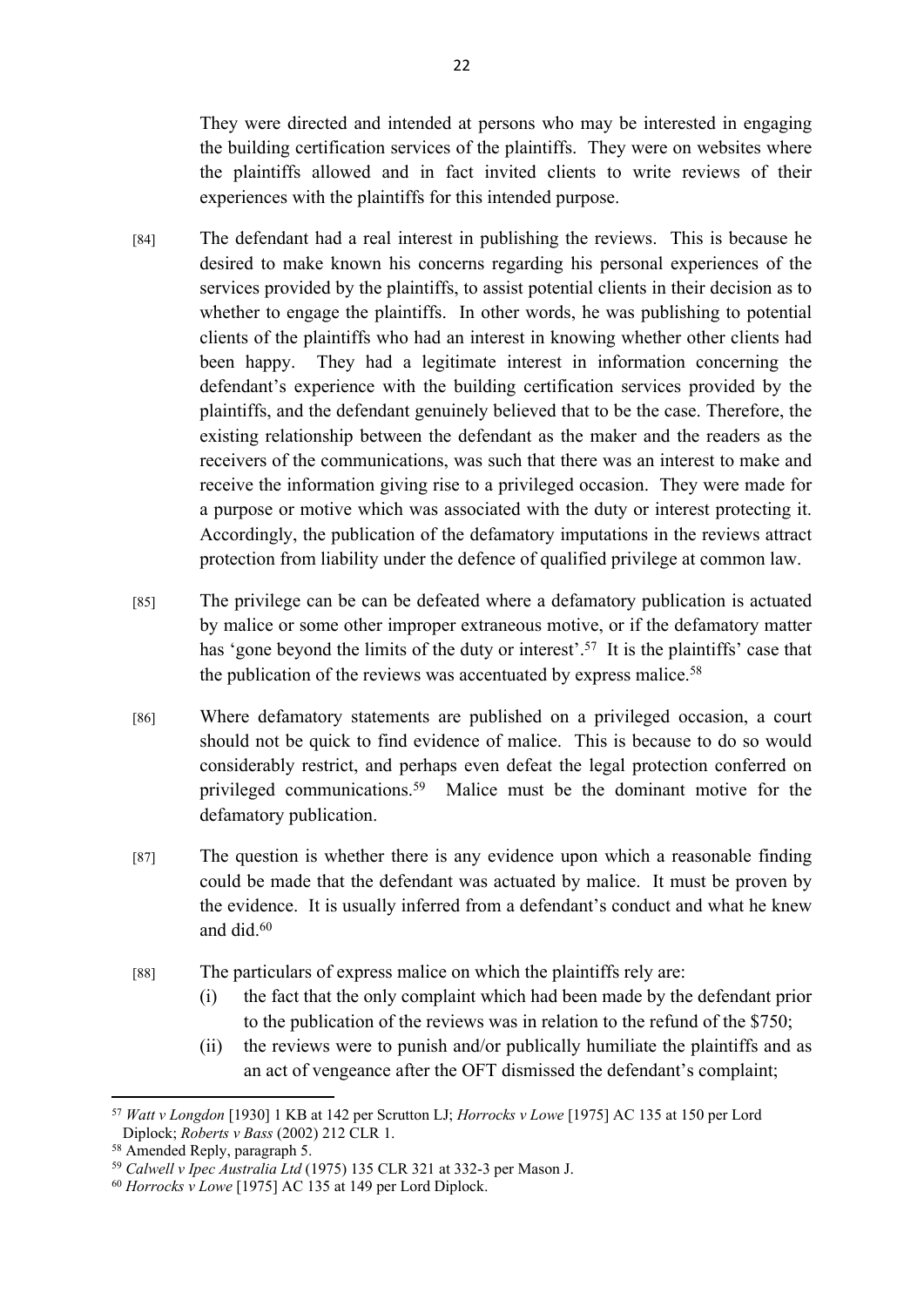- (iii) the defendant decided to '*take the law into his own hands*' even though the OFT had advised him of his right to apply to QCAT;
- (iv) the fact that the matters complained of were published on unrelated websites is evidence of a motive to cause widespread damage; and
- (v) the defendant fabricated his alleged experiences with the plaintiffs in the reviews and did not believe in the statements made.<sup>61</sup>
- [89] Having regard to the factual findings I have made, I am not satisfied the plaintiffs have demonstrated that the publication of the defamatory imputations were actuated by malice. Moreover, I make a positive finding that they were not. The reasons for this are set out below.
- [90] I do not accept the submission that just because the reviews were the first occasion when the defendant raised his concerns with matters other than the \$750, that this is evidence of malice. It is in no way surprising that they were not raised in his complaint to the OFT. They related to his experience with the services provided by the plaintiffs and could not be the subject of any remedy that could be facilitated by the OFT. As much was explained by the defendant in his evidence.<sup>62</sup> The reviews were the appropriate forum to express his views regarding the customer service provided by the plaintiffs. From the defendant's perspective, little is likely to have been gained by raising his concerns in this regard with either Ms Yarrow or the second plaintiff. The fact that he did not, does not speak of an improper motive in writing and publishing the reviews.
- [91] The contention by the plaintiffs that they were not obliged to provide any refund to the defendant, does not lend any support to the asserted malice on the part of the defendant. He could not be expected to understand the contractual argument which forms the basis for this submission. There is no mention of it in the Engagement Agreement. His view in relation to the refund of the \$750 and how it was calculated, was clearly articulated in his complaint to the OFT and it was abundantly clear that he was requesting this amount to be refunded to him. As explained above, I have found that his process of reasoning in arriving at this figure was understandable in the circumstances.<sup>63</sup> As far as he was concerned, the plaintiffs could exercise their discretion to refund him the money and they were choosing not to.
- [92] I am not persuaded that the purposes of the reviews were to punish or humiliate the plaintiffs, or as an act of vengeance, or as an opportunity by the defendant to '*take the law into his own hands*'. The defendant was cross-examined on these matters and he categorically denied the suggestions. I accept his evidence in this regard. Further, he explained in his evidence that he was advised by the OFT that pursuing a claim through QCAT could cost him more than the \$750 that he was

<sup>61</sup> Amended Reply, paragraph 4.

<sup>62</sup> Transcript, p. 3-73, ln 16-20.

<sup>63</sup> Paragraph 41.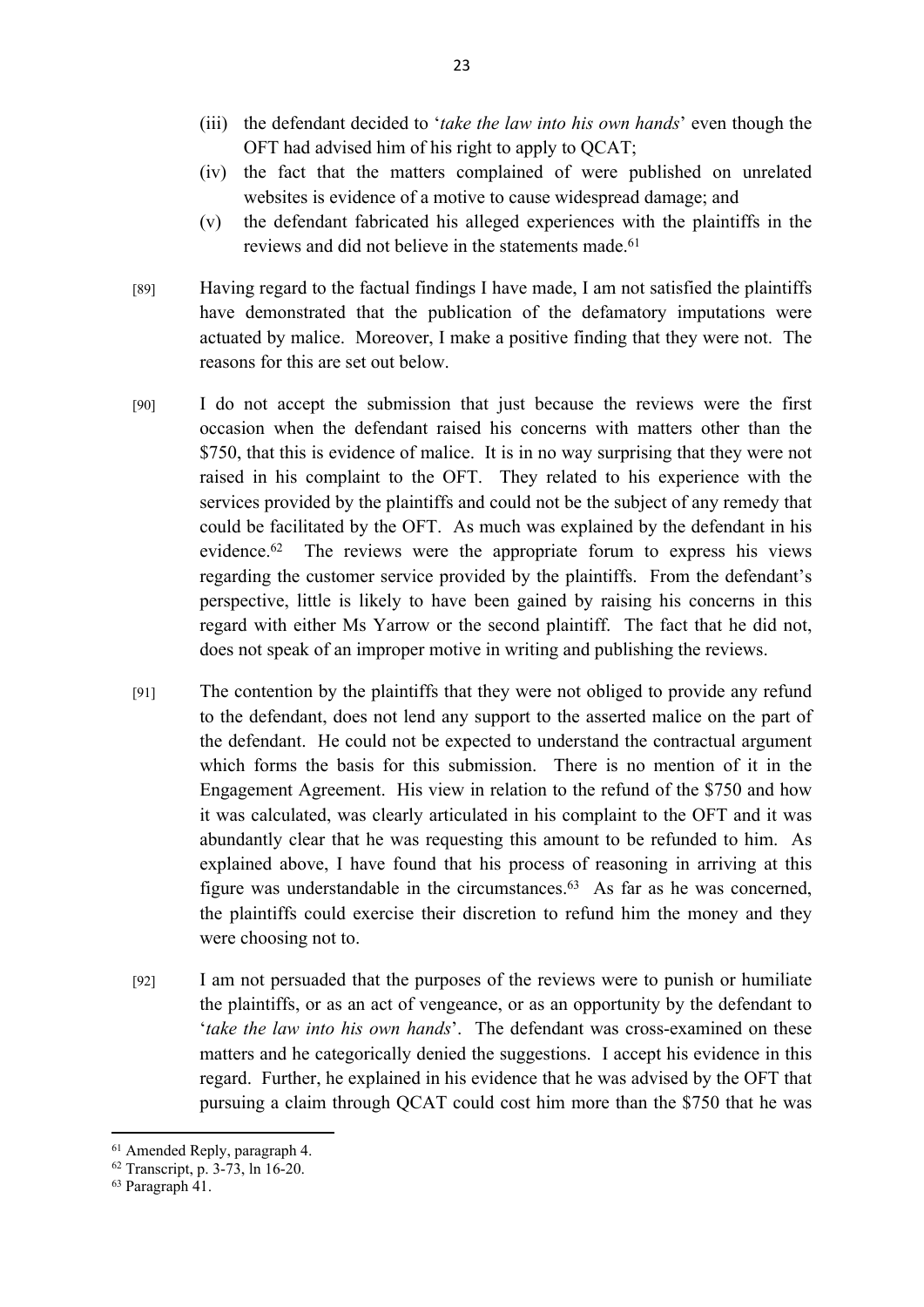seeking to recover. I have no reason to doubt that the defendant was provided with this advice. Like many people who write internet reviews, I am satisfied that the defendant's motivation for making the subject reviews was as he explained in his evidence. This was to prevent other potential clients of the plaintiffs from having a similarly unhappy customer service experience to that which he had encountered<sup>64</sup>

- [93] The plaintiffs further contend that the defendant's admission to sending a complaint to a website called Hi Pages and his authoring of the comment which appeared on the Start Local website, support their claim to the effect that he was motivated by malice. As explained above, I accept that the defendant appears to be the author of the comment on the Start Local website.<sup>65</sup> However, I do not accept the fact of these matters give any credence to the plaintiffs' contention that the defendant was motivated by malice. I have not seen the complaint on Hi Pages and there is no evidence as to the nature of either of the websites. It may well be that they are similar to the other websites the subjects of this claim, in that they were directed or intended at persons who may be interested in engaging the services of small businesses, including those of the first plaintiff.
- [94] Knowing that the defamatory matter is false or having a reckless indifference as to the truth or otherwise of it, can be strong evidence of malice. Conversely, it will be difficult for a plaintiff to establish malice where a defendant honestly believes in the truth of the published defamatory matter, even if the honest belief is irrational, careless, impulsive or negligent.  $66\,$  I am satisfied that the defendant falls into this latter category and that while his conduct was perhaps impulsive, that he did not fabricate his experiences. The defendant consistently presented as being totally convinced of the correctness of his own position. He had a fixed personal view that he has been dealt with wrongly by the plaintiffs.
- [95] It is arguable that some expressions used by the defendant may have gone beyond what was reasonably necessary. Having said this, it does not follow that they afford evidence of malice. I am not satisfied that the language used here is so extreme that an improper motive towards the plaintiffs is the only explanation for it.
- [96] Finally and for completeness, I do not consider that the failure of the defendant to inform the second plaintiff of his intention to publish the reviews, or to provide the plaintiffs with an opportunity to respond, or to have their responses included in the matters complained of, founds an inference of malice. It was the plaintiffs who had taken out the advertising package with Sensis Pty Ltd. These various websites enabled the plaintiffs to respond to the defendant's, and any other,

<sup>64</sup> Transcript, p.3-54, ln 11-16; p.4-643-47.

<sup>65</sup> Paragraph 36.

<sup>66</sup> *Horrocks v Lowe* [1975] AC 135 at 149 per Lord Diplock.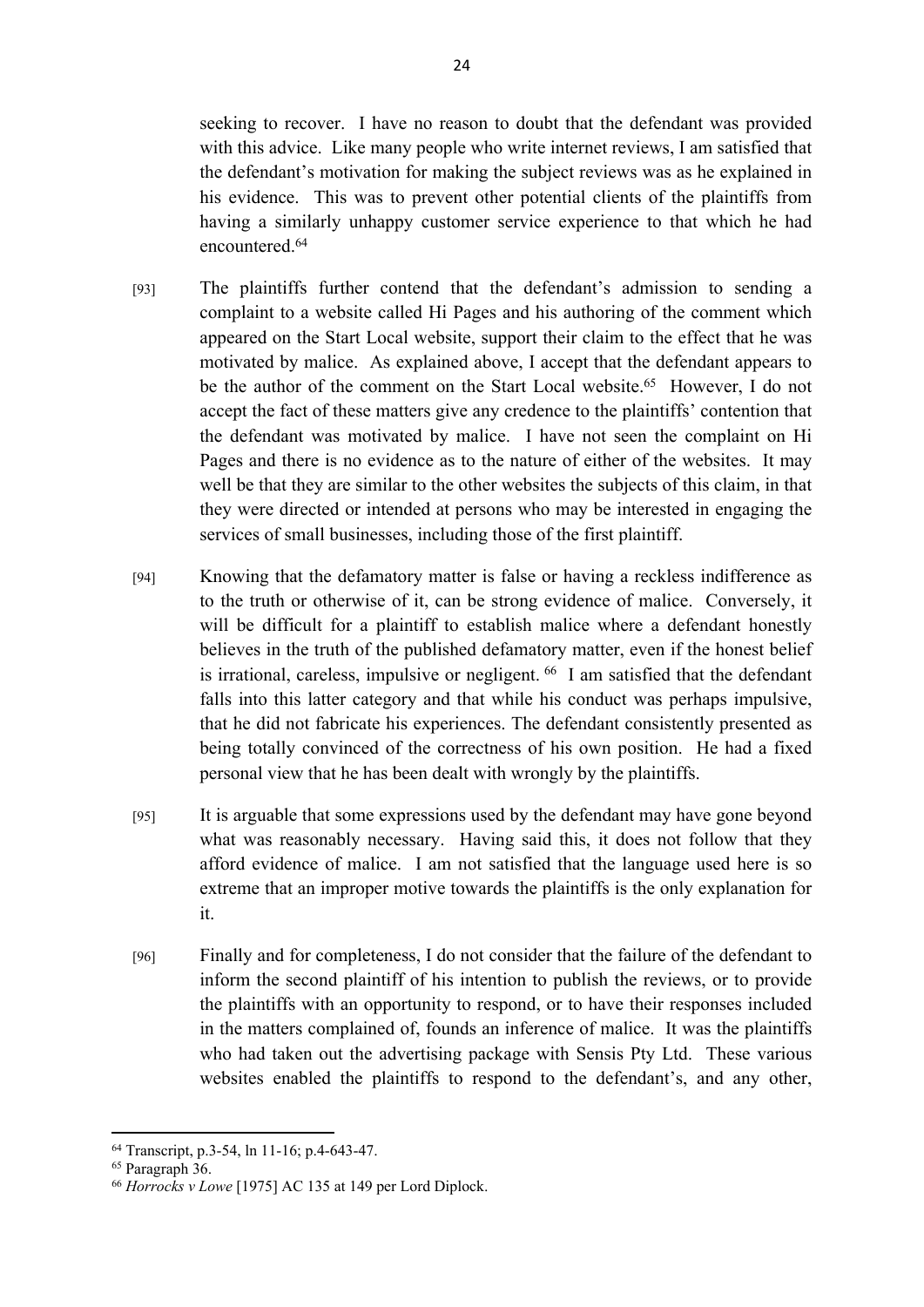reviews, and in fact they had responded to some other negative reviews made by other reviewers.<sup>67</sup>

[97] For the reasons detailed above, I am satisfied that each of the reviews were made on an occasion protected by qualified privilege at common law and that the plaintiffs have failed to establish malice so as to defeat the defendant's reliance on this defence.

## *Qualified privilege – s 30 of the Act*

- [98] Pursuant to s 30 of the Act, to succeed in respect of this defence, a defendant must establish three matters. The first matter is that the recipients had an interest or apparent interest in receiving information on some subject. In respect of an apparent interest, the defendant must establish that at the time of the publication, it was believed on reasonable grounds that the recipients had that interest.<sup>68</sup> Mere curiosity is not sufficient. Similar issues arise as have been discussed in relation to the common law defence above. For the reasons detailed above<sup>69</sup>, I am satisfied that the recipients, being the readers of the reviews, did have the necessary interest in receiving information regarding the defendant's views as to the services provided by the plaintiffs. Further, I am satisfied that at the time the reviews were published, that the defendant reasonably believed such an interest existed.
- [99] The second matter is that the statements the subject of the complaint were published to the recipients in the course of giving to them information on that subject. This means that there needs to be a nexus between the giving of information on a subject of interest, or apparent interest, and the publication of the defamatory matter. For the reasons given above, I am satisfied that the relevant nexus existed. The reviews were published on websites where the plaintiffs invited and allowed clients to write about their personal experiences with the plaintiffs. It was in this context that the defendant provided information regarding his views as to the services which the plaintiffs had provided to him.
- [100] The third matter is that the conduct of the defendant in publishing the matter is reasonable in the circumstances. The defendant bears the onus of proof of establishing that he acted reasonably in the circumstances of the publications. Proof of reasonableness is not dependent upon the defendant's honest belief in what he published. It may be though, that the defendant's honest belief in the truth of what he published is critical to the issue of whether he acted reasonably in the circumstances.

<sup>67</sup> Exhibit 38.

 $68$  s 30(2) of the Act.

<sup>69</sup> Paragraphs 83-84.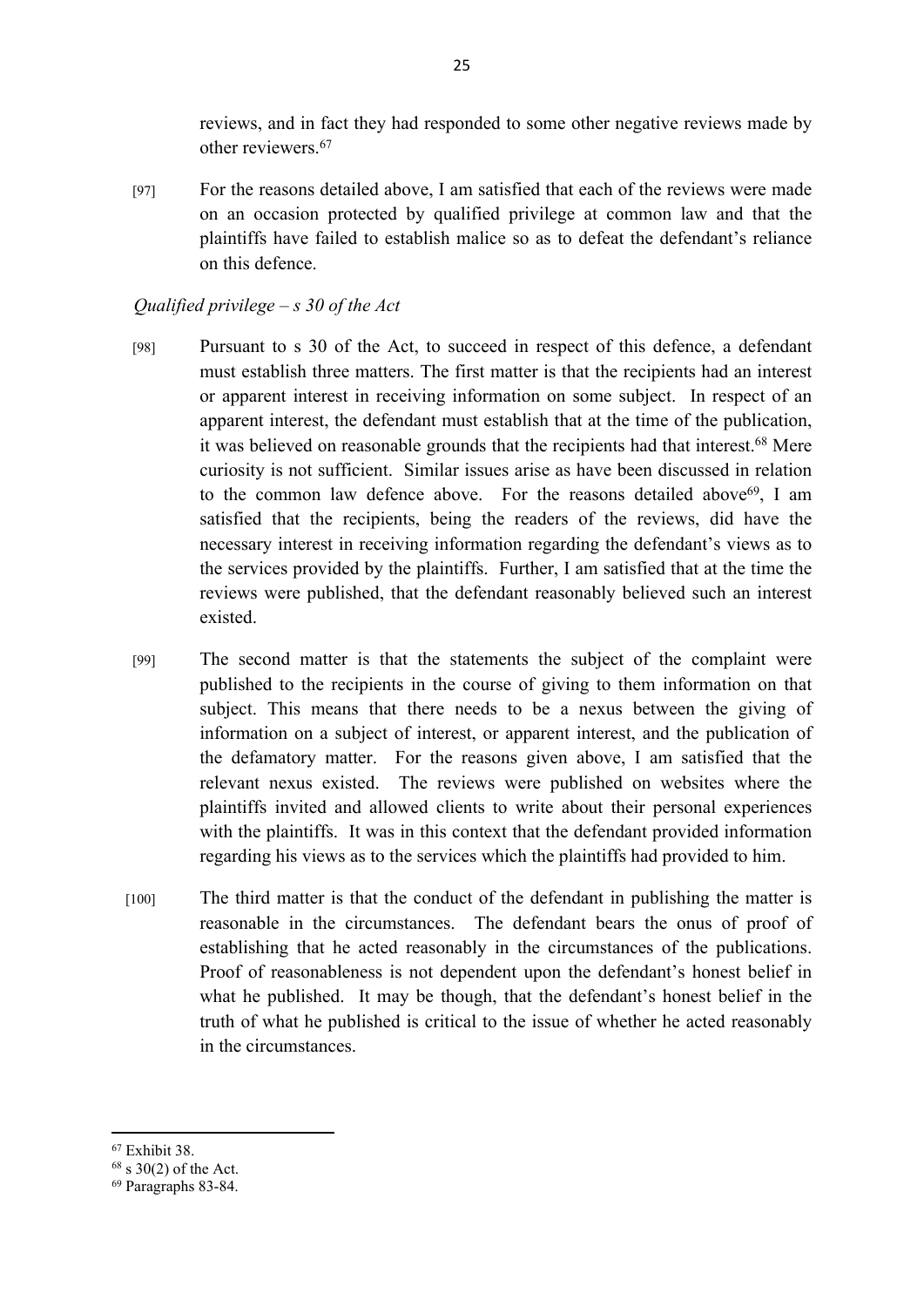- [101] The Act provides a non-exhaustive list of factors which a court may consider in determining whether or not the conduct of the defendant in publishing the reviews about the plaintiffs was reasonable in the circumstances.<sup>70</sup> These include the extent to which the matter published is of public interest; the seriousness of the defamatory matter; the extent to which the matter published distinguishes between proven facts, allegations and suspicions; whether it was in the public interest for the matter to be published expeditiously; the source of the information for the matter published and the reliability of those sources; whether a reasonable attempt was made to publish the plaintiffs' side of the story; the extent to which the matters published are of public interest; and any other steps taken by the defendant to verify the information published.
- [102] In the application of those factors and having regard to the findings of fact that I have made, I am persuaded that the publication of the reviews was reasonable in the circumstances. The reasons for this are detailed below.
- [103] In the Amended Reply, it is alleged by the plaintiffs that one reason the defendant's conduct in publishing the matters complained of was not reasonable, is because the contents of the reviews were fabricated and the defendant did not believe in the truth of them. I do not accept this and the reasons for this are addressed in relation to the issues of malice above and honest opinion below.<sup>71</sup>
- [104] The only other basis on which it is alleged by the plaintiffs in their Amended Reply that there was not the requisite reasonableness on the part of the defendant in publishing the reviews, is on account of the seriousness of the defamatory meanings conveyed. I am also unpersuaded by this. The more serious the allegation, the greater the care prior to publication that will be expected of a defendant. For the reasons detailed below,<sup>72</sup> I consider the imputations proved fall into the less serious category and do not adversely reflect on the reasonableness of the defendant's conduct in publishing the reviews.
- [105] In their written submissions, the plaintiffs have asserted further reasons as to why the defendant's conduct was not reasonable. These have not been pleaded in the Amended Reply. These include the fact that the defendant published the matters complained of and made comments on the Hi Pages and Start Local websites shortly after being informed that his complaint to the OFT '*would not bear fruit'.*  It is contended by the plaintiffs, that instead of taking advantage of the options outlined by the OFT, to either lodge a claim with QCAT, or alternatively to obtain legal advice, the defendant proceeded to '*spray*' his comments of the websites. I am not satisfied that the defendant's decision making in this regard speaks of unreasonableness on his part. As explained above, I accept his evidence that he was informed in a telephone conversation that making a claim

 $70 \text{ s } 30(3)$  of the Act.

<sup>71</sup> Paragraphs 94, 136.

<sup>72</sup> Paragraph 168.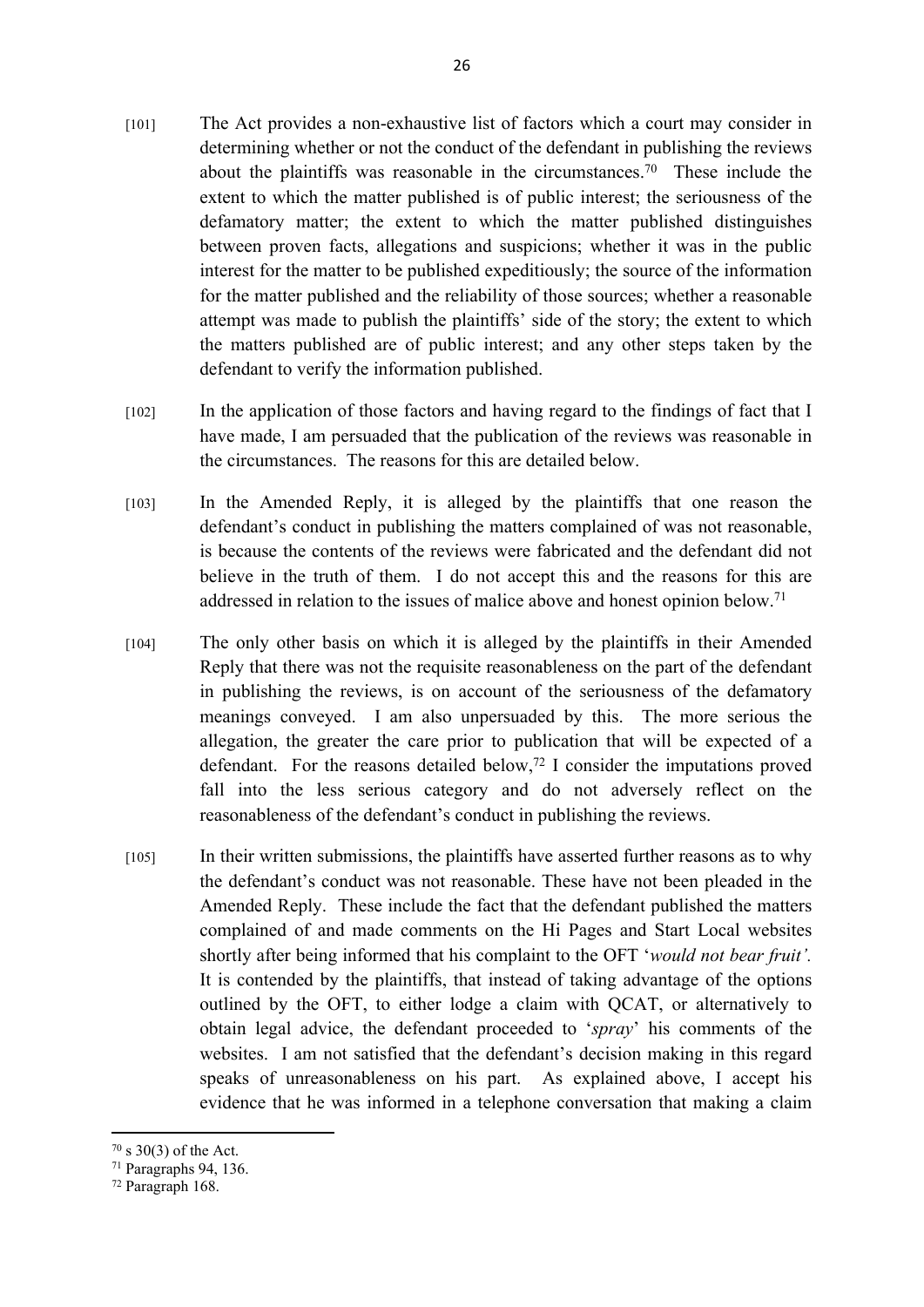through QCAT could cost more than what he was seeking to recover. Seeking legal advice also would have had its associated costs. I reiterate my finding above in relation to the Hi Pages and Start Local websites.<sup>73</sup> Posting the reviews was reasonable in the circumstances, particularly given that the purpose of them was to inform potential clients of his less than satisfactory experience with the plaintiffs.

- [106] The plaintiffs also submit in written submissions that the defendant's conduct was not reasonable because the reviews contain illogical and irrational inferences or conclusions that are not based on the evidence. I do not accept this. The reasons for this are addressed in paragraphs 41, 43-46, 91 and 94 above and 119-123 below.
- [107] In my view, it is necessary to make a few other general observations as to the reasonableness of the defendant's conduct. For the reasons discussed in paragraphs 127-129 below, I am satisfied that the manner in which the plaintiffs provided services to their clients is a matter of public interest.
- [108] Further, the forums on which the statements were posted were such that it would have been readily apparent that the contents of the various reviews, including those made by the defendant, were likely to involve personal views and recommendations. It would have been understood by an ordinary, reasonable reader of the reviews, that the defendant was giving his views about his own dealings with the plaintiffs from his own experiences. It would also have been readily apparent that there had been a disagreement between the defendant and the plaintiffs and that there are usually two sides to such disagreements. An ordinary, reasonable reader would also understand that two people can have an identical experience, yet have different views about that experience.
- [109] I do not consider that the failure of the defendant to inform the second plaintiff of his intention to publish the reviews, provide the plaintiffs with an opportunity to respond or to have their responses included in the matters complained of, speaks of unreasonableness on the part of the defendant. It was the plaintiffs who had taken out the advertising package with Sensis Pty Ltd. The subject websites invited reviews and enabled the plaintiffs to respond to the defendant's, and any other, reviews.
- [110] Therefore, I consider the defendant can rely on this statutory defence. For the reasons identified above in relation to the defence of common law qualified privilege,  $74$  the plaintiffs have failed to demonstrate that the defendant was actuated by malice.

*Honest opinion – s 31 of the Act*

<sup>73</sup> Paragraph 93.

<sup>74</sup> Paragraphs 85-97.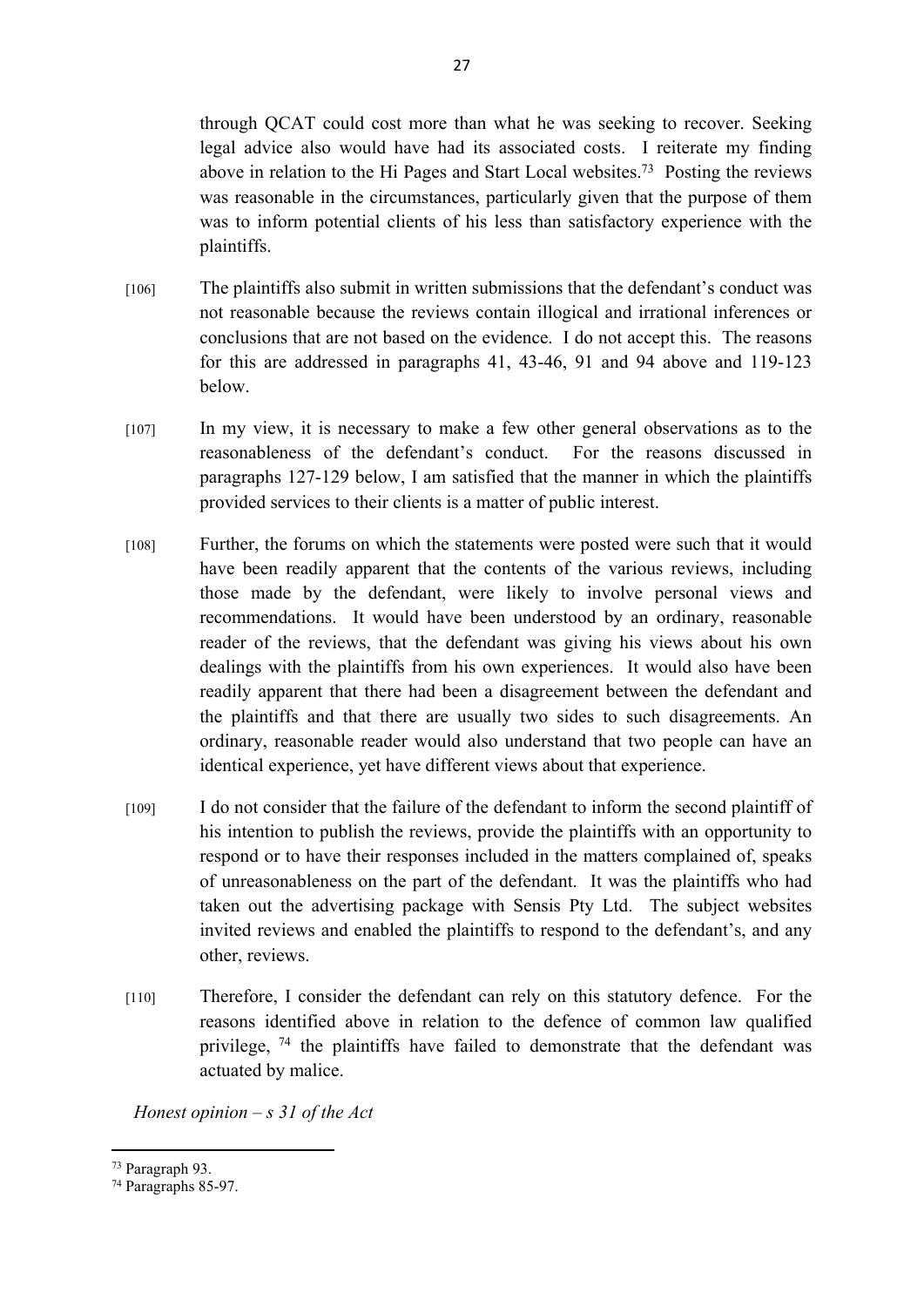- [111] The defence of honest opinion as pleaded by the defendant in reliance on s 31 of the Act, requires a consideration of three issues. First, the defamatory matter must be an expression of opinion rather than a statement of fact. Second, it must relate to a matter of public interest. Third, the opinion must be based on proper material for comment, being material which was published on an occasion of qualified privilege, whether at common law or under the Act. The defendant bears the onus of proof in establishing these three matters.
- [112] The only way this statutory defence can be defeated is if there is evidence that the opinion was not honestly held by the defendant at the times the reviews were published.<sup>75</sup> The plaintiffs have not pleaded in their Amended Reply that the opinions were not honestly held by the defendant.<sup>76</sup>
- [113] Turning to the first issue, the plaintiffs say that the matters complained of were, as a question of law, statements of fact rather than of opinion. They further contend that there is very little information provided to the reader, upon which it could be concluded that an expression of opinion had been made and that the matters complained of contain numerous statements of fact and not an expression of opinion.
- [114] A statement of fact or an expression of a value judgment can be a statement of comment if it is clear that the ordinary, reasonable reader would understand that the statement is a criticism, remark, deduction or inference drawn from other statements of fact.<sup>77</sup> A clear allegation of fact may be treated as an expression of opinion if it would be understood by the reader not to be an independent imputation, but rather an inference from other facts.<sup>78</sup>
- [115] Whether a statement is one of comment or opinion rather than fact, is to be assessed by reference to the ordinary, reasonable reader. It is necessary to look at the circumstances of the publication in its context. This includes the facts known to the reader at the time of the publication.
- [116] As observed above, there is a significant degree of overlap and similarity between the language and content of the imputations in the various reviews.
- [117] An important consideration in this case is the reasonable reader's understanding and appreciation of the circumstances in which the statements were made. The ordinary, reasonable reader would have been cognisant that the statements made by the defendant were on websites which clearly served the purpose of allowing, and in fact inviting, clients of the first plaintiff to write reviews with regard to the services provided by the plaintiffs. It would have been readily apparent to an ordinary, reasonable reader of the various websites that these were forums

 $75 \text{ s } 31(4)$  of the Act.

<sup>76</sup> Amended Reply to Defence court doc 28 [6].

<sup>77</sup> *Channel Seven Adelaide Pty Ltd v Manock* (2007) 232 CLR 245.

<sup>78</sup> Ibid.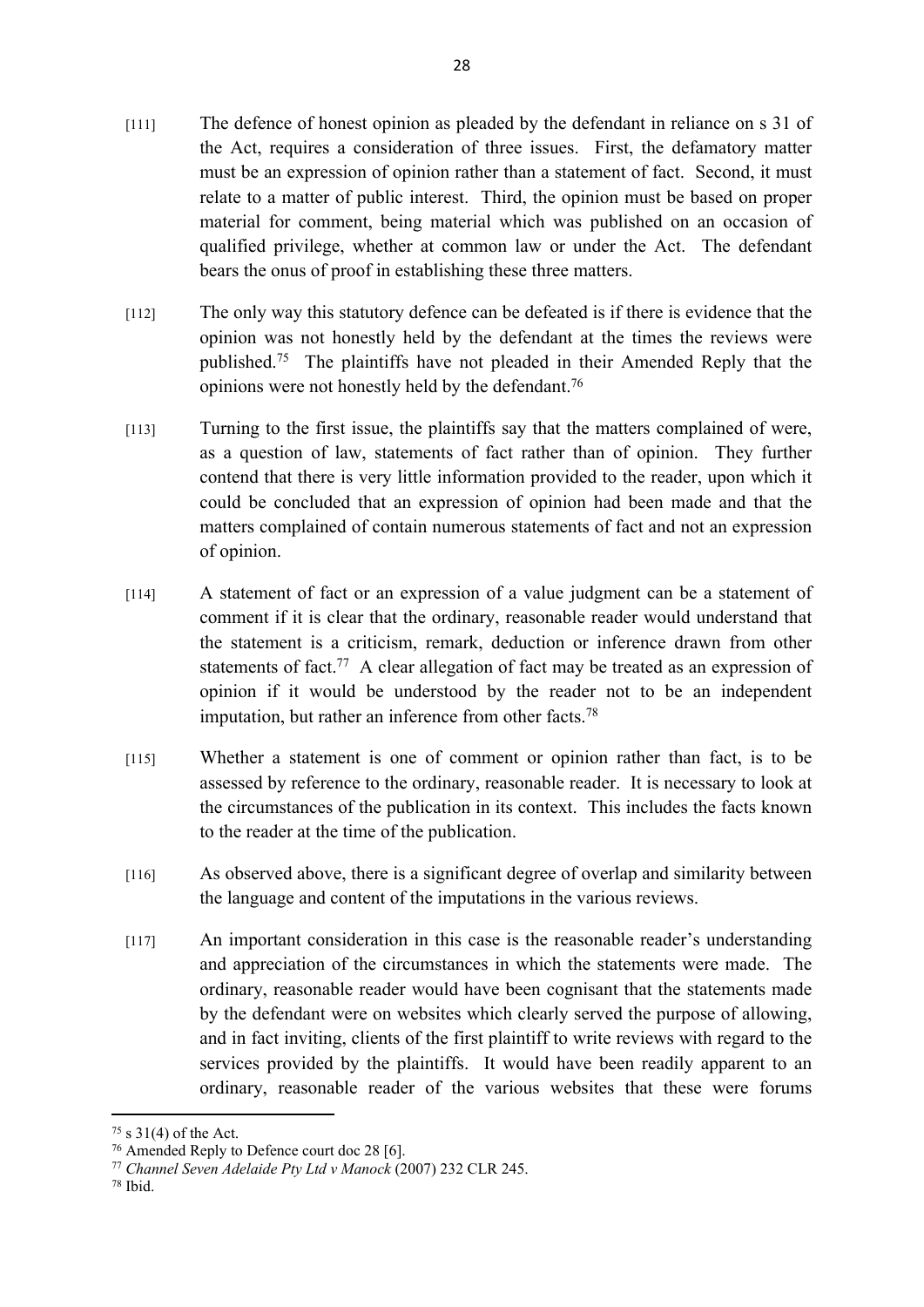whereby clients of the first plaintiff were providing to other potential clients, their accounts of their respective personal experiences of aspects of the services provided by the plaintiffs. By virtue of these matters, the contents of the reviews were likely to involve personal opinion, recommendations and suggestions. The websites also enabled the plaintiffs to respond to any review and the print outs of the various websites show that they did in fact respond to other negative reviews.<sup>79</sup>

- [118] The manner of communicating in such a forum is another relevant consideration. It is uncontroversial and as can be seen from the positive and other negative reviews on the websites, <sup>80</sup> that the writers of such reviews usually keep their comments brief, write in incomplete sentences and can use language which may be regarded as somewhat over the top. These are features present in the defendant's reviews.
- [119] It would have been understood by an ordinary, reasonable reader of the reviews, that there had been a disagreement between the defendant and the plaintiffs and that there are usually two sides to such disagreements.
- [120] Further, it would have been readily apparent to any ordinary, reasonable reader that when the defendant described the second plaintiff as rude, demeaning or obnoxious in the reviews, that he was expressing his opinions about the customer service he had received from the second plaintiff.
- [121] In relation to the Yelp and YPOL reviews, a reasonable reader would have understood that in the context of the disagreement between the defendant and the plaintiffs, that it was the opinion of the defendant that the second plaintiff or staff of the first plaintiff had conducted themselves rudely or obnoxiously. He was expressing his opinions about the customer service he had received from the second plaintiff. He has also told the readers of these reviews that the plaintiffs had charged \$750 for three site visits which they did not do and that it was his opinion that this money ought to have been refunded to him. An ordinary, reasonable reader would have realised that part of the disagreement related to the fact that the plaintiffs were refusing to return \$750, where the defendant thought that a refund was warranted. An ordinary, reasonable reader is likely to have realised that this was only one side of the story and that the plaintiffs may have been entitled to refuse to refund the \$750. An ordinary, reasonable reader would have understood that the defendant was expressing opinions, which were not shared by the second plaintiff. The statements made that '*this outfit are a nightmare'*, '*give these a miss, you will regret it if you use them*' clearly indicate that the defendant was expressing his opinion as to his personal dealings with them and that it was based on the statements made about the plaintiffs refusing to refund the \$750 and the customer service provided by them.

<sup>79</sup> Exhibit 38.

<sup>80</sup> Exhibits 38, 39, 40 and 41.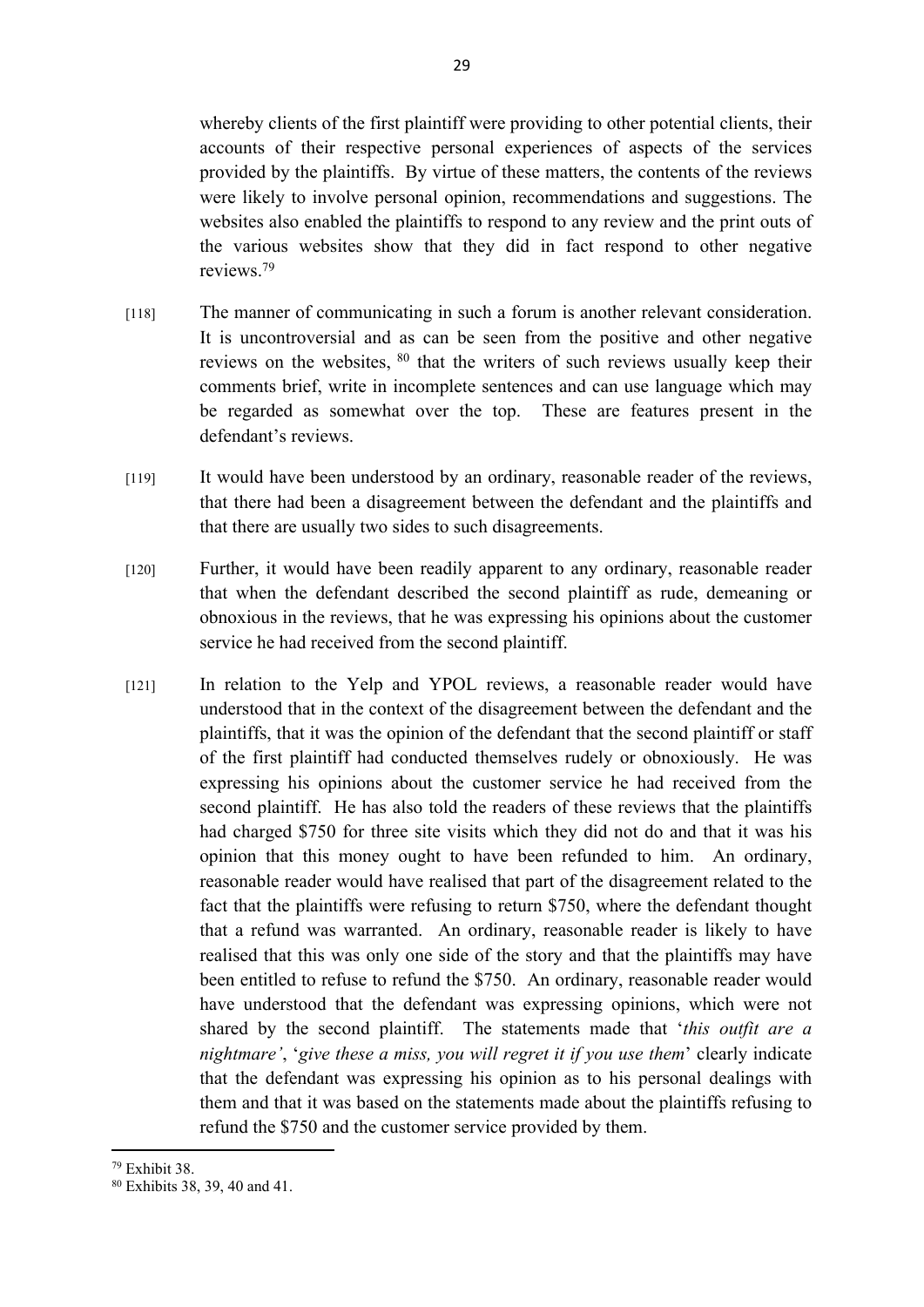- [122] In relation to the TrueLocal review, there are clear indications that the defendant was expressing his opinion of the services provided by the plaintiffs. This can be found in statements such as '*these make everything a nightmare*' and '*DO NOT TOUCH THE COMPANY*'. An ordinary, reasonable reader would have understood that it was the defendant's opinion that there had been delays on the part of the plaintiffs for which they blamed the Council for and that for this reason it was the defendant's opinion they made everything a nightmare for him. It is also apparent from the review that in the context of the disagreement between the defendant and plaintiffs, that it was the opinion of the defendant that the second plaintiff had been very rude and demeaning towards him. He was expressing his opinions about the customer service he had received from the second plaintiff. There is once again a reference to the \$750 and the same observations can be made as have been made above in relation to the reference to it in the Yelp and YPOL reviews. An ordinary, reasonable reader would have understood that the defendant's opinion not to touch the company was based on his personal dealings with the plaintiffs and related to the plaintiffs blaming Council for their own delays, the customer service provided to him and their failure to refund the \$750 to him.
- [123] In relation to the Service Seeking review, an ordinary, reasonable reader would have understood that in the context of the disagreement between the defendant and the plaintiffs, that it was the opinion of the defendant that there were delays on the part of the first plaintiff for which the Council was blamed. It is also apparent that in the context of the disagreement between the defendant and the plaintiffs that he was unhappy with the customer service provided by the second plaintiff, as it was his opinion that the second plaintiff had been rude and had sent him emails that he considered to be unprofessional. He has included an example of this.
- [124] For the reasons set out above, I am satisfied that the matters complained of by the defendant in each of the reviews were expressions of opinion rather than statements of fact.
- [125] The second requirement for the defendant to establish this defence is that the matters complained of were made in the public interest. In *London Artists Ltd v Littler<sup>81</sup> ,* Lord Denning MR said:

"Whenever a matter is such as to affect people at large, so that they may be legitimately interested in, or concerned at, what is going on; or what may happen to them or to others; then it is a matter of public interest on which everyone is entitled to make fair comment."

<sup>81</sup> [1969] 2 All ER 193 at 198.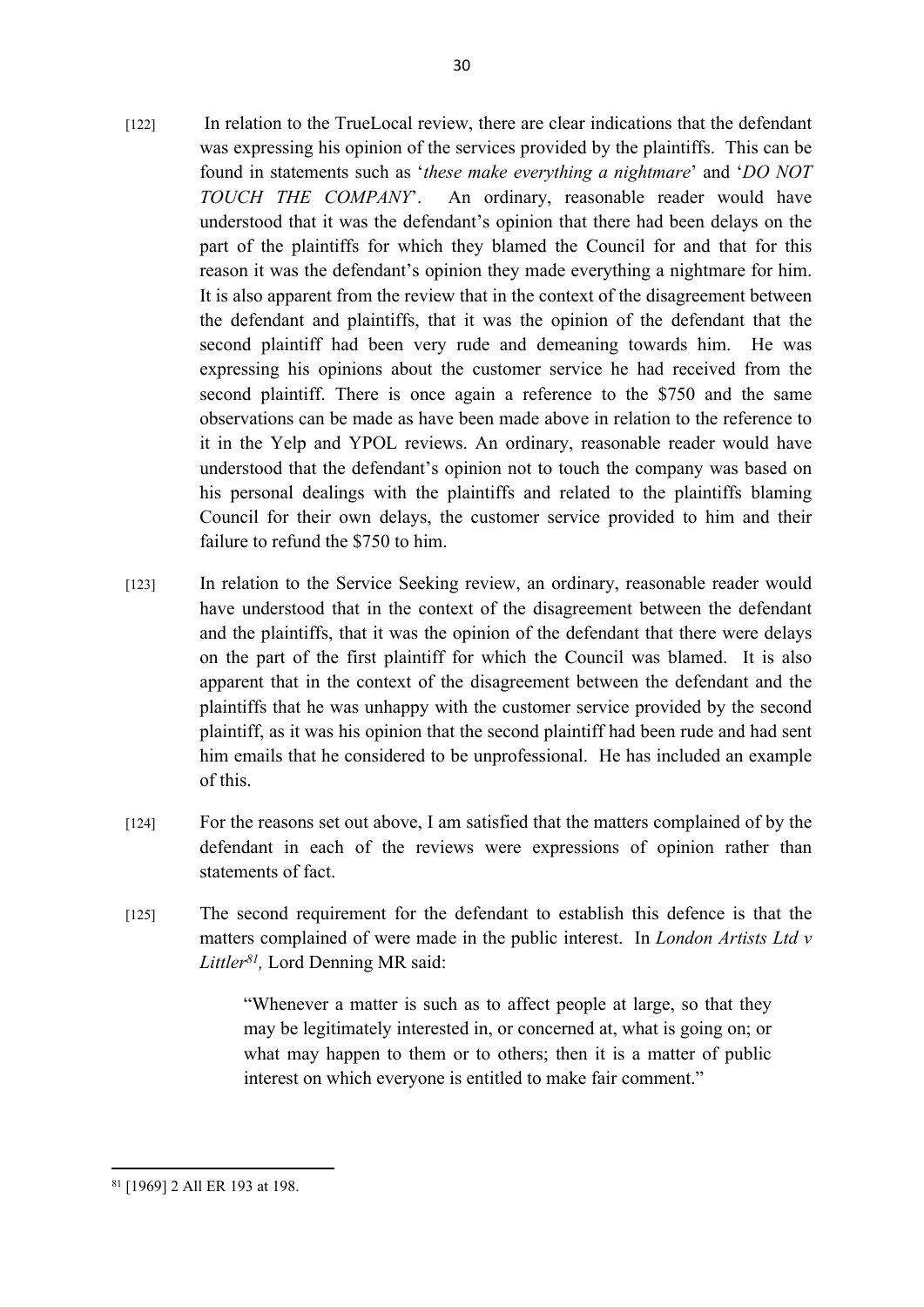- [126] This broad and flexible approach to the second requirement was confirmed by Brennan CJ in *Bellino v Australian Broadcasting Corporation*. 82
- [127] It the plaintiffs' case that the requisite public interest did not exist. This is because the defendant has attacked the character of the plaintiffs and there is no factual substance given in the matters complained of. However, it does not follow that just because the reviews reflect adversely on the plaintiffs, that they were not made in the public interest. Further, there is clearly factual context given to the defamatory imputations.
- [128] In *McEloney v Massey,* <sup>83</sup> Schoombee DCJ accepted that the manner in which an accountant who provides a regular service to the public, conducts this service is a matter of public interest. Her Honour referred to *Broadway Approvals Ltd v Odhams Press Ltd (No 2),* <sup>84</sup> where an article was published by a newspaper criticising the way a stamp dealer had enticed children to buy stamps by sending them by mail order. The defence of fair comment on a matter of public interest was raised. It appears to have been accepted that the trading practices of the stamp dealer was a matter of public interest. Her Honour also referred to *Joseph v Spiller,<sup>85</sup>* where it was accepted that it was a matter of public interest as to the question of whether a group of musical performers had abided by their contract.
- [129] With respect, I agree with her Honour's views and by analogy, the manner in which the plaintiffs conducted their business and provided services to their clients is also a matter of public interest.
- [130] The third requirement is that that the opinion needed to be based on proper material in the sense that it was published on an occasion of qualified privilege under s 30 of the Act or at common law. For the reasons explained above, I am satisfied that the reviews were published on occasions of both common law and statutory qualified privilege.
- [131] To defeat this defence, the plaintiffs carry the onus of proof in establishing that the opinions were not honestly held by the defendant. However, this has not been pleaded in the Amended Reply<sup>86</sup> when it ought to have been.<sup>87</sup> The first time it was raised was in written submissions. Any party, including a self-represented litigant ought to know the case being alleged against them.
- [132] If I was required to make a finding, I am unpersuaded that the plaintiffs have discharged their onus.

<sup>82</sup> (1996) CLR 183 at 220-221.

<sup>83</sup> [2015] WADC 126 at [124].

<sup>84 [1965] 1</sup> WLR 805.

 $85$  [2011] 1 AC 852 [28].

<sup>86</sup> Amended Reply, paragraph 6.

<sup>87</sup> Rule 149(1)(e) and 150(1)(k) of the *Uniform Civil Procedure Rules* 1999 (Qld).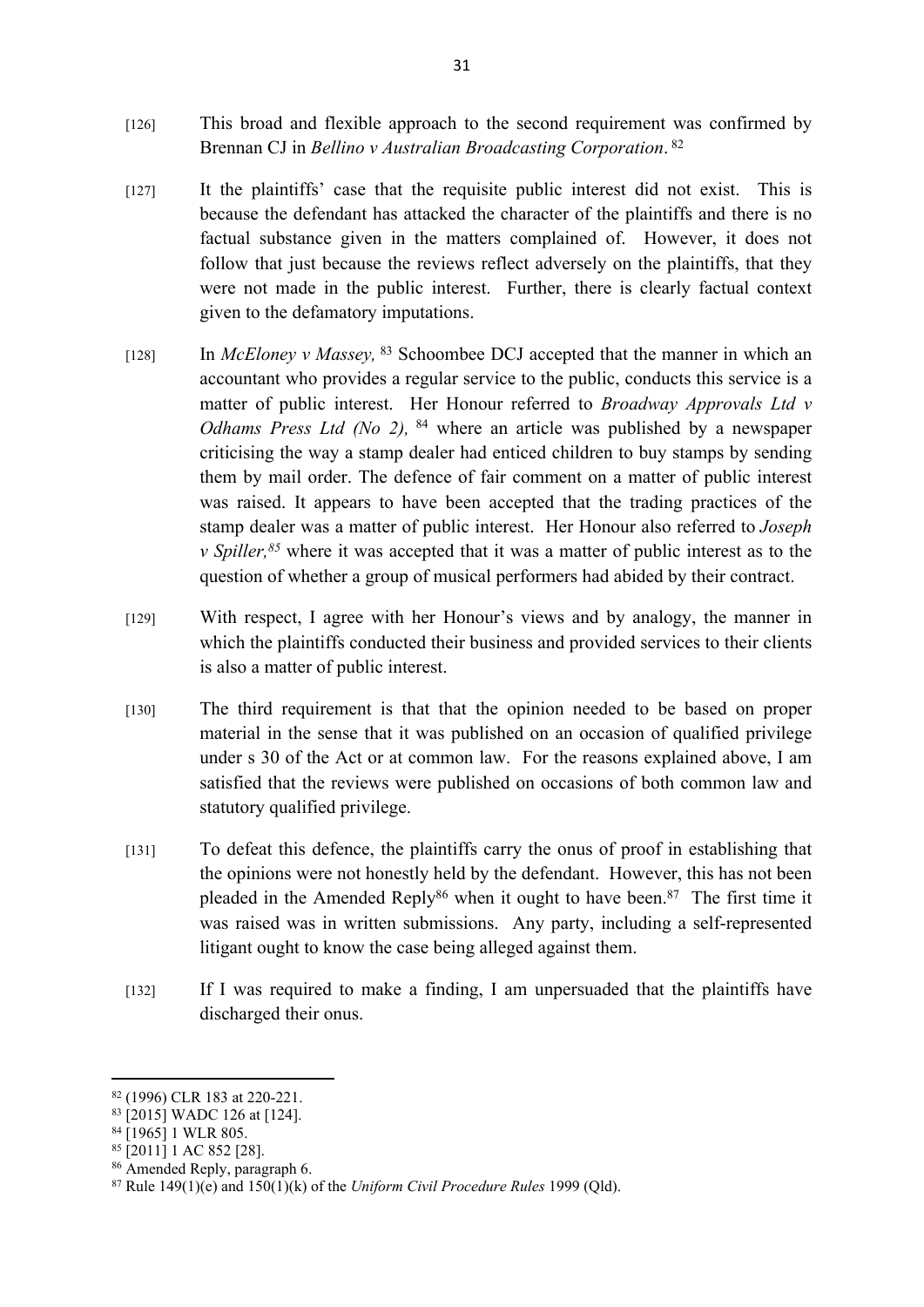- [133] As to the plaintiffs' written submissions, the fact that the defendant did not consider his communications with the second plaintiff or Ms Yarrow were rude, obnoxious or demeaning is in no way determinative of his beliefs as to his reasons as to why he described the plaintiffs in this way in the reviews. I am satisfied his beliefs regarding the customer service provided by the plaintiffs were honestly held. This is addressed in paragraph 46 above.
- [134] Further, while in cross-examination the defendant was taken through some key aspects in the history of the dealings between the parties and acknowledged that on that history, there were no delays on the part of the plaintiffs and that it was not indicative of a 'nightmare' scenario, this too is not determinative of the issue. As the defendant explained when giving evidence, at the time of writing the reviews he was not familiar with the intricacies of the approval and the certification process.<sup>88</sup> What he did know from an email he received from Ms Yarrow on 23 June 2014, was that Ms Yarrow referred to the Council's involvement in the process and agreed with him that '*it had taken some time so far to get this progressed*<sup>'.89</sup> It was against this background that he attended the meeting with Council and was told that his approval application which had been lodged on his behalf by the plaintiffs, had in fact been processed within three to four weeks. This was in the context where there had been a period of some five months between the time the defendant engaged the plaintiffs to obtain the necessary Council approvals and when he was informed by the second plaintiff that the Council had issued the building approval.
- [135] I have already addressed above the reasons why I consider that the defendant's view in relation to the refund of \$750 was understandable.<sup>90</sup> I am satisfied that he held an honest belief in this regard. The plaintiffs had inferred through their communications with the defendant that they would not be refunding him the sum of \$750 and as far as he was concerned, there was a dispute between them over this issue. For the reasons detailed above, I reject the plaintiffs' submissions that the defendant did not honestly believe that he was arming potential clients with his beliefs regarding his personal experiences with the services provided by the plaintiffs to assist them in making a decision as to whether to engage the services of the plaintiffs.<sup>91</sup>
- [136] During the robust cross-examination of the defendant, he categorically denied that he considered any of the statements made in the reviews were false. They were based on what were his honestly held views of his experiences with the second plaintiff and his business. The reasons why he held these views are explained above and I accept his evidence on these matters.<sup>92</sup> He has consistently

<sup>88</sup> Transcript p. 3-83, ln 11-15.

<sup>89</sup> Exhibit 12.

<sup>90</sup> Paragraph 41.

<sup>&</sup>lt;sup>91</sup> Paragraphs 84 and 92.

<sup>&</sup>lt;sup>92</sup> Paragraphs 39 to 46.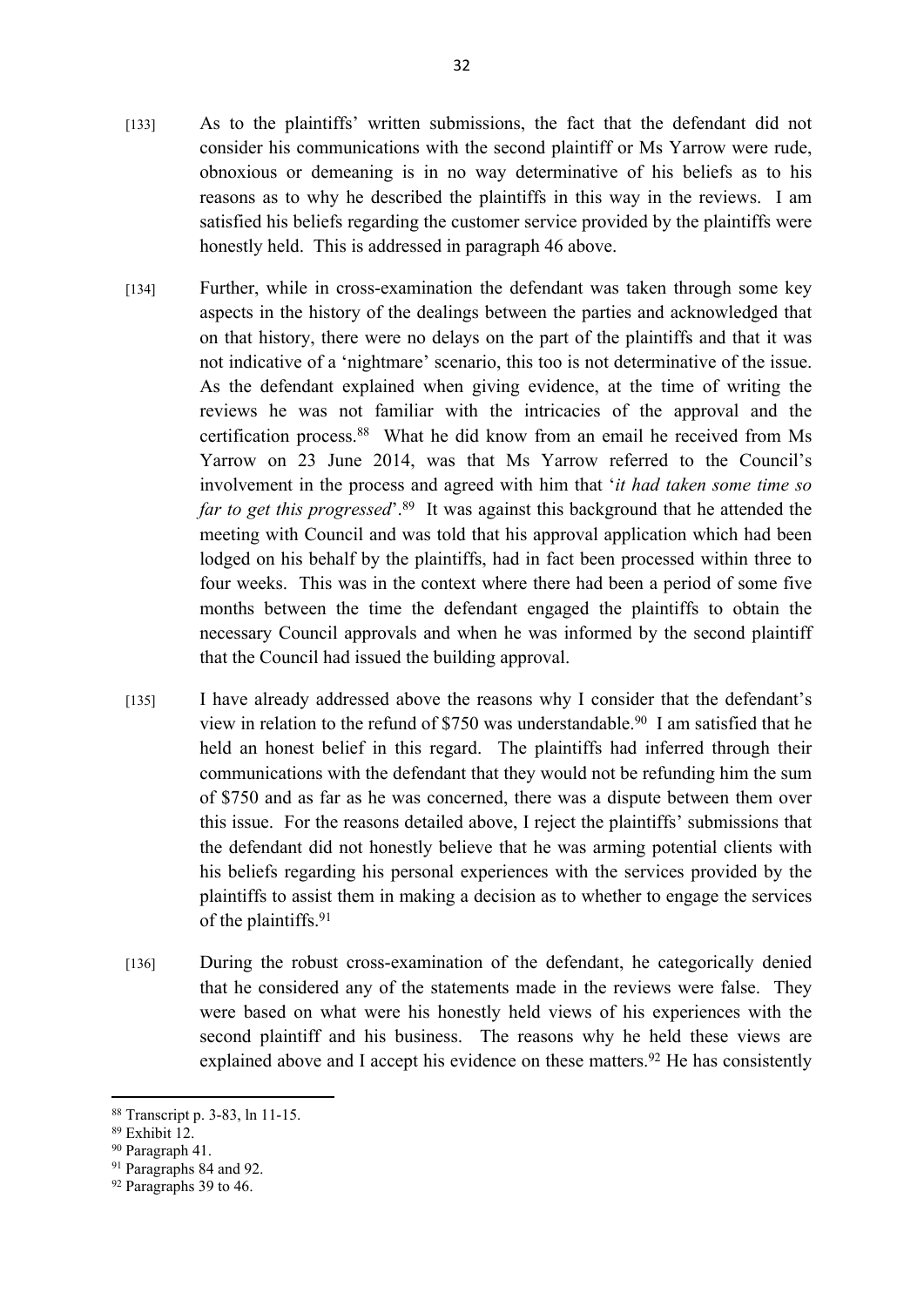maintained his views in this regard and this provides the bases for his refusal to apologise to the second plaintiff and for not taking the necessary steps to remove the reviews earlier than they were removed.

- [137] The plaintiffs further submit in their written submissions that because the defendant stated in cross-examination that he considered certain imputations not to be carried by the matters complained of, he did not hold an honest belief in the defamatory meaning and any privilege he may have had, is destroyed.<sup>93</sup> However, the imputations that he did not consider arise from the reviews, accord with my findings as set out above.<sup>94</sup> These relate to the contentions by the plaintiff that the statements by the defendant extended beyond his personal experience with the plaintiffs and that the statements carry the imputations that the plaintiffs ripped off clients, that their building services were bad and that they were generally unprofessional.
- [138] Therefore, I find the defence of honest opinion is made out.

## *Triviality*

[139] The final basis on which the defendant seeks to avoid liability is by relying on the statutory defence of triviality. This can be found at s 33 of the Act. This section provides:

> "It is a defence to the publication of defamatory matter if the defendant proves that the circumstances of publication were such that the plaintiff was unlikely to sustain any harm."

- [140] The defendant bears the onus of proving that the circumstances existing at the time of publication were such that the plaintiffs were unlikely to sustain any harm.<sup>95</sup> The circumstances of the publication include the nature and extent of the defamatory matter, the persons to whom it was published and the place where it was published.<sup>96</sup> In order to prove harm is unlikely, the defendant must show there is an absence of "*a real chance*" or "*a real possibility*" of any harm.<sup>97</sup> The more serious the imputation, the more likely the plaintiff will sustain harm regardless of how confined the publication is.<sup>98</sup>
- [141] The findings of fact which I have made in relation to the defamatory imputations proved and the seriousness of them, the nature and extent of the publication of the reviews, the persons to whom they were published and the forums on which the reviews were made are analysed in other parts of this judgment. While the imputations fall into the less serious category and the extent of the publications of

<sup>93</sup> Plaintiffs' written submissions.

<sup>&</sup>lt;sup>94</sup> Paragraphs 60 to 73.

<sup>95</sup> *Smith -v- Lucht* [2016] QCA 267 at [33] – [41] per Flanagan J.

<sup>96</sup> Ibid at [37] per Flanagan J.

<sup>97</sup> *Jones -v- Sutton* (2004) 61 NSWLR 614 at [45].

<sup>98</sup> *Smith -v- Lucht* [2016] QCA 267 at [47] per Flanagan J.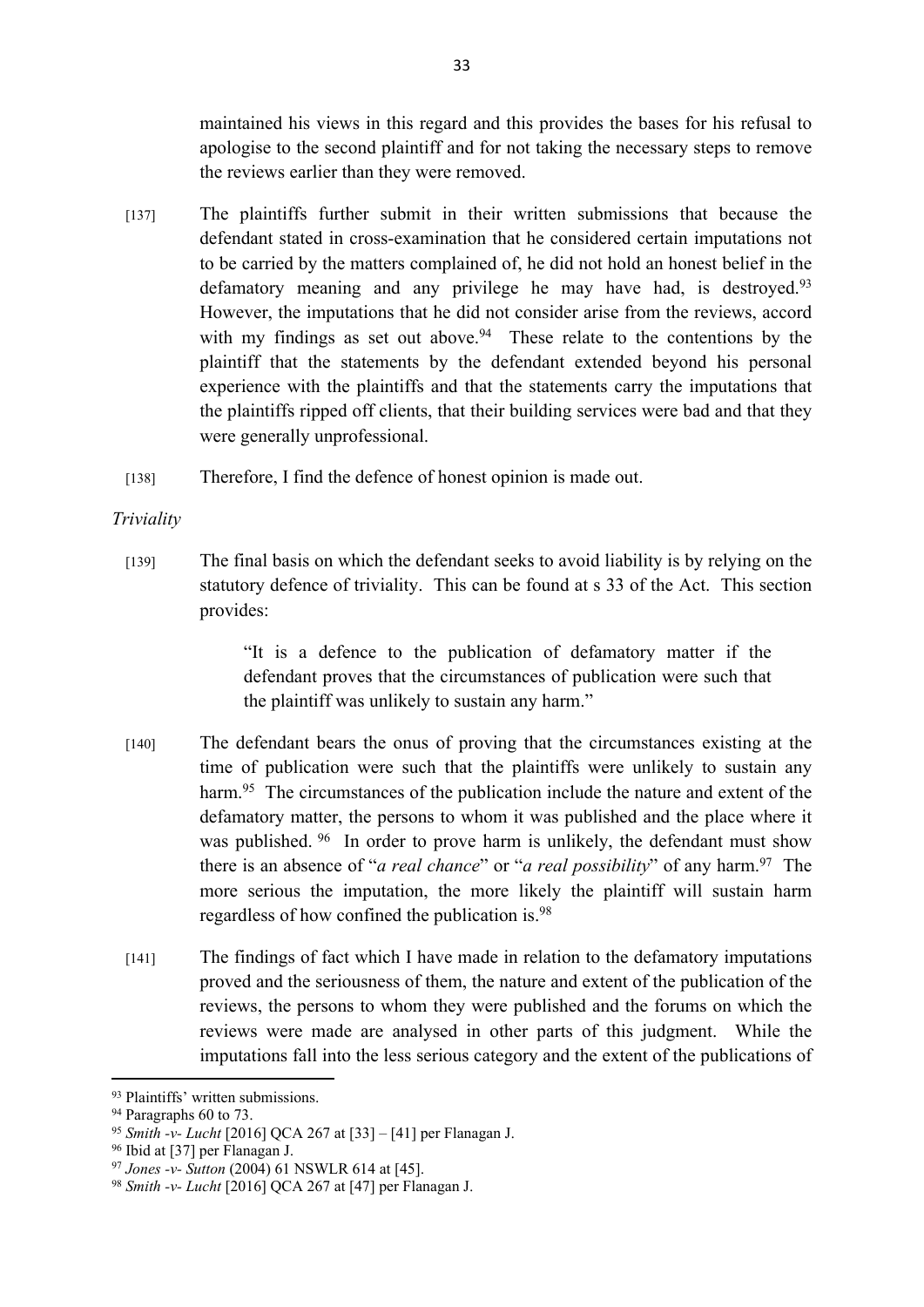the reviews were limited for the reasons I have identified, I am not satisfied that the circumstances of the reviews were such that there was an unlikelihood of the plaintiffs suffering harm. This defence has not been made out.

#### **Damages**

- [142] As I have found that the defendant has established the defences of common law and statutory qualified privilege and the statutory defence of honest opinion, the plaintiffs are not entitled to damages. However, in the event that my findings are wrong, I have addressed the question of damages.
- [143] The plaintiffs seek \$150,000 for compensatory damages and an additional \$30,000 for aggravated damages.
- [144] Pursuant to s 34 of the Act, in determining the amount of damages to be awarded, the court is to ensure that there is an appropriate and rational relationship between the harm sustained by the plaintiffs and the amount of damages awarded.
- [145] A single sum of damages can be assessed even where there are multiple publications, as in the present case, four separate publications.<sup>99</sup> A single sum must be awarded in respect of each plaintiff.<sup>100</sup>
- [146] In *Cerutti and Another v Crestside Proprietary Limited and Another<sup>101</sup>,* Applegarth J discussed in detail and helpfully set out the applicable principles. An award of damages for the defamation of a plaintiff has to provide reparation for the harm done to their personal and business reputation, give consolation for the personal hurt and distress caused by the publications, and vindicate their reputation. The three purposes overlap, and the first two purposes are frequently considered together.
- [147] Harm to reputation concerns the tendency of an imputation to lower the reputation of the plaintiff, meaning that proof of actual loss and damage is not necessary.<sup>102</sup> Rather, the court can infer that a likely consequence of the imputation was an adverse change in the attitude of persons towards the plaintiff. The fact that a defamatory review is published will be sufficient to infer damage to the reputation of a plaintiff.
- [148] As to harm to the reputation of the first plaintiff, there is no evidence of any financial loss suffered by the business as a result of the defamatory publications. It is of course unnecessary to prove special damage. In *Cerutti,* <sup>103</sup> Applegarth J cited with approval the following observations of Winneke P in *Feo v Pioneer Concrete (Vic) Pty Ltd:*

<sup>99</sup> s 39 of the Act.

<sup>100</sup> *Sierocki & Anor v Klerck & Ors (No 2)* [2015] QSC 92 at [36].

<sup>101</sup> [2016] 1 Qd R 89; [2014] QCA 33 at [25]-[49].

<sup>102</sup> *Bristow v Adams* [2012] NSWCA 166.

<sup>103</sup> At [83].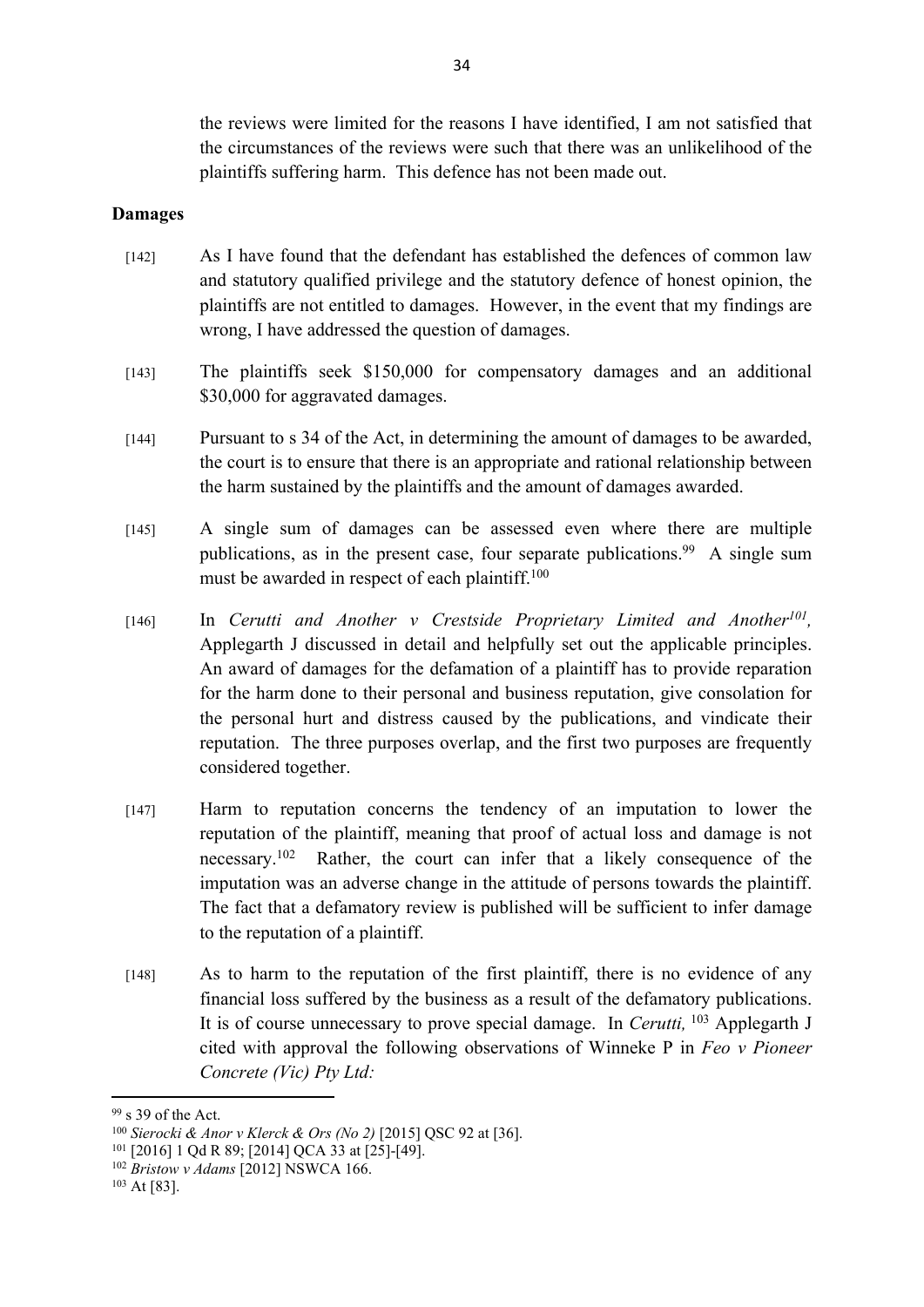"That does not mean that the presumed damage to its reputation can only be compensated if calculable in precise money terms. As Ormiston JA said in *Kays* case<sup>104</sup> ... Damages are not to be assessed for injury to the company's 'reputation as such', but are to be assessed 'having regard to financial and commercial considerations by which a corporation's reputation is ordinarily assessed'. In some cases the damages assessed may only be nominal; particularly where the court cannot be satisfied that the nature of the defamatory imputation, or the breadth of its publication, has caused significant harm to the trading reputation of the corporation defamed. However, that is not to say that the defamatory publication is not actionable at the suit of the corporation. If no proof is tendered of specific loss, the assessment of damages is to be made on the material available to the court and the view which it forms of the loss likely to have been suffered by the company as a consequence of the defamatory material which it finds to have been published of and concerning the entity in the way of its business…"<sup>105</sup>

- [149] The second purpose of a damages award, namely to provide consolation for the hurt and distress caused by the publications, only applies to the second plaintiff. This includes a consideration of what the second plaintiff may think other people are thinking of him. It also incorporates psychological components, such as feelings, self-perceptions and self- esteem.
- [150] Vindication of the reputation of a plaintiff up to the time of the judgment and into the future is the third purpose of a damages award. It is focussed on the attitude of others to a plaintiff. It must be at least the minimum necessary to signal to the public the vindication of the reputation of a plaintiff.<sup>106</sup> The theory is that an award of damages can undo part of the harm done by the defamatory statement. It enables a plaintiff to demonstrate to the world at large that the allegations in question were baseless. The more serious the allegations and the wider the publication, the greater the sum necessary to vindicate the plaintiff. The damages should reflect the circumstances, past and present, as well as what is required to vindicate a plaintiff's reputation in the future.<sup>107</sup>
- [151] Evidence has been led as to the extent of the damage to the reputations of the plaintiffs. Thomas Dunn is a friend of the second plaintiff and has known him for more than a decade. He occasionally plays cards with the second plaintiff. He was considering a building extension to his home and conducted an internet search of the second plaintiff with a view to engaging him to assist with the extension. He had previously recommended the second plaintiff and his business to friends. The reviews caused him to be cautious of the plaintiffs and he ceased

<sup>104</sup> *Kay v Chesser* [1999] VSCA 83.

<sup>105 [1999]</sup> VSVA 83.

<sup>106</sup> *Carson v John Fairfax & Sons Ltd* (1993) 178 CLR 44 at 60-1.

<sup>107</sup> Ibid at 69-70.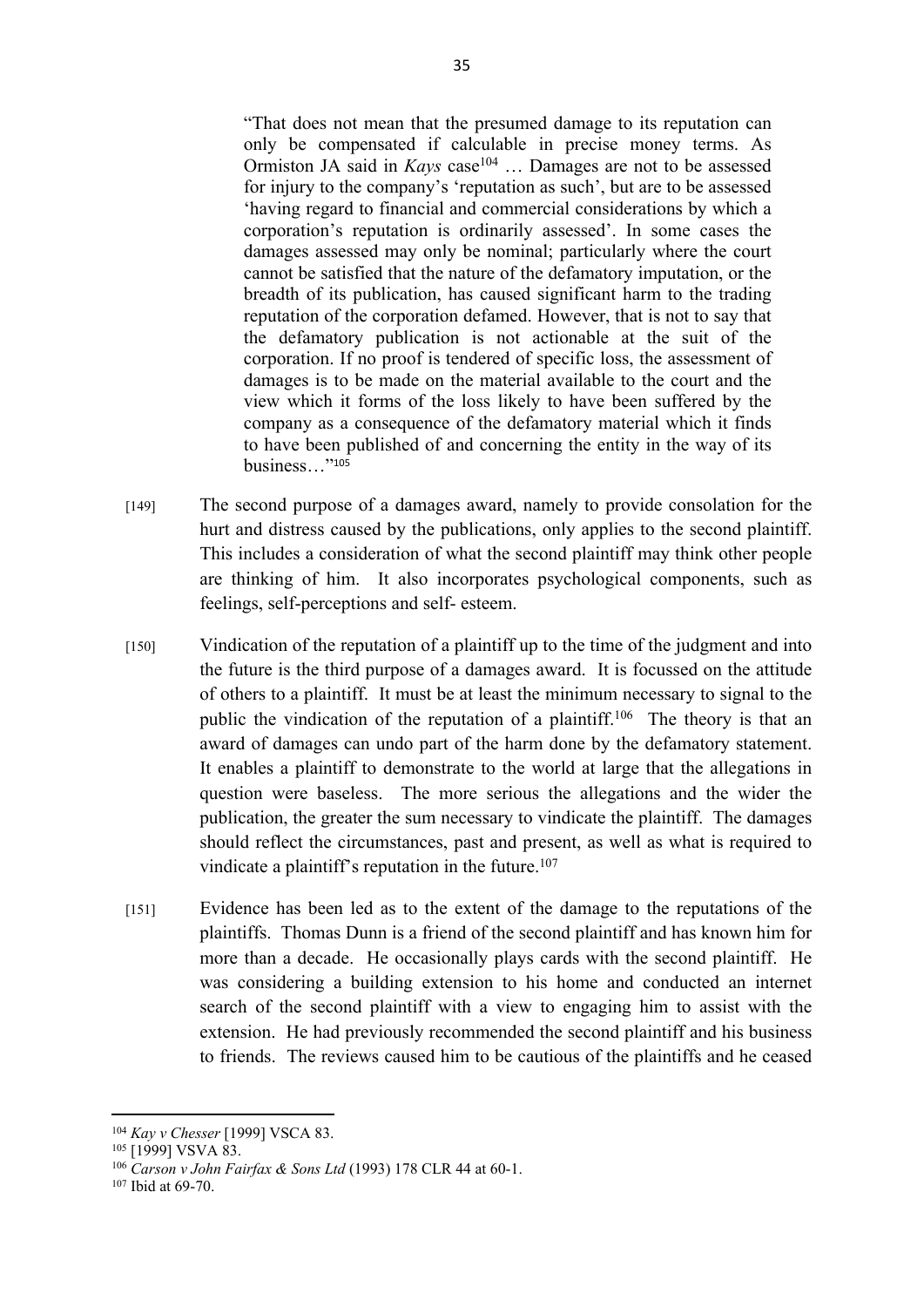recommending them to friends. He did not proceed with his own building extension, but this was for reasons unrelated to the reviews.

- [152] Warren Pollock was looking to build a new carport. He read the YPOL review in mid-August 2015. He did not know the plaintiffs. He did not consider the review gave a good impression of either plaintiff. His evidence was that despite this he rang the office of the first plaintiff and spoke with Ms Yarrow to obtain a price estimate. He said he did this because he had read reviews about other people that were not true. He did not go ahead with the carport but like Mr Dunn, this was for reasons unrelated to the review.
- [153] Gavin Nielson has previously played soccer with the second plaintiff and would occasionally see him socially. He considered the second plaintiff to be honest and genuine. His neighbour asked him for a recommendation for some certification services in relation to a proposed building extension. Prior to recommending the second plaintiff, Mr Neilson undertook an internet search and stumbled across and read each of the reviews. His impression of the second plaintiff from the reviews was that there must have been another side to the second plaintiff. While Mr Nielson's evidence was that he would not have engaged the plaintiffs to carry out work for him, he provided the information to his neighbour to let the neighbour make up his own mind about engaging them.
- [154] Robert Clignet has known the second plaintiff since 2008. He considered the second plaintiff to be moral and honest and had thought the business was wellrespected. He was servicing an alarm system for the plaintiffs and during a conversation with Ms Yarrow, he was alerted to the existence of the defendant's negative reviews. It was as a result of this that Mr Clignet read the YPOL and Service Seeking reviews in August or September 2015. These reviews led him to question both plaintiffs. His evidence was that despite these negative reviews, he would probably still engage their services if he required them in the future.
- [155] I accept the evidence of the second plaintiff that he enjoyed a good reputation as a building certifier prior to the matters complained of. I also accept his evidence as to the impact upon him of the reviews. It was Ms Yarrow who brought them to his attention on 9 August 2015. The second plaintiff gave evidence that he was shocked, bewildered and gutted when he read the reviews. He was concerned the reviews would be read by potential clients and other people who knew him. He was proud of the reputation that he had as a certifier and had worked very hard to establish it. He felt like the defendant was trying to destroy his business. He could not understand the reason for the content of the reviews, nor the number of them.
- [156] The second plaintiff's evidence is that the reviews have adversely affected him professionally and personally. From a professional perspective, he spoke of a six or so month period where he withdrew from engaging with clients, except on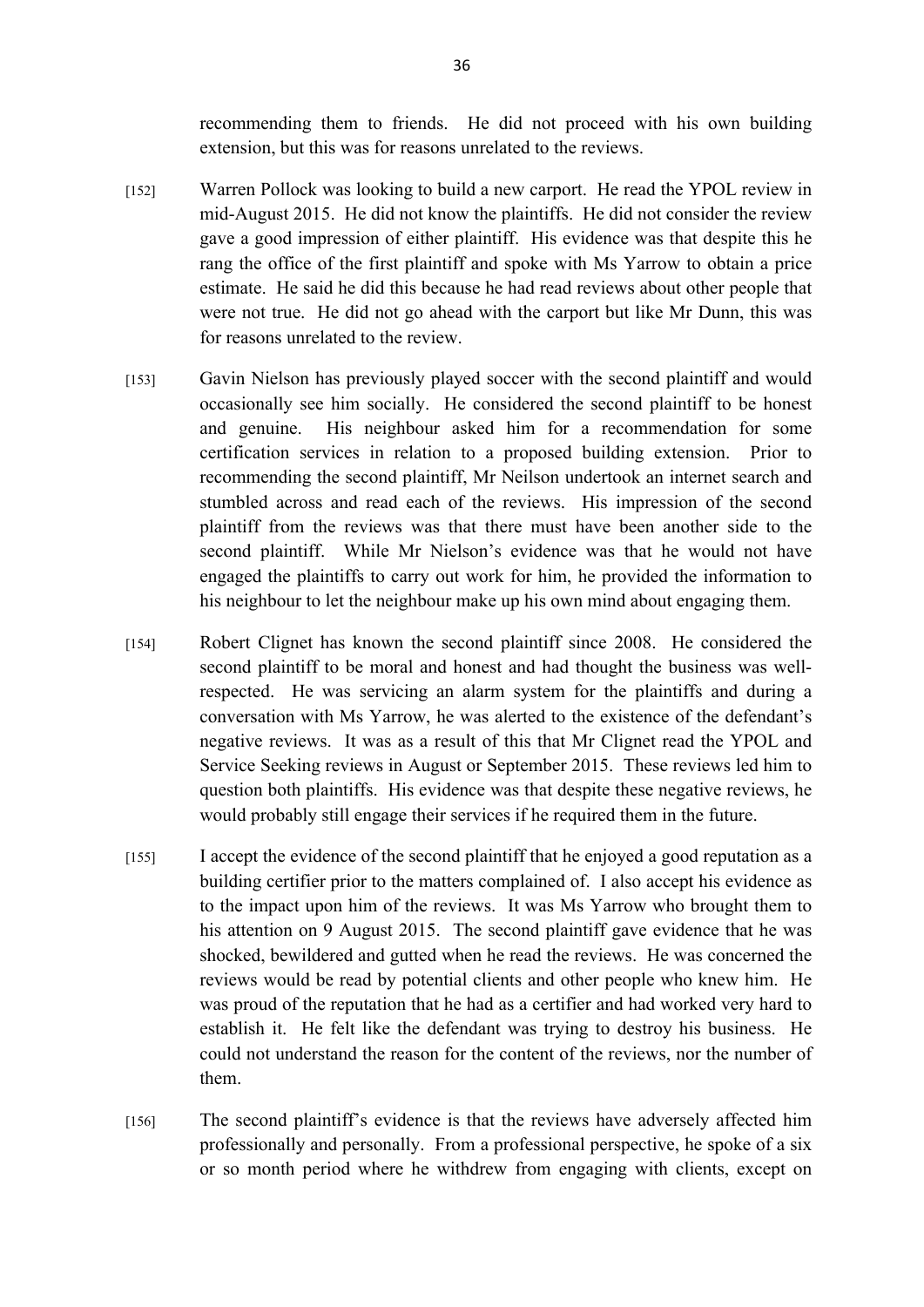technical issues to do with certifications. Over this time he also refrained from attending professional seminars, as not all of the defendant's reviews had been removed.

- [157] From a personal perspective, the second plaintiff gave evidence that the reviews negatively impacted on his relationship with Ms Yarrow as his de facto partner, their respective families and their friends. One of the main reasons for this is that he has needed to work longer hours, including weekends to address the fall-out from the reviews, including the defendant's complaint to the OFT and also to fund these legal proceedings. He has taken sleeping tablets at night to cope with the longer work hours and he '*has a little bit of anxiety problems every now and then*'. He can no longer find the time to play sports on weekends and otherwise exercise and he has gained weight. The second plaintiff did not adduce any medical evidence relevant to these matters.
- [158] Ms Yarrow corroborated the impact of the reviews on the second plaintiff.<sup>108</sup>
- [159] I turn now to the extent of the publications, as it is highly relevant to the assessment of damages.<sup>109</sup> I have addressed above the evidence about the number of people who clicked on to the YPOL listing between August and December 2015. There was no evidence in relation to November 2015. The evidence shows that on 127 occasions, the website was clicked on in the months of August, September, October and December 2015. These numbers do not prove that each time the listing was clicked on, that it was by a person who had not previously seen the review. Ms Yarrow frequently checked the various websites.<sup>110</sup> The second plaintiff also went onto the websites to read the reviews. It is not known how many of the 127 occasions occurred prior to the posting of the review in August 2015 and after its removal in December 2015. There is no evidence in relation to the other websites. What is known is that while the review was on the Service Seeking website for some 10 months, it was only on the Yelp and TrueLocal websites for some two months.
- [160] The plaintiffs rely on the grapevine effect of the reviews and contend that the damages awarded ought to take into account this effect. This expression recognises that dissemination of defamatory material may occur between a broader group of people than those to whom the publication was made and that it may continue.<sup>111</sup> In *Broome v Cassel & Co Ltd,* <sup>112</sup> Kaye J explained it in the following way:

"…no more than the realistic recognition by the law that, by the ordinary function of human nature, the dissemination of defamatory

<sup>108</sup> Transcript, p. 3-5 to 3-11.

<sup>109</sup> *Powell v Gelston* [1916] 2 KB 615 at 619 per Bray J.

<sup>110</sup> Transcript, p.3-3 ln 20-25; p.3-4, ln 9.

<sup>111</sup> *Roberts v Prendergast* [2014] 1 Qd R 357 and *Grattan v Porter* [2016] QDC 202.

<sup>112</sup> [1972] AC 1027 at 1071.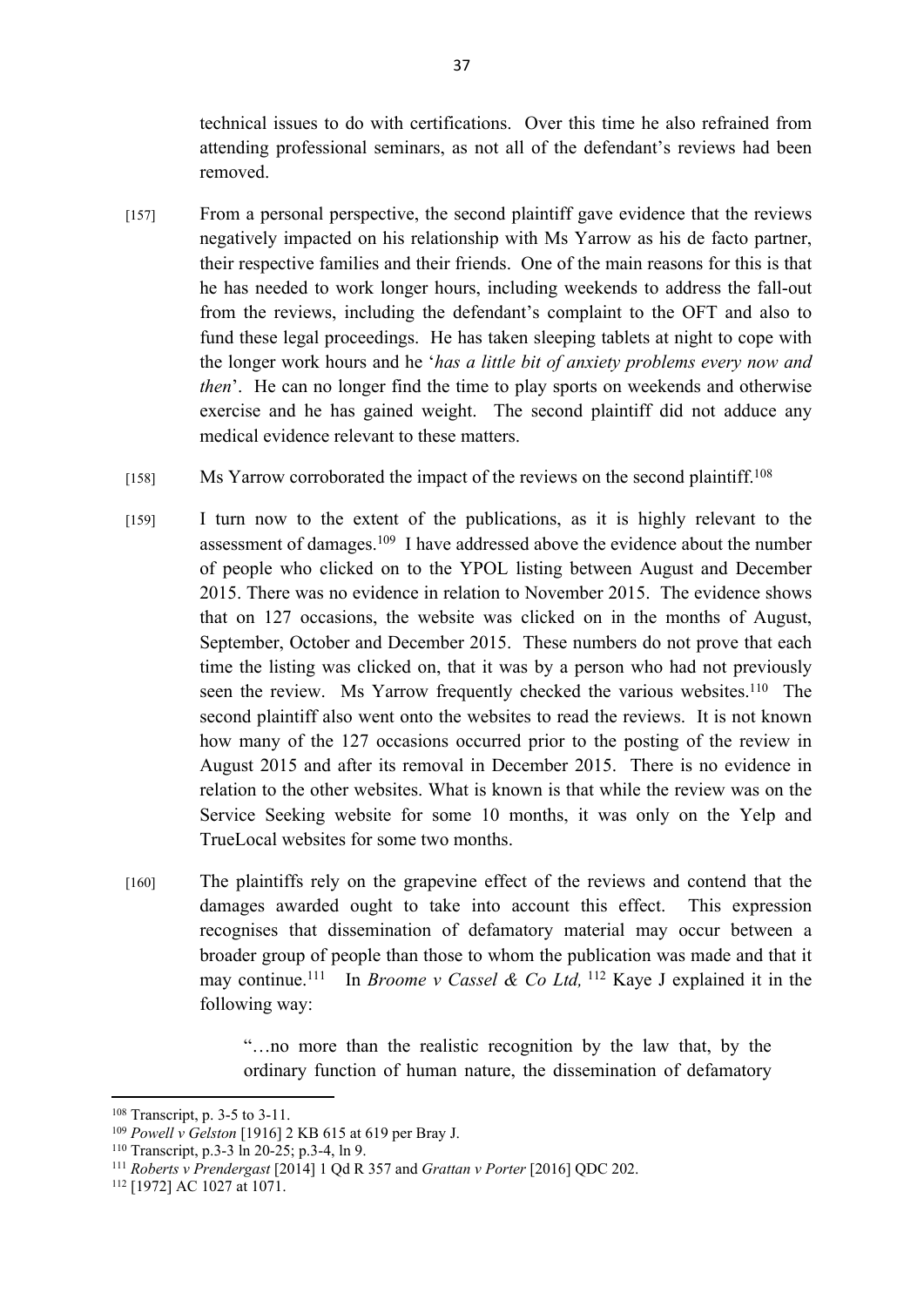material is rarely confined to those to whom the matter is immediately published … [I]t is recognised and understood that the "poison" of a libel may spread well beyond the confines of the person to whom it was immediately published."

- [161] While the grapevine effect has been found to have particular application to some cases of electronic publications, particularly where those publications are publicly available, or can be easily downloaded or readily forwarded, <sup>113</sup> it depends on the facts of the particular case. These include the forum and other circumstances in which the statements were published, the nature of the statements and whether there is likely to have been a grapevine effect, and if so, the extent of it.<sup>114</sup>
- [162] In all the circumstances and on balance, I am not persuaded that the grapevine effect is likely to have been significant. There would have been no particular reason to have spread the defendant's statements about the second plaintiff or his business unless the reader knew of the second plaintiff and/or his business, the reader knew that other people knew him and/or his business or the reader was asked by someone if they knew of a building certifier in the Narangba area. Absent these circumstances, I consider the contents of the reviews are such that readers would have been unlikely to have told other people about them.
- [163] The forum on which these reviews were made is also relevant to the assessment of damages and has been addressed above. It would have been readily apparent to the ordinary, reasonable reader when looking at the various reviews on the websites that they were clients, including the defendant, talking about their own individual personal experiences of the services provided by the plaintiffs, and that such reviews are usually limited to the reviewer's side of the story. There were some other negative reviews and a number of positive reviews. An ordinary, reasonable reader would also understand that two people can have an identical experience yet have diametrically opposed opinions about that experience. The circumstances in which these reviews were made are no different to people reviewing both positively and negatively, the many different service providers that operate in our community, whether they be professionals, airlines, hotels, restaurants and so the list goes on.
- [164] It is of course the case that there may well have been people who read the reviews and who knew the second plaintiff or his business but had not had dealings with them to form their own view of the statements made by the defendant. One such example is Mr Dunn. There may have been other people who knew the second plaintiff or his business and thought less of them after reading the reviews, to the extent that they would not use him in the future. Mr Nielson is an example of this. However, I am not persuaded the number of such persons is likely to have been significant. Indeed, the ordinary, reasonable reader would not be likely to

<sup>113</sup> *Higgins and Ors v Sinclair* [2011] NSWSC 163.

<sup>114</sup> *Palmer Bruyn & Parker Pty Ltd v Parsons* (2001) 208 CLR 388 at [89].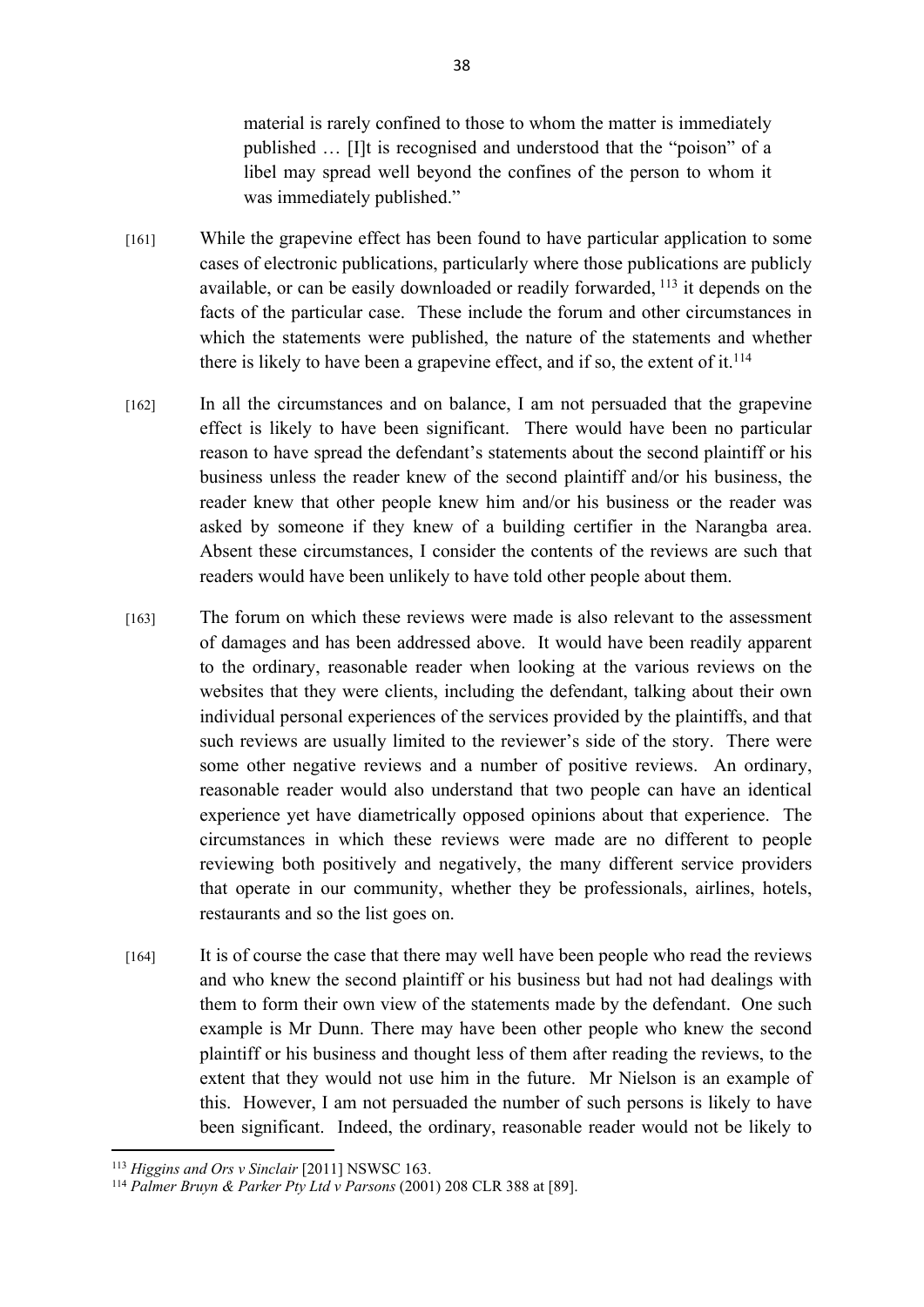have remembered the contents of these reviews unless they knew the second plaintiff or lived in the Narangba area or had been looking to engage the services of the plaintiffs. It is also relevant that the defendant's reviews were not the only negative reviews of the second plaintiff's business. While Mr Nielson made the observation that these other negative reviews did not mention the second plaintiff personally, Mr Dunn frankly conceded that they too would have impacted on his view of the plaintiffs.<sup>115</sup>

- [165] The seriousness of the imputations is another relevant consideration when assessing damages. This is often a question of degree as well as context. Imputations of criminal conduct are at the highest level of seriousness. Imputations of personality defects such as selfishness, arrogance or bullying, tend to fall at the lower end.<sup>116</sup> I consider all the imputations proved fall into the less serious category.
- [166] The usual course is not to assess separately, but to include any component for aggravated damages in the award for compensatory damages.<sup>117</sup>
- [167] Aggravated damages focus on the subjective experience of the plaintiff. They are for conduct by the defendant which aggravates the injury and increases the harm which the publication of the defamatory material originally caused.<sup>118</sup> They are compensatory in nature for conduct on the part of the defendant which is improper, unjustified or lacks bona fides.<sup>119</sup> The aggravating conduct may have occurred in making the publication, or at any time up to the assessment of damages.<sup>120</sup> It need not be malicious.
- [168] Whether the relevant conduct warrants an award of aggravated damages depends on the circumstances of the case. In the Second Further Amended Statement of Claim, the plaintiffs claim aggravated damages on the following bases:
	- (i) the defendant did not promptly remove the reviews following receiving the Concerns Notice served upon him in late August 2015;
	- (ii) no apology has been provided by the defendant;
	- (iii) the reviews were authored with reckless indifference as to their truth and for an improper purpose, namely to punish the plaintiffs for not refunding the amount of \$750 which the defendant thought he was entitled to and/or to deliberately damage the reputations of the plaintiffs following the rejection by the OFT in July 2015 of his complaint about the plaintiffs; and
	- (iv) the defendant's conduct throughout the course of the proceedings.<sup>121</sup>

<sup>115</sup> Transcript 2-33, ln 1-2.

<sup>116</sup> *Allen v Lloyd-Jones (No 6)* [2014] NSWDC 40.

<sup>117</sup> *Cerutti* at [41] per Applegarth J.

<sup>118</sup> *Carson v John Fairfax & Sons Ltd* (1993) 178 CLR 44.

<sup>119</sup> *Clark v Ainsworth* (1996) 40 NSWLR 463 at 466 per Sheller JA.

<sup>120</sup> *Cerutti* at [37] per Applegarth J.

<sup>&</sup>lt;sup>121</sup> Paragraph 28.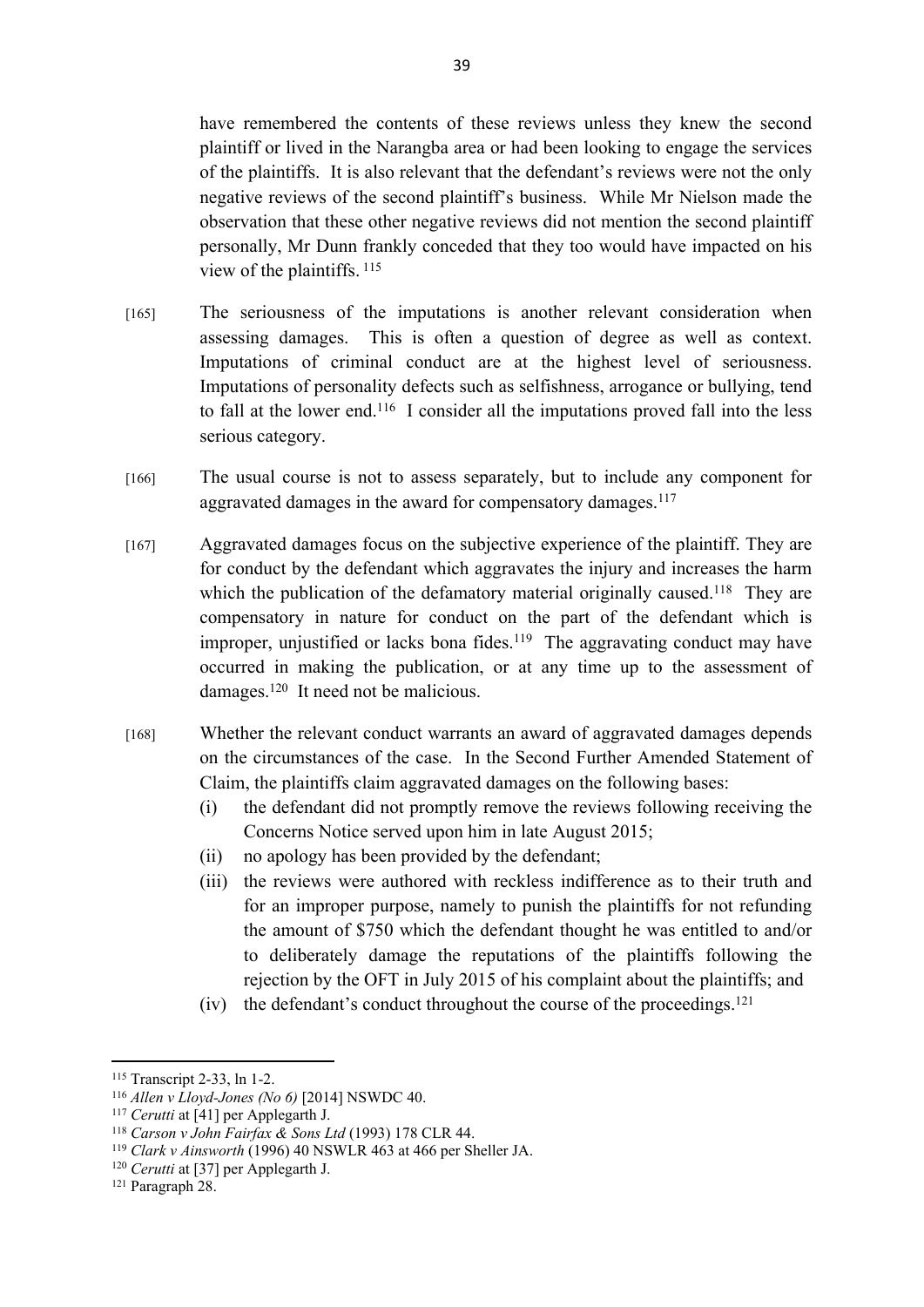- [169] The reviews were not removed upon the defendant being served with the Concerns Notice in late August 2015. I do not consider this fact supports an award for aggravated damages. Two of the reviews were removed within two months, one within four months and the other review within 10 months. The last of the reviews had been removed 17 months prior to the commencement of the trial. I do not consider that a failure to request their earlier removal was improper, lacking in bona fides or unjustified in the sense required to establish an entitlement to aggravated damages. The defendant's evidence is that he did not seek to have the reviews removed earlier as he considered their contents to be true and that it was an '*attack on free speech*' to require a review to be removed simply on the basis that it contained information which reflected negatively on the plaintiffs.<sup>122</sup> Further, the defendant's then solicitors responded to the Concerns Notice in an email dated 9 October 2015 and clearly articulated the defendant's position. This included that it was not accepted that the reviews had been read by unnamed individuals in the world, that the alleged imputations were not be made out and that even if they were, there were a number of defences on which the defendant could rely. At least some of these matters have been upheld in these reasons.
- [170] The defendant has not apologised. The second plaintiff's evidence was that this has caused him further bewilderment. However, the fact of this is not sufficient to give rise to an award for aggravated damages. While a failure to apologise may support such an award if the failure has been unjustified, improper of lacking in bona fides, I am not persuaded that any of these circumstances exist here. Rather, I accept the defendant's evidence that the reason he has not apologised is because he strongly believes that the reviews simply express his honest opinion as to his experiences with the plaintiffs, including the customer service he received from them and in those circumstances he has nothing to apologise for. It seems to me that such damages are not warranted on this basis.
- [171] For the reasons detailed above, I have rejected the plaintiffs' submission that the reviews were authored with reckless indifference as to the truth of them and for an improper purpose. Rather, the defendant was driven to write and upload the reviews to the websites because he was unhappy with the service that had been provided and that his \$750 had not been refunded. Therefore, this cannot found a basis for aggravated damages.
- [172] The conduct of the litigation by a defendant may also support a claim for aggravated damage, and the plaintiffs claim it is applicable in this case.<sup>123</sup> The plaintiffs contend that the defendant engaged in obstructive and delaying conduct which resulted in interlocutory applications on 15 March 2016, 2 June 2016 and 17 August 2017, which were resolved in the plaintiffs' favour.

<sup>122</sup> Transcript, p.3-55, ln 3-21.

<sup>123</sup> *Steel v Mirror Newspapers Ltd* [1974] 2 NSWLR 348 at 379 per Sammuels JA.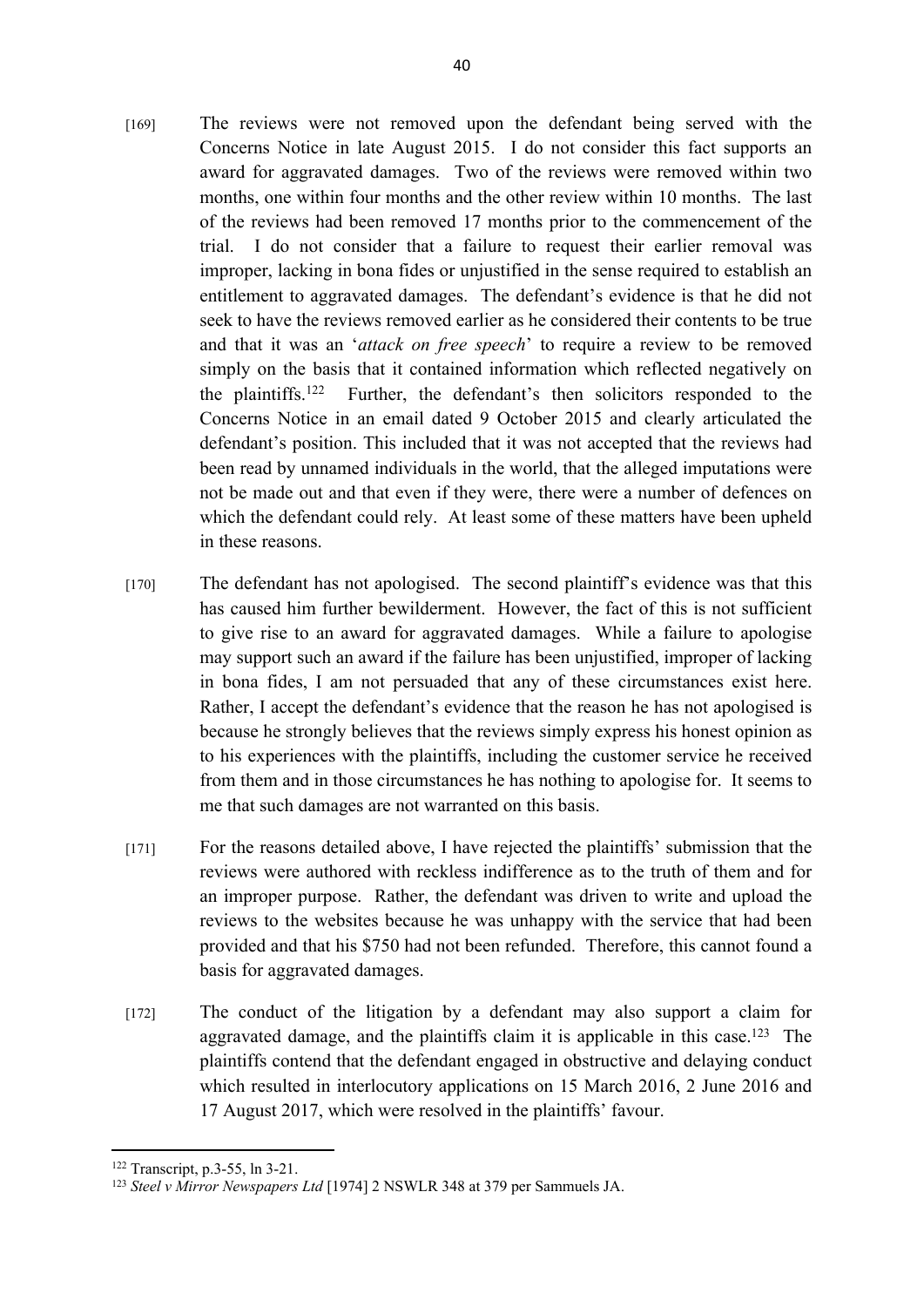- [173] Two applications were heard by Andrews SC DCJ on 15 March 2016, one by each party. The plaintiffs were successful with their application in relation to three subparagraphs of the Amended Defence. The defendant's application also related to pleading issues and it was dismissed. The defendant was ordered to pay the plaintiffs' costs with respect to both applications on a standard basis. The application on 2 June 2016 was heard by Martin SC DCJ. It related to two of the particulars which were the subject of the earlier interlocutory application. The order was made striking out the particulars, with the defendant to file an amended pleading within 14 days. The costs of the application were ordered to be costs in the cause. The defence was amended as ordered and it was this pleading that the defendant relied on at the hearing. There was a further application dispensing with the defendant's signature on the request for trial date. The parties agreed to consent orders on 17 August 2017, granting the application with an order for the defendant to pay the plaintiffs' costs of the application on a standard basis. The fact that a party has been unsuccessful in respect of one or more interlocutory applications may justify a costs order, but does not provide a sufficient foundation for awarding aggravated damages. There is no evidence before the court that the defendant's conduct with respect to any of these applications was improper, unjustified or lacking in bona fides.
- [174] In their written submissions, the plaintiffs further contend an entitlement to aggravated damages on the basis that the defendant published the reviews to deliberately damage the reputation of the plaintiffs as an act of revenge. These submissions do not accord with my findings and I reject them.
- [175] For these reasons, even if the plaintiffs had been successful in establishing an entitlement to damages, I would not have allowed any amount for aggravated damages.
- [176] In determining an appropriate award for damages, the variety of factors relevant to an assessment makes a direct comparison with other cases difficult, and of course, each case depends on its own facts. Nevertheless, the awards of damages in other cases may provide useful guidance.
- [177] Counsel for the plaintiffs referred me to one case only, being *Zaia v Eshow,*<sup>124</sup> in which damages were assessed at \$150,000. In that case the plaintiff was the Archbishop of the Assyrian Church of the East. He brought proceedings alleging defamation arising out of online Facebook posts against a former parishioner who had held many roles within the Church community. The publications giving rise to the claim concerned the appointment of two priests to the Church. The defendant asserted that the priests had previously been defrocked from other churches. There were seven relevant publications and the plaintiff was successful in establishing an entitlement to damages in respect of six of them. These were

<sup>124</sup> [2017] NSWSC 1540.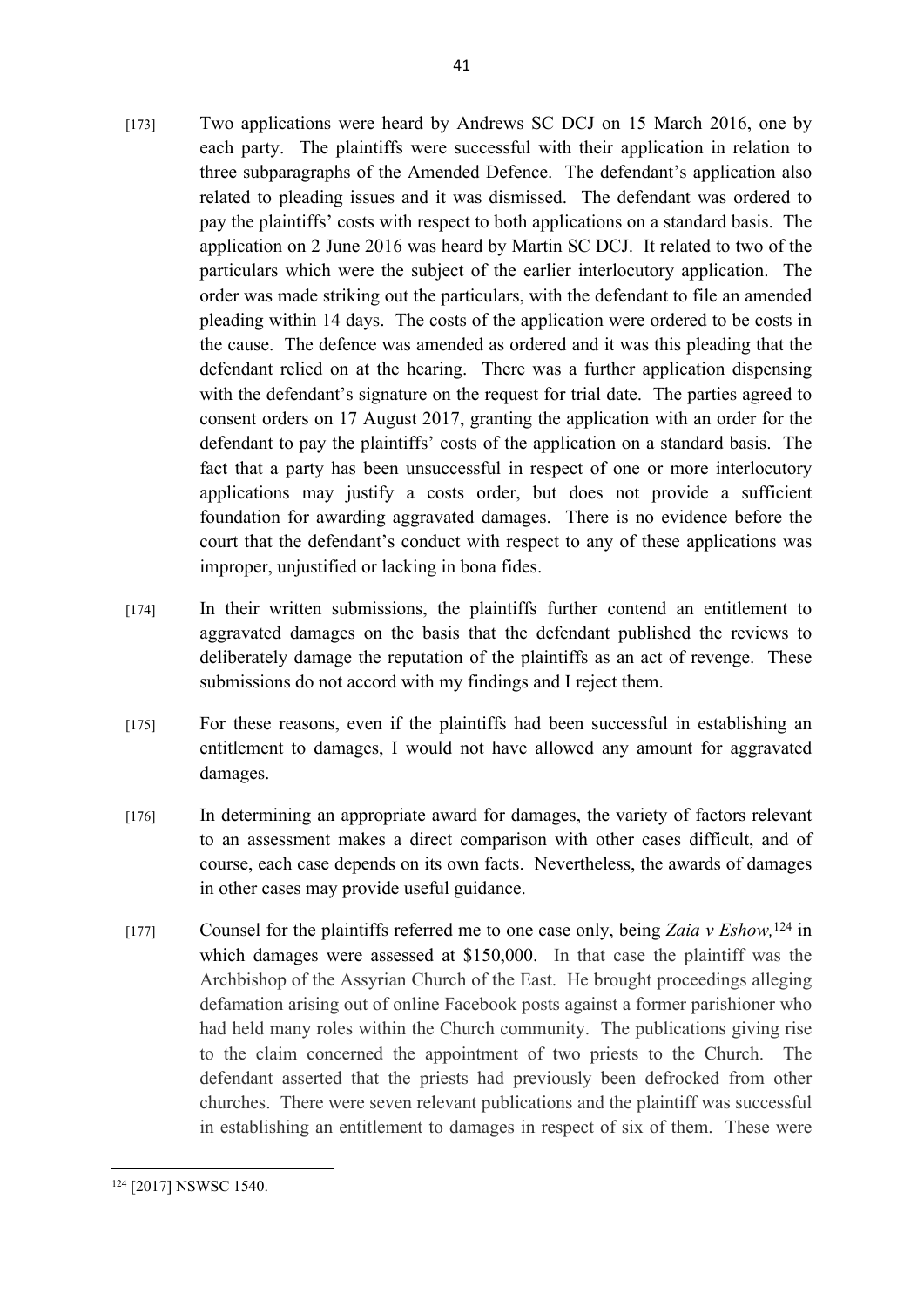not the only posts the defendant had made about the plaintiff. He had maintained a campaign of criticism against the plaintiff, the seriousness of which escalated over time.

- [178] The first relevant post was published on the defendant's Facebook page on 2 April 2015. Approximately one week later, he was suspended from the Church for two years. In the following weeks, he made two further Facebook posts. The remaining three posts were made in December 2015. As at March 2015, the defendant had approximately 264 Facebook 'friends' and this had grown steadily over the period of the posts, reaching 332 at the time of the final post on 15 December 2015. Further, the defendant's Facebook profile was 'open' and therefore publicly available during this period.
- [179] The imputations were broadly that the plaintiff had failed the Church, was a hypocrite, was unfit to hold the position he held, that he deserved to be punished for expelling the defendant from the Church, that he was evil and worse than ISIS, that he was violent, a drunk, dishonest and incompetent and that he had made false accusations against the defendant. The plaintiff did not give evidence and therefore was not entitled to damages for hurt to feelings. Vindication to his reputation was the primary consideration. The position held by the plaintiff and the importance of his reputation to his role and the Church was relevant to the assessment of an amount adequate to vindicate a strong reputation.
- [180] The court was satisfied that the overwhelming likelihood was that many readers would have rejected the extravagant claims made by the defendant in the Facebook posts. Further, it was relevant that the plaintiff also had available as a remedy, injunctive relief.
- [181] There was evidence that the posts had generated discussion in the Assyrian community and beyond. Four of the matters complained of were still online at the time of the trial in 2017. There was also evidence that there was a high level of interest in the plaintiff on social media. It was ultimately a matter of speculation as to how widely the posts were read. There was a finding that the defamation was serious and persistent. The plaintiff was awarded \$150,000 in damages and a permanent injunction restraining the repetition of the publications.
- [182] I consider the facts and relevant circumstances of this case are vastly different to the present case. The defamatory imputations there were far more serious. There were six relevant publications which were made over an eight month period. The defamatory material was posted on Facebook where there was an 'open' profile. The plaintiff was a significant public figure in the Assyrian community and attracted a high level of interest on social media. There was a campaign of criticism by the defendant against the plaintiff, with escalating seriousness. Four of the matters complained of remained online at the time of the trial.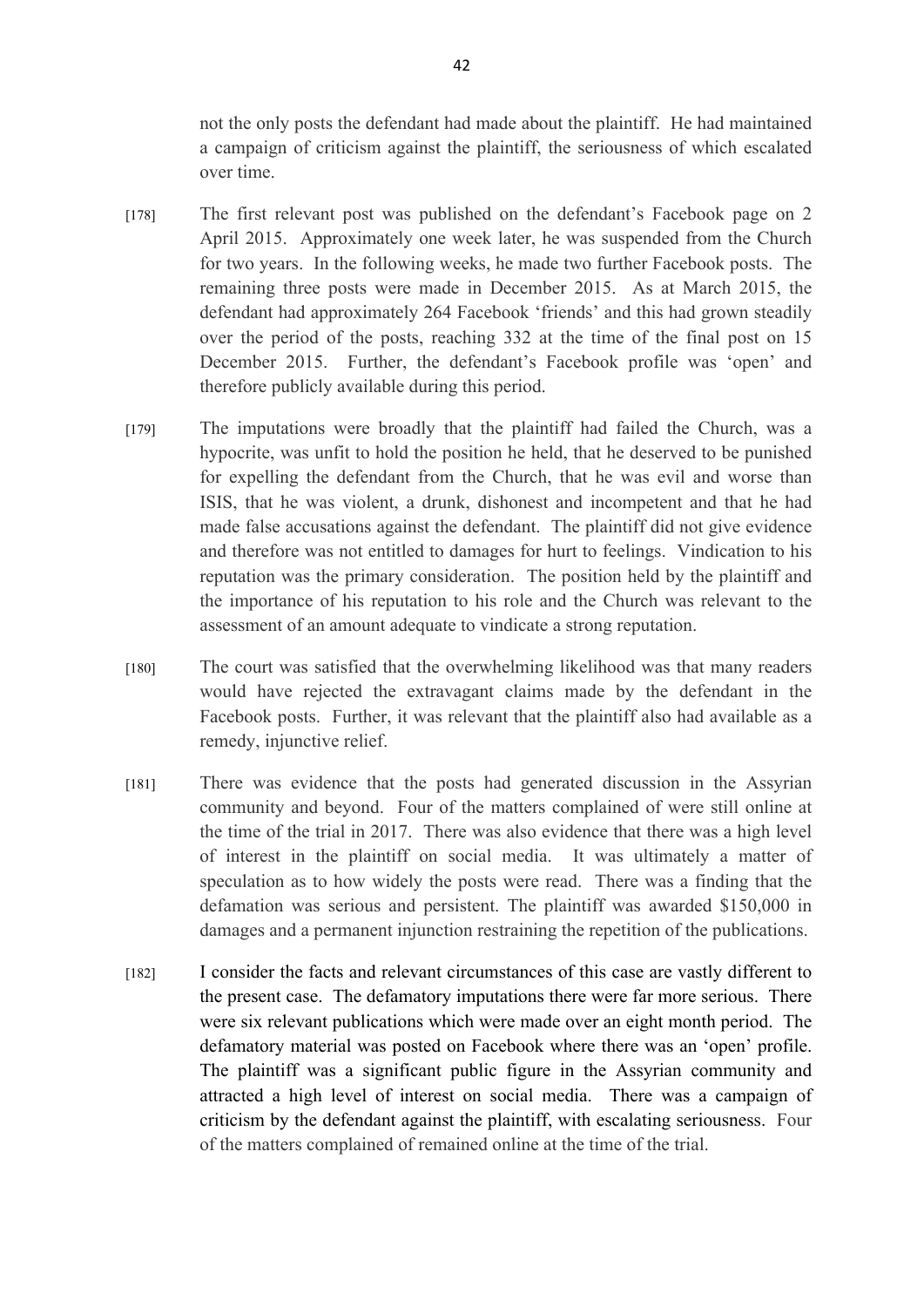- [183] There are a few other cases that perhaps provide some guidance as to damages. *Graham v Powell (No 4),*<sup>125</sup> involved nine publications, eight of which were made available for downloading on two websites on the internet. The ninth publication complained of consisted of an email sent by the defendant to the email address of the Mayor of Goulburn and a number of other email addresses, including councillors and media bodies. The imputations were serious and included that in his role as a councillor, the plaintiff had lied, been a party to transparent fraud, had stolen public money and was guilty of incompetence, corruption and fraud. Further imputations related to bribery, ripping off residents, misappropriation and corruptly receiving fees. An allegation was also made that the plaintiff was a disgusting parasite who dishonestly presented himself as ethically motivated to the Palerang Council, when all he cared about was enriching himself. It was accepted by the court that the plaintiff was absolutely devastated by the persistence, viciousness and irrationality of the defamatory publications against him by the defendant. Damages including aggravated damages were awarded in the sum of \$80,000. Once again, the defamatory imputations were far more serious in that case. The plaintiff was a councillor and therefore a public figure and there were more than double the publications when compared to the present case.
- [184] In *Hallam v Ross,* <sup>126</sup> the plaintiff was an arborist who was defamed by two emails. The first email was published to 33 email addresses and contained imputations that the plaintiff colluded in a criminal way with two other arborists, had falsified a government certificate, was a liar and was an example of the world's worst practice as an arborist. The second email was published to 37 email addresses and contained imputations that the plaintiff was a criminal, dishonest, a liar and that he was an example of the world's worst practice as an arborist. It was found that the imputations that the plaintiff was dishonest and a liar were substantially true but that the remaining imputations were defamatory. While the plaintiff only sued upon the two emails, over a five or so year period the defendant had sent hundreds of emails about the plaintiff to multiple recipients and published messages about him on Twitter and public online forums. The court was unable to isolate the harm caused by the publication of these two emails from the stream of emails and other publications. Wilson J found that the damages would have been assessed at \$20,000 were it not for the mitigating effect of the two imputations being substantially true. Damages were reduced to \$12,000. She considered that aggravated damages were warranted on account of the defendant's persistent assertion that they were true, the plaintiff's knowledge that the imputations were false and the fact that the emails were part of a relentless, unreasonable campaign of fallacious abuse by the defendant. Aggravated damages were assessed at \$6,250 but her Honour observed that she would have assessed them at \$10,000 in the absence of the mitigating factors.

<sup>125</sup> [2014] NSWSC 1319.

 $126$  [2012] OSC 407.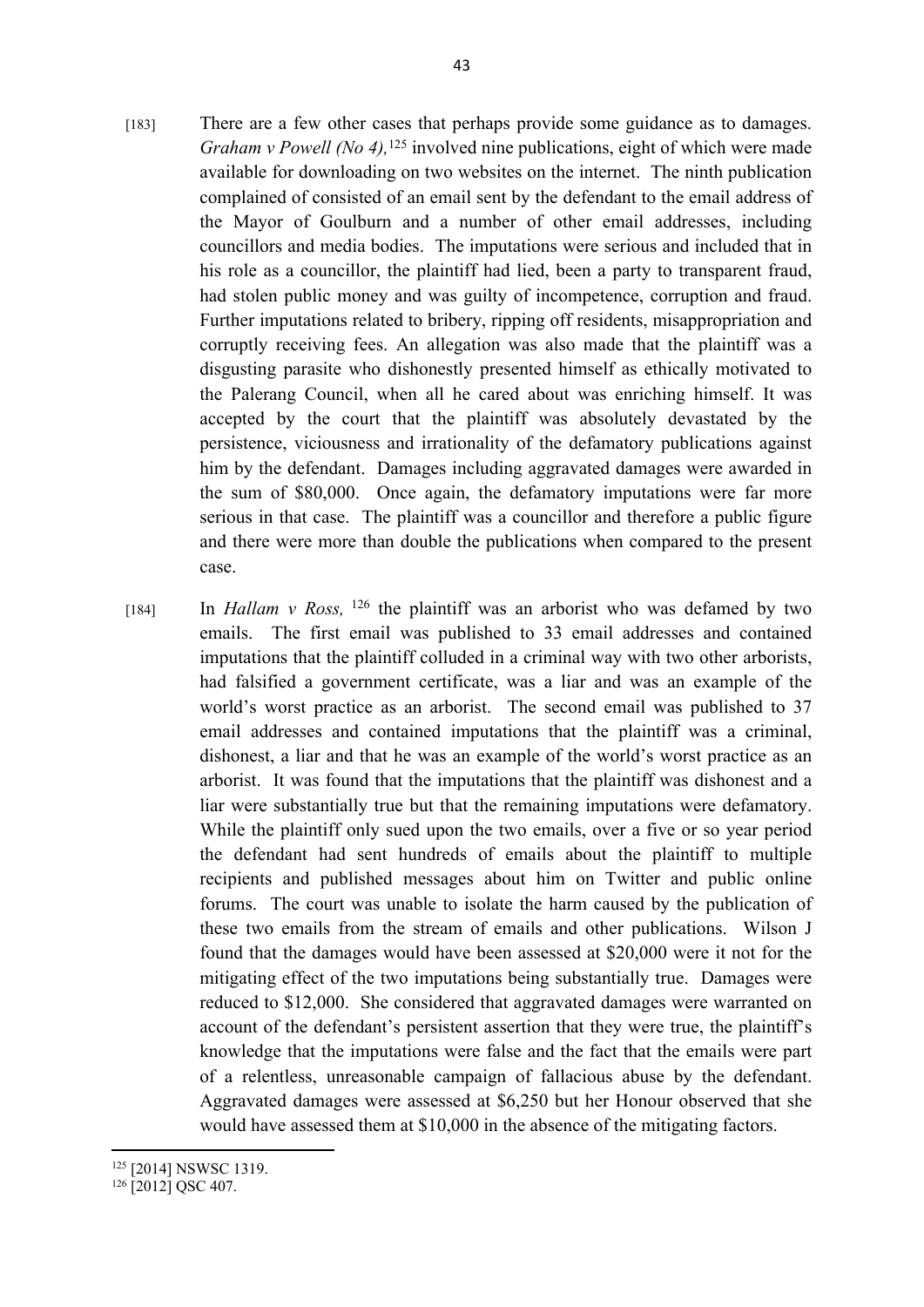- [185] I consider *McEloney v Massey*<sup>127</sup> to be of most value as a comparative as to an appropriate award for damages. The plaintiff, an accountant, brought proceedings alleging defamation arising out of online posts on a Facebook page called 'Poms in Perth-Australia (WA)' by a former client who was critical of the services provided by the plaintiff. The defendant's statements about the plaintiff were made as part of a string of posts on 29 August 2014. These gave rise to imputations that the plaintiff was unprofessional, that he was rude to his clients, that he did not provide good service to his clients, that he overcharged for his services and that he had breached his professional obligations to return papers to the defendant when he properly should have done so. Her Honour Schoombee DCJ found that it could be concluded from these imputations that the defendant conducted his practice in a way which meant that he should not be engaged and that he was to be avoided in his professional capacity. Her Honour found that the defendant had established the defence of justification and the defence of honest opinion with respect to each of the statements made by her. Her Honour then went on to assess damages in the event that she was wrong with these findings.
- [186] There were some 9,595 members of 'Poms in Perth-Australia (WA)' as at September 2014 and of those, 18 people made comments about the defendant's posts. Her Honour considered that while more people may have read the posts, and it is possible that some of the people who read the posts would have discussed them with other people, it is unlikely to have been widespread. The posts were only on the Facebook site for between some seven and 13 hours. Her Honour also considered it relevant that the ordinary reader of these types of reviews would understand that it involved one person stating their personal opinion about a particular service and that it may be one-sided or exaggerated. The ordinary, reasonable reader would also realise the need to treat the posts with appropriate caution and scepticism given that different people can have different opinions about an identical experience. The plaintiff gave evidence of the hurt, anxiety and depression experienced by him as a result of the posts. Damages were assessed at \$10,000.
- [187] Turning to the present case, in all of the circumstances, I am satisfied that an award of damages in the sum of \$10,000 ought be made in favour of the first plaintiff and \$15,000 in relation to the second plaintiff. The larger sum awarded to the second plaintiff is to reflect the personal hurt and distress caused by the defamatory imputations, which is of course not applicable to the first plaintiff.

#### **Injunctive relief**

[188] The plaintiffs seek a permanent injunction restraining the defendant from publishing material defamatory of them. Given my findings, the plaintiffs are not

<sup>127</sup> [2015] WADC 126.